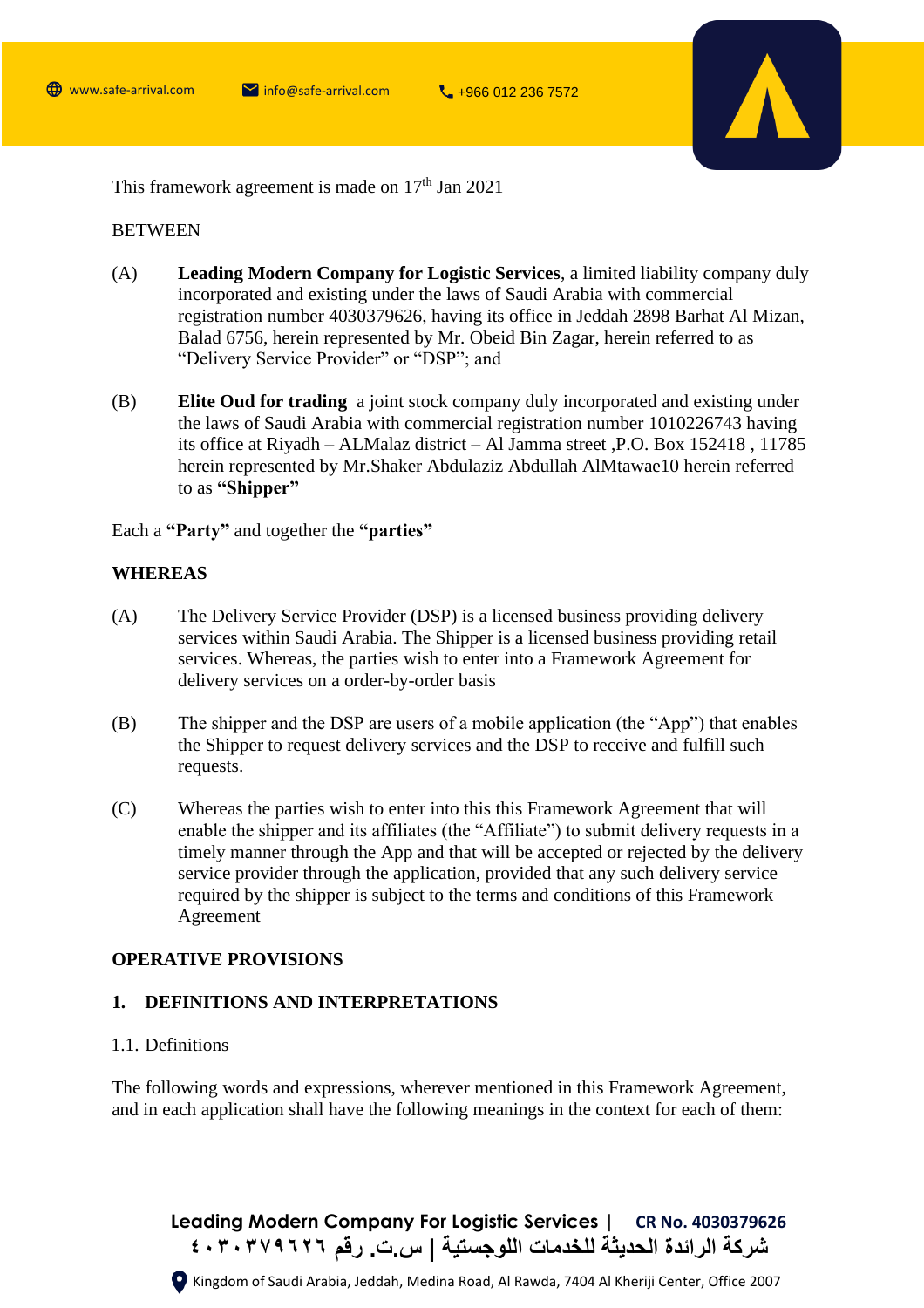

| "Affiliate"                | in relation to a party, any other entity which<br>directly or indirectly Controls, is directly or<br>indirectly Controlled by or is under direct or<br>indirect common Control with, that party<br>from time to time                                                                                                                                                                                                                                                                                                                                                 |
|----------------------------|----------------------------------------------------------------------------------------------------------------------------------------------------------------------------------------------------------------------------------------------------------------------------------------------------------------------------------------------------------------------------------------------------------------------------------------------------------------------------------------------------------------------------------------------------------------------|
| "App"                      | the mobile application or the www.app-<br>ksa.safe-arrival.com website (as may be<br>updated or modified from time to time) used<br>by both parties to place and accept orders<br>for Delivery Services.                                                                                                                                                                                                                                                                                                                                                             |
| "Applicable Law"           | all applicable Saudi Laws, statutes,<br>regulations and codes from time to time in<br>force which relate to this framework<br>agreement, and any order and the delivery<br>services                                                                                                                                                                                                                                                                                                                                                                                  |
| "Charges"                  | the charges or prices set out in <b>Part A</b> of<br><b>Schedule 1</b> payable in consideration of the<br>full and proper performance of the delivery<br>services                                                                                                                                                                                                                                                                                                                                                                                                    |
| "COD"                      | cash on Delivery, being the delivery<br>Charges in respect of that Package and paid<br>by the End Customer to the DSP at the time<br>of Delivery                                                                                                                                                                                                                                                                                                                                                                                                                     |
| "Collection Point"         | the location in which the Package should be<br>collected from by the DSP                                                                                                                                                                                                                                                                                                                                                                                                                                                                                             |
| "Commencement Date"        | the day the last party executes this<br>framework agreement                                                                                                                                                                                                                                                                                                                                                                                                                                                                                                          |
| "Confidential Information" | any and all information which is provided<br>by one party (and/or their Affiliates) to or<br>otherwise obtained by the other party and/or<br>its Affiliates and its or their officers,<br>employees or agents, whether conveyed<br>orally, in writing, or otherwise (whether or<br>designated<br>"confidential<br>as<br>not<br>information"), including but not limited to<br>proprietary<br>information,<br>documents,<br>financial information<br>and<br>information<br>relating to that party's systems, operations<br>and procedures and any information derived |
|                            | $\mathsf{Ext}$ Lamistic Carvians $\mathsf{L}$                                                                                                                                                                                                                                                                                                                                                                                                                                                                                                                        |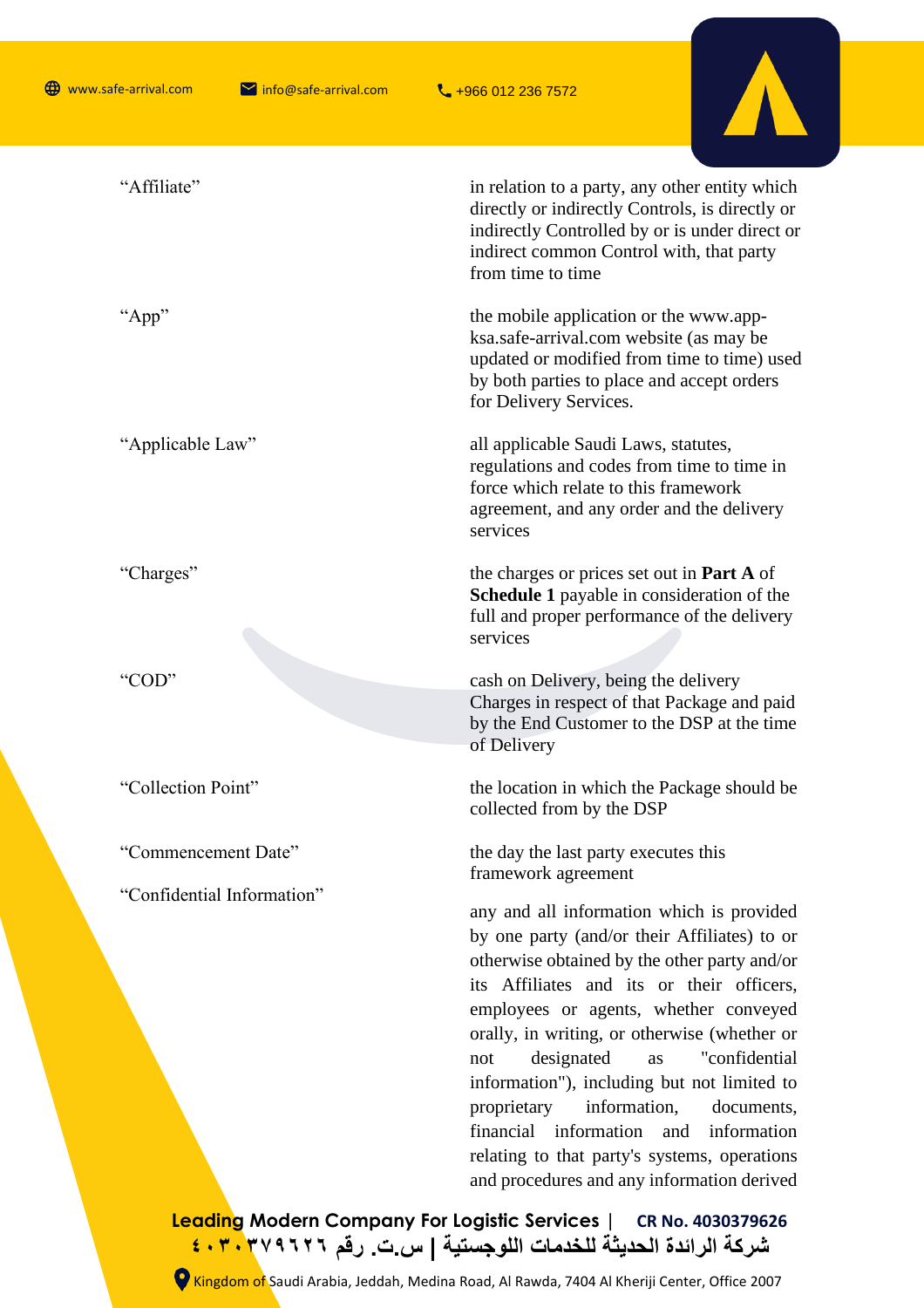

|                          | from the above, and all information<br>designated as confidential or which ought<br>reasonably to be considered confidential.                                                                                                                                                      |  |
|--------------------------|------------------------------------------------------------------------------------------------------------------------------------------------------------------------------------------------------------------------------------------------------------------------------------|--|
| "COP"                    | cash on pick-up, being the delivery Charges<br>in respect of that Package and paid by the<br>Shipper to the DSP at the time of picking up<br>the Package                                                                                                                           |  |
| "Data Protection Laws"   | all applicable Laws relating to data<br>protection, the use of personal data and<br>privacy                                                                                                                                                                                        |  |
| "Delivery"               | the collection of the Package from the<br>Collection Point and the transportation of<br>the Package to the Delivery Location by the<br>Delivery Date and Time in accordance with<br>the instructions contained within the Order<br>and "Deliver" shall be construed<br>accordingly |  |
| "Deliver Date and Time"  | the date and time slot for Delivery of the<br>Package as specified by the order                                                                                                                                                                                                    |  |
| "Delivery location"      | the location where the package is to be<br>delivered specified in the Order                                                                                                                                                                                                        |  |
| "Delivery services"      | the services performed by the DSP to effect<br>Delivery                                                                                                                                                                                                                            |  |
| "End customer"           | the person the whom the package is being<br>Delivered to                                                                                                                                                                                                                           |  |
| "Force Majeur Event"     | in relation to an Order: war, insurrection,<br>riot, civil commotion, act or threat of<br>terrorism; lightning, earthquake, fire, flood,<br>storm or extreme weather condition; act of<br>God                                                                                      |  |
| 'Good Industry Practice" | the degree of skill, care, prudence,<br>supervision, diligence, foresight, quality<br>control and quality management which<br>would (at the relevant time) be adopted by a<br>leading provider of similar Delivery<br>Services                                                     |  |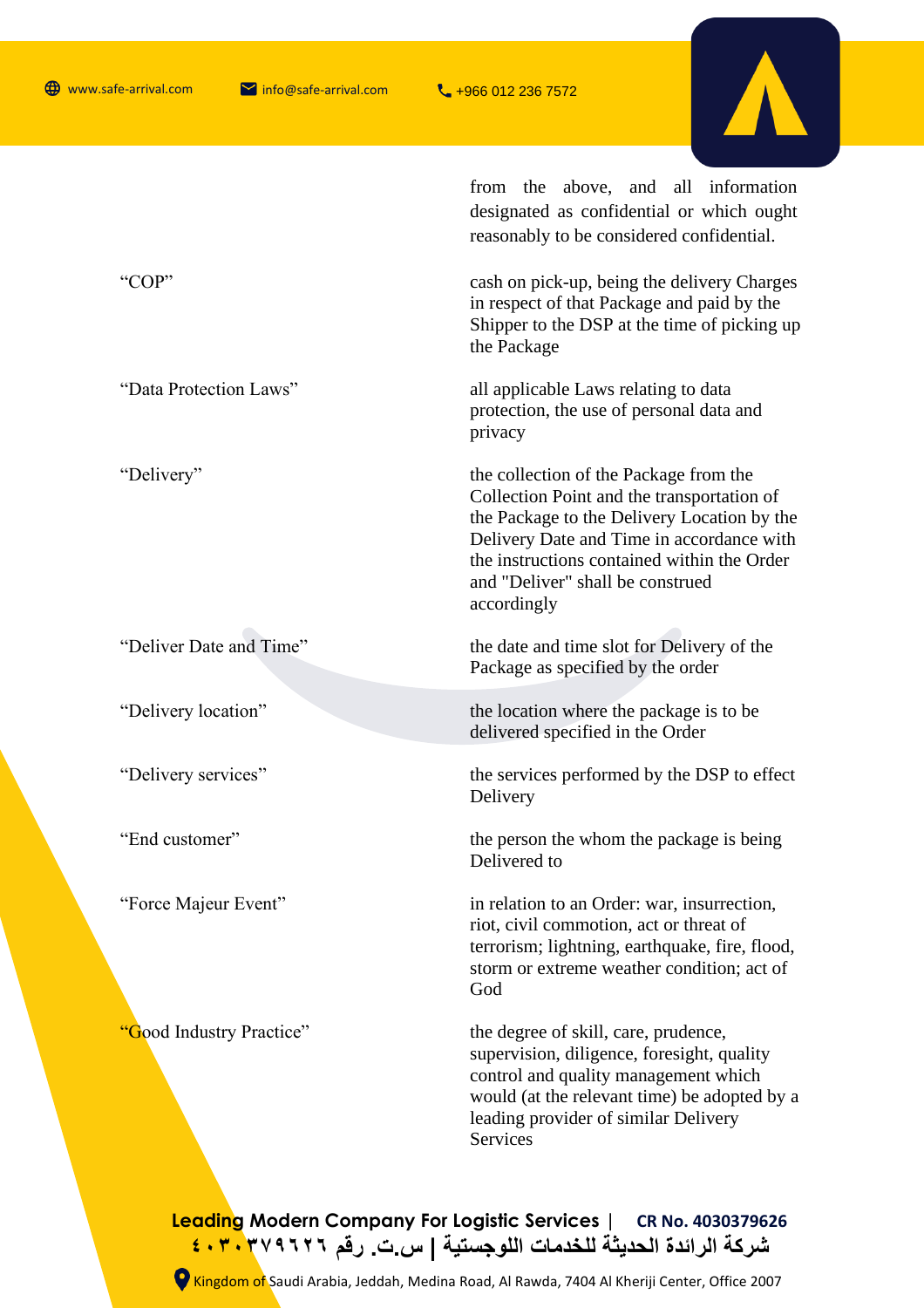

#### 1.2. Interpretation

- 1.2.1. Unless otherwise indicated, all references to months or years herein shall be deemed to refer to the Gregorian calendar and the term "clear day" shall mean a complete business day
- 1.2.2. References to the background section, clauses and Schedules are to the background section and clauses of and schedules to this Framework Agreement and references to paragraphs are to paragraphs of the relevant Schedule
- 1.2.3. The schedules form part of this Framework Agreement and will have the same force and effect as if set out in the body of this Framework Agreement and any reference to this Framework Agreement will include the Schedules
- 1.2.4. The background section and all headings are for ease of reference only and will not affect the construction or interpretation of this Framework Agreement

**Leading Modern Company For Logistic Services | CR No. 4030379626 شركة الرائدة الحديثة للخدمات اللوجستية | س.ت. رقم ٤٠٣٠٣٧٩٦٢٦**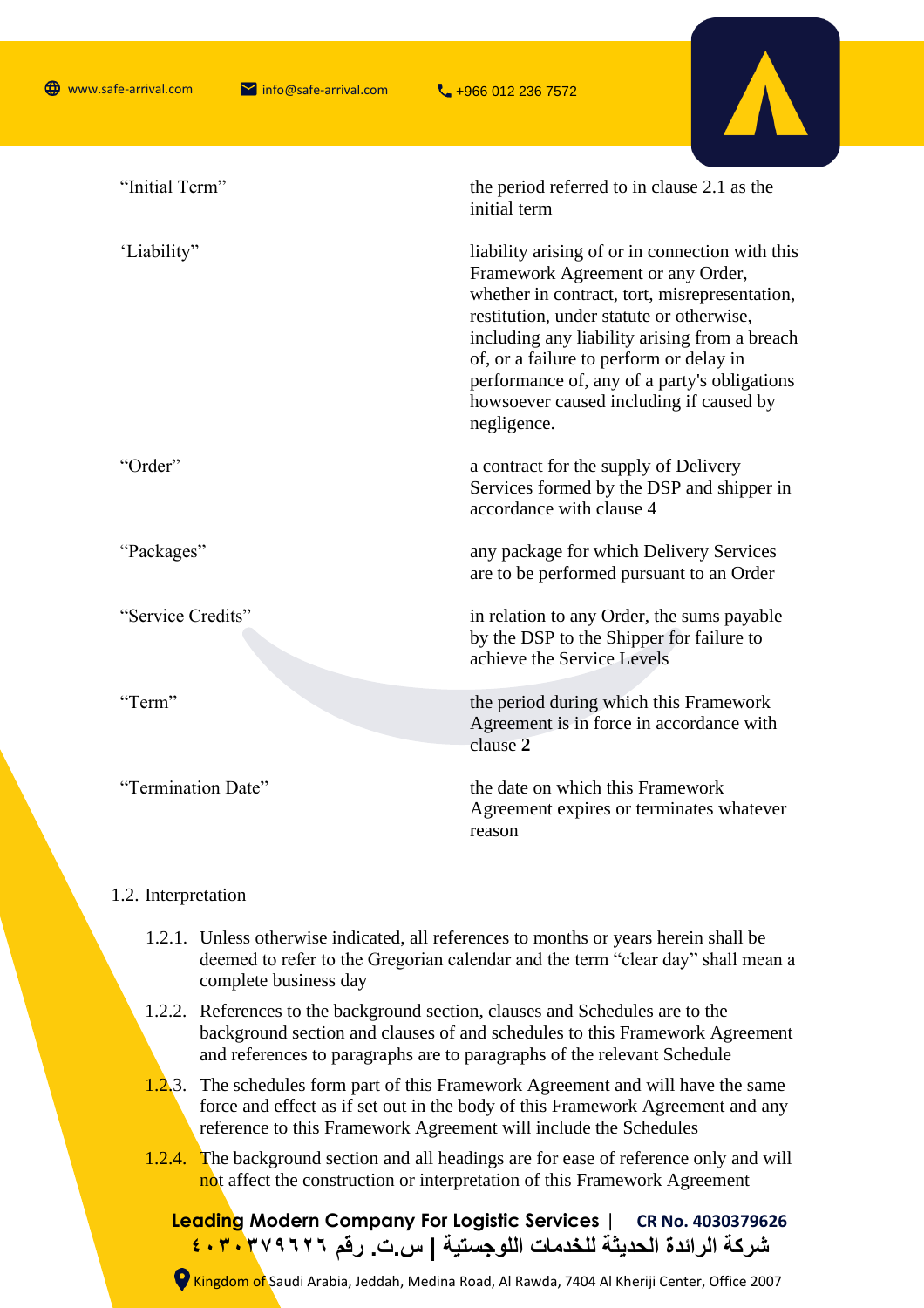

- 1.2.5. unless the context otherwise requires references to the singular include the plural and vice versa and references to any gender include every gender; and references to a "person" include any individual, body corporate, association, partnership, firm, trust, organisation, joint venture, government, local or municipal authority, governmental or supra-governmental agency or department, state or agency of state or any other entity (in each case whether or not having separate legal personality);
- 1.2.6. references to any statute or statutory provision will include any subordinate legislation made under it and will be construed as references to such statute, statutory provision and/or subordinate legislation as modified, amended, extended, consolidated, re-enacted and/or replaced and in force from time to time;
- 1.2.7. any words following the words "include", "includes", "including", "in particular" or any similar words or expressions will be construed without limitation and accordingly will not limit the meaning of the words preceding them;
- 1.2.8. to the extent only of any conflict or inconsistency arising, the order of precedence will be as follows:
	- I. the provisions of any clause of this Framework Agreement;
	- II. the provisions of any Schedule to this Framework Agreement; and
	- III. the provisions of the Order.

## **2. TERM**

- 2.1. This Framework Agreement will commence on the Commencement Date and will continue for **one [1] year** from the Commencement Date (the "Initial Term") and after the Initial Term for any extension period agreed by the parties in accordance with clause 2.2. This Framework Agreement may be terminated earlier in accordance with its terms.
- 2.2. Without prejudice to the rights of termination set out in this Framework Agreement, the parties may, not less than one (1)month prior to the date of expiry of the Initial Term, agree in writing to extend the term of this Framework Agreement by a period of up to twelve (12) months from the date of expiry of the Initial Term.

# **3. SCOPE OF FRAMEWORK AGREEMENT**

- 3.1. This Framework Agreement creates a framework whereby the DSP and the Shipper (and Shipper Affiliates) may enter into Orders for Delivery Services. Each Order will be governed by and will incorporate the terms of this Framework Agreement. An Order will only be legally binding if, at the date of the Order, this Framework Agreement has not terminated or expired. Any amendment to this Framework Agreement agreed by the Shipper and the DSP in writing and signed by their authorized signatories will apply to all Orders after the date of the agreed amendment.
- 3.2. In consideration of the payment of the Charges by the Shipper to the DSP, the DSP will perform its obligations under this Framework Agreement and each Order in compliance with the Service Levels, the terms and conditions of this Framework Agreement and each Order and all Applicable Laws.

**Leading Modern Company For Logistic Services | CR No. 4030379626 شركة الرائدة الحديثة للخدمات اللوجستية | س.ت. رقم ٤٠٣٠٣٧٩٦٢٦**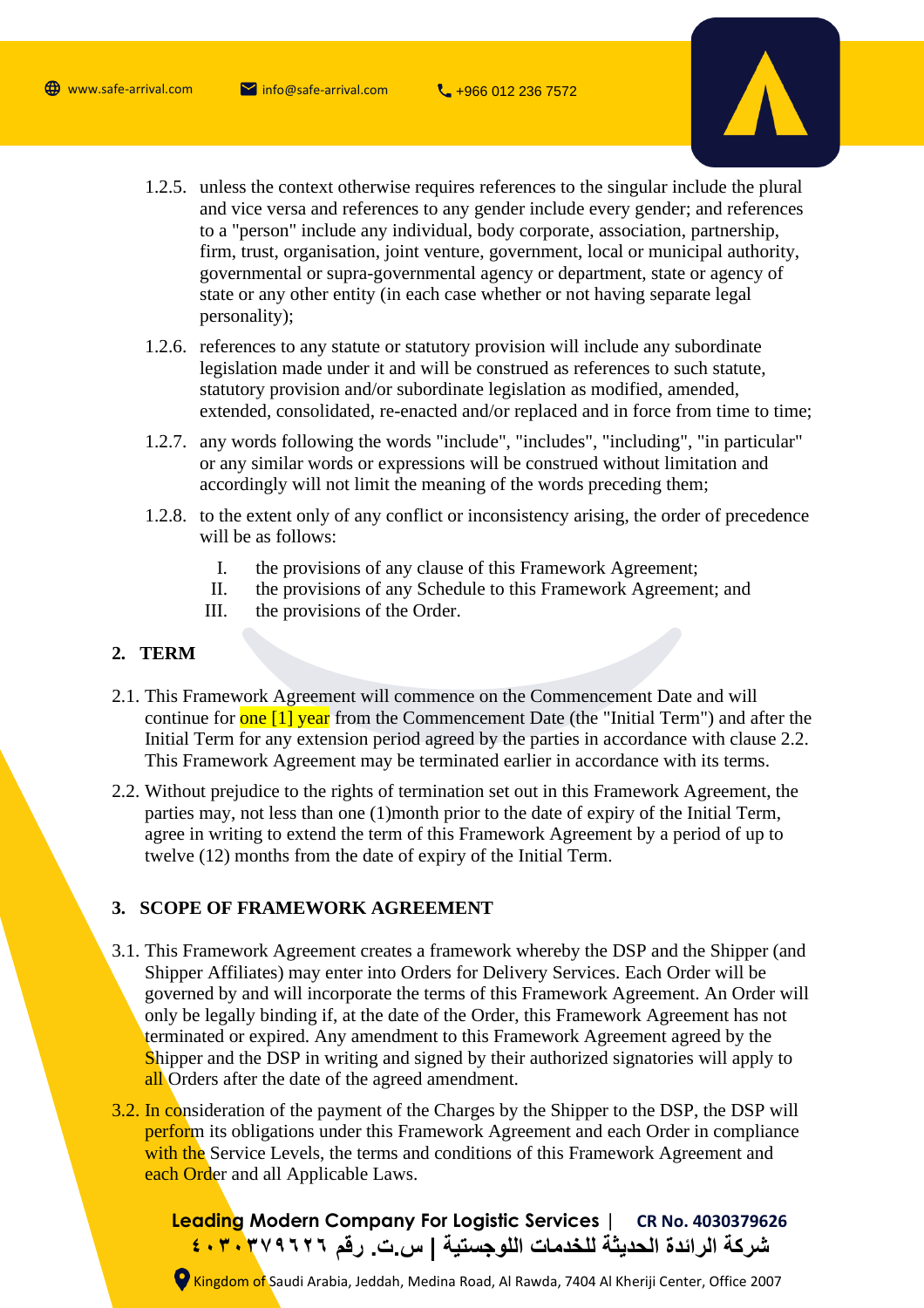

3.3. The DSP acknowledges that there is no obligation on the Shipper (or any of its Affiliates) to purchase the Delivery Services from the DSP and this Framework Agreement does not constitute an exclusive arrangement between the parties and the Shipper (and its Affiliates) will be entitled to perform and/or obtain Delivery Services itself or from any third party.

# 4. **ORDER PROCESS**

- 4.1. At any time during the Term the Shipper (and/or its Affiliates) may request an Order through the App for the supply of Delivery Services. The DSP will promptly and in any event within twenty-four (24) hours of receipt either accept or reject the request through the App. Immediately upon acceptance by the DSP, the Order is formed. If the DSP has not responded to the request within this timeframe, it will be treated as being rejected. If the DSP rejects the request, then no Order will be formed. Each Order will be a separate contract between the Shipper and the DSP.
- 4.2. The parties agree that any document or communication which is not in the form of an Order through the App will not constitute an Order and that this Framework Agreement shall govern the arrangement to the exclusion of any other terms and conditions either party may purport to apply.
- 4.3. Each Order shall specify the Charging methodology as described in clause 14 that shall apply to the Order.

# **5. PACKAGING OF THE SHIPMENTS**

- 5.1. Packaging the Packages in travel worthy packing material is the sole responsibility of the Shipper.
- 5.2. Shipper shall ensure Packages handed over to DSP are in good condition and packed in travel worthy packing material, suitable for ordinary handling and transshipments.
- 5.3. Shipper shall ensure Packages are not packed in non-complied packaging.
- 5.4. Packages shipped without adequate packing materials, as per DSP's sole discretion are subject to refusal or denied any claim, in case of damages ,
- 5.5. Shipper must ensure not to ship any dangerous goods or restricted items without the prior written approval by DSP.
- 5.6. Shipper also undertakes not to ship any illegal packages and shall remain solely liable for the shipment of such packages. Furthermore, Shipper indemnifies DSP of all and any claims and damages resulting in the shipment of such illegal packages
- 5.7. It is mandatory for the merchant to provide Safe Arrival with a valid, reachable address stated clearly on the Air Waybill. If the addressee's address is found to be incomplete or incorrect, Safe Arrival shall not be held accountable for not being able to deliver the Shipment under such circumstances. Examples of faulty addresses below:
	- **Incorrect Postal Codes**
	- Non existing apartment numbers

**Leading Modern Company For Logistic Services | CR No. 4030379626 شركة الرائدة الحديثة للخدمات اللوجستية | س.ت. رقم ٤٠٣٠٣٧٩٦٢٦**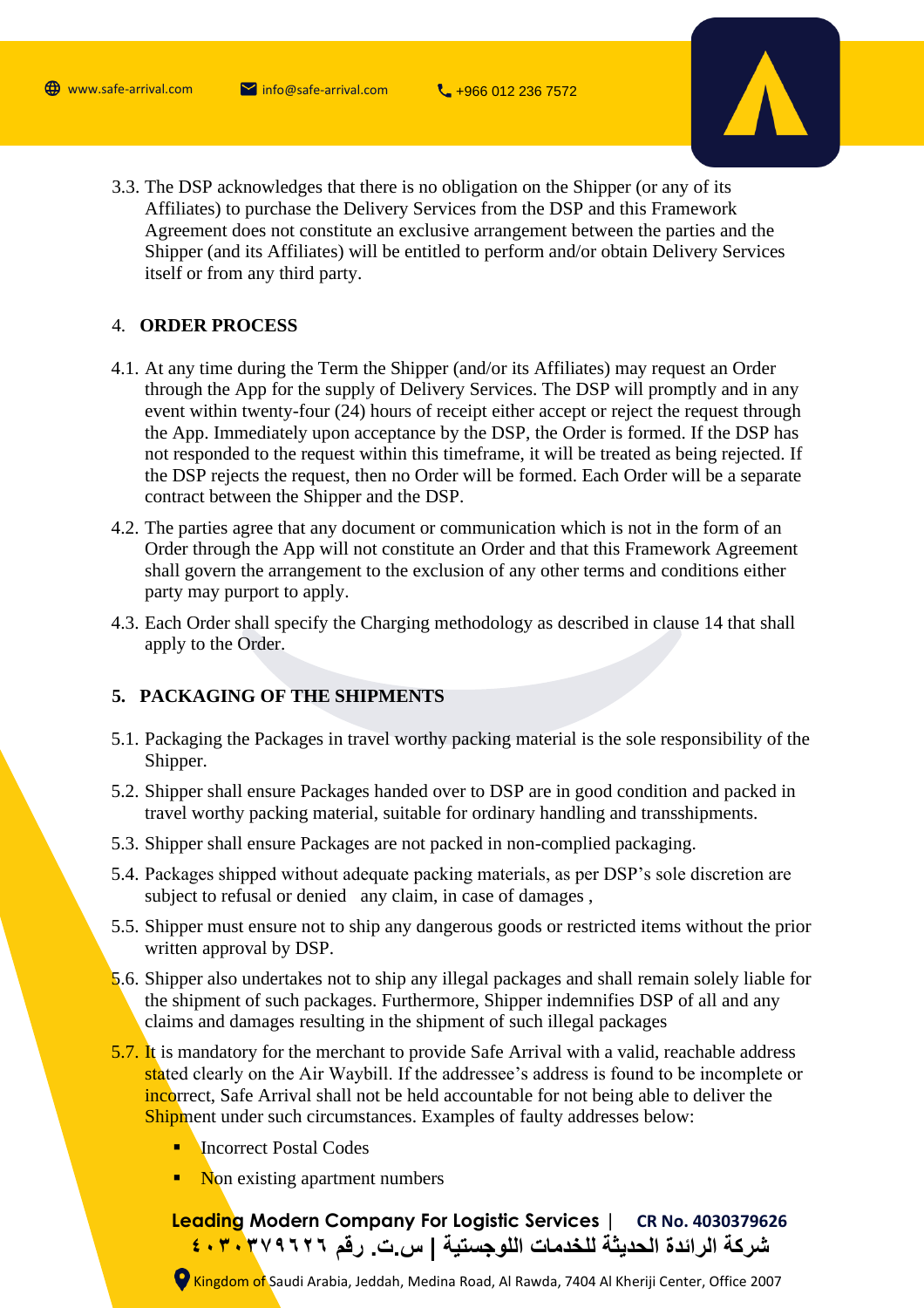

■ Missing information such as contact number, street name, building name

The DSP shall not be held responsible for responsible/accountable for its inability to deliver order during the allocated time for any shipment falling under the above statutes. It is very vital for the Shipper to ensure correct spelling all words representing the customer's delivery address

5.8. Government Authorities as well as the DSP, at its own discretion may open and inspect any shipment at any time without notifying the Merchant

#### **6. DELIVERY**

- 6.1. Delivery of the Packages will occur when the Package is received at the Delivery Location at the Delivery Date and Time. The DSP must send a delivery confirmation to the Shipper via the App. If the End Customer is not able to accept Delivery upon the first attempt, the DSP will notify the Shipper and will make a second attempt at Delivery as soon as possible. If the End Customer is still notable to accept Delivery, the DSP will notify the Shipper and make a third attempt at Delivery as soon as possible. If the End Customer is still not able to accept Delivery then the DSP shall be entitled to the return Charges indicated to in Part 1 of Schedule A and shall not be otherwise liable to the Shipper
- 6.2. The Shipper (or an Affiliate) may, by giving notice to the DSP via the App at least 12 hours before the Delivery Date and Time vary or cancel the Order. If any such variation results in an increase in the DSP's costs of performing, or the time required for performance of the Order the DSP relationship manager will notify the Shipper relationship manager and the Shipper relationship manager will confirm if it wishes to proceed with the Order on the revised terms. If the Shipper cancels any Order in accordance with this clause 6.2 it shall not be liable for any Charges whatsoever in respect of the cancelled Order. The Shipper shall be liable to pay the Charges in full for any Delivery Services cancelled after this time.
- 6.3. The Shipper must notify the DSP in case of change in any of the delivery pickup locations as soon as this change has taken effect. The Shipper shall be solely responsible for any delays in shipment delivery resulting from the Shipper not informing the DSP of such change in delivery pickup location.
- 6.4. The DSP assumes no responsibility for the quality of the goods shipped by the shipper. In the event that the shipment is lost, damaged or missing any elements, the shipper must complete the appropriate and correct claim form to ensure that the DSP has all the information necessary to process the claim and resolve the situation as quickly as possible. If the DSP is found responsible for the lost / damaged shipment, he will bear the full value of the invoice amount in addition to the delivery fee if it is paid. All claims must be submitted to the DSP's account holder within one week

# 6.5. The DSP Shall:

6.5.1. not deliver the Packages under one Order by separate instalments unless the Order for those Packages specifies that instalments are permitted, in which case DSP will invoice the price for each instalment separately in accordance with

**Leading Modern Company For Logistic Services | CR No. 4030379626 شركة الرائدة الحديثة للخدمات اللوجستية | س.ت. رقم ٤٠٣٠٣٧٩٦٢٦**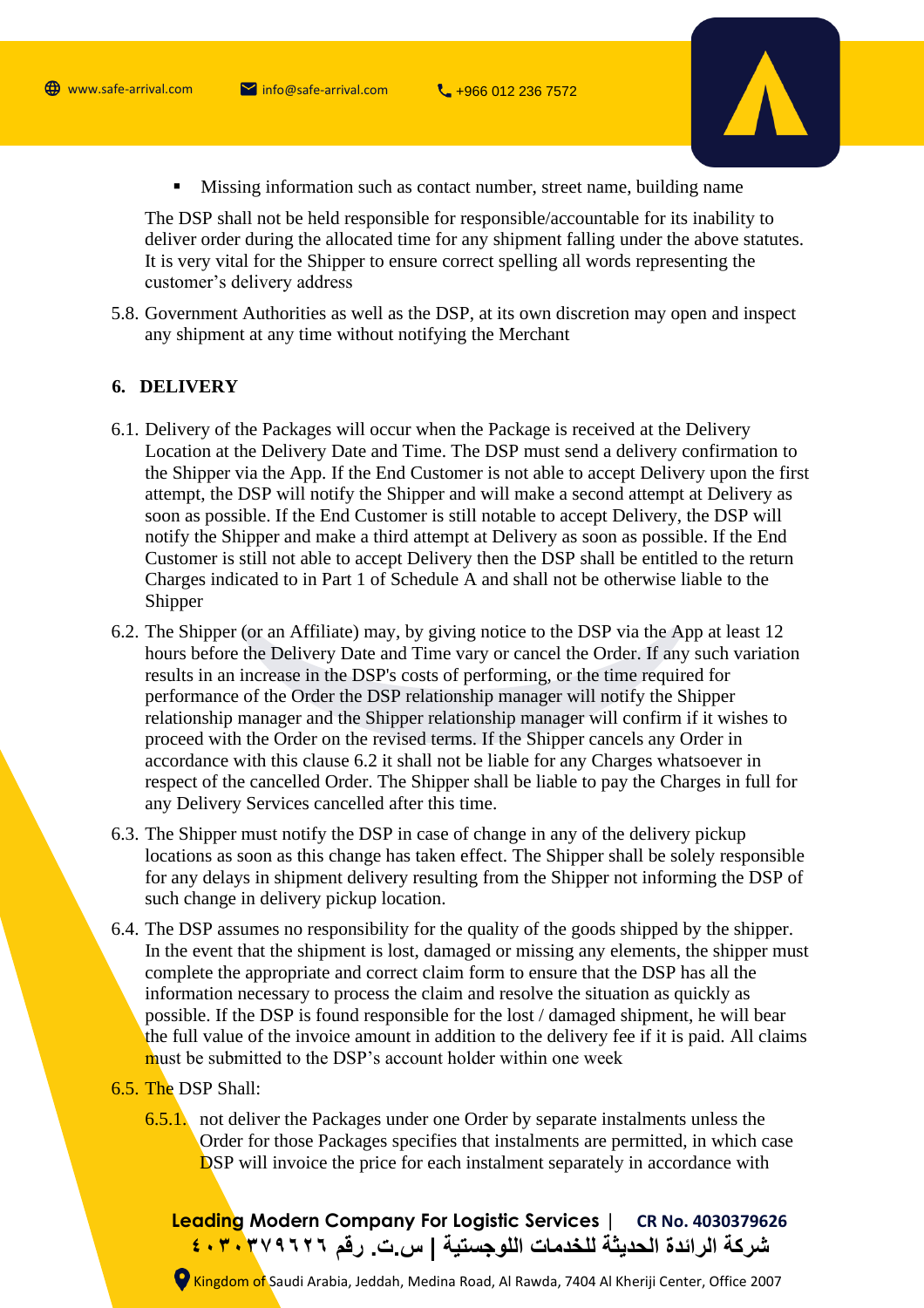

clause 14 and the Shipper will be entitled, at its sole discretion, to exercise its rights and remedies in respect of the relevant instalment or the whole Order;

- 6.5.2. Deliver the Packages in the quantities and multiples specified in the Order;
- 6.5.3. Deliver the Packages by the Delivery Date and Time;
- 6.5.4. load the Packages at the Collection Point and off-load the Packages at the Delivery Location;
- 6.5.5. use transportation that is properly registered to be used for this purpose, lawfully owned or leased by the DSP, suitable to such use and maintained to Good Industry Practices and all Applicable Laws;
- 6.5.6. allocate sufficient resources to provide the Delivery Services and use appropriately qualified, trained and experienced personnel who have been confirmed to not hold any criminal record anywhere in the world;
- 6.5.7. comprehensively perform, manage and provide the Delivery Services using and in accordance with Good Industry Practice or, where the required standard is higher, using all due skill, care, diligence and expertise and to the best of its ability;
- 6.5.8. meet or exceed the Service Levels in its provision of the Delivery Services and if the DSP is concerned that it may not meet a Service Level then it will notify the Shipper immediately or as soon as possible and make payment of any Service Credits that are due;
- 6.5.9. where required by the Order, collect the purchase price of the Package from the End Customer in cash and, remit such monies to the Shipper's nominated payment agent as explained in the Part 1 of schedule A
- 6.6. The Shipper undertakes that
	- 6.6.1. The Packages are marked with the Delivery Location and in accordance with any Applicable Laws and requirements of any carrier; and are properly packed and secured as per the clauses in section 5 so as to reach the Delivery Location in an undamaged condition;
	- 6.6.2. the Package is accompanied by a prominently displayed delivery note which shows the Order number, date of Order, type and quantity of Packages, code numbers of Packages (if applicable), any special delivery instructions and, where Delivery by instalments is permitted under clause 6.5.1 the outstanding balance of Packages remaining to be delivered; and
	- 6.6.3. on or before Deliver, to provide the DSP in writing with a list by name and description of any dangerous, harmful or potentially harmful properties or ingredients in the Packages

# **7. RTO PROCEDURE**

7.1. RTO ("Return to Origin") of a shipment, shall be done based on either the instructions of Shipper or as an agreement by both parties together provided that the shipment is being

**Leading Modern Company For Logistic Services | CR No. 4030379626 شركة الرائدة الحديثة للخدمات اللوجستية | س.ت. رقم ٤٠٣٠٣٧٩٦٢٦**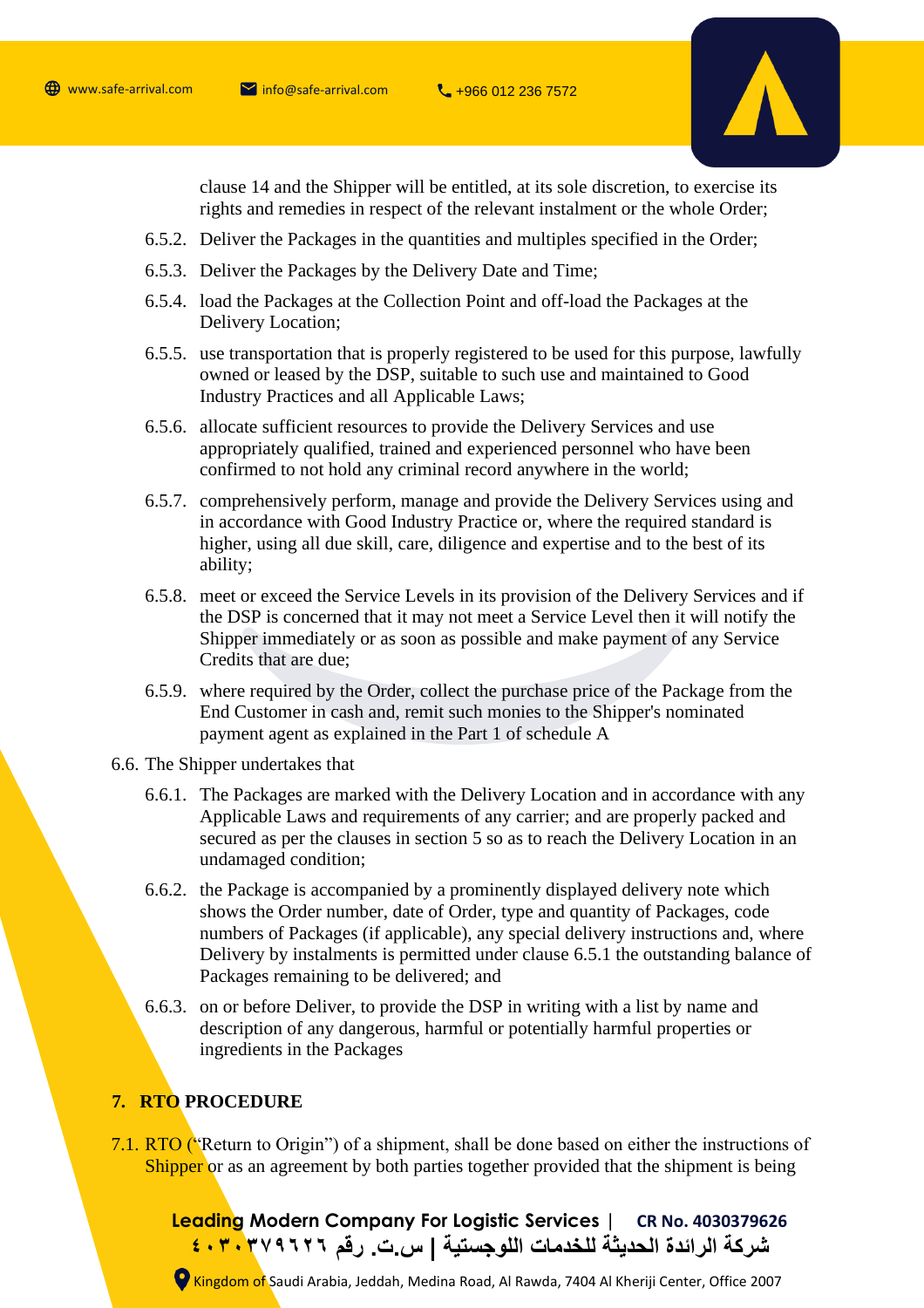

held beyond a reasonable period or after several unsuccessful delivery attempts. RTO of shipments can be due to the following reasons, but not limited to:

- a. The shipper has requested RTO,
- b. The shipper's customer refuses to accept the shipment,
- c. The shipper's customer refuses to pay charges applied to the shipment against duties, taxes, freight on delivery, cash on delivery, labor charges, additional handling charges, etc.,
- d. The shipper's customer has moved from the address shown on the waybill or the address is incomplete/incorrect and the Shipper is unable to obtain the correct delivery address,
- e. The shipper's customer refuses to provide documentation required for the clearance and/or receipt of the shipment,
- f. Shipper tried  $\frac{3}{5}$  delivery attempts without success,

7.2. If a shipment is returned for any of the aforementioned, the Shipper must pay the return charges as listed in Schedule 1

7.3. Shipper must acknowledge receipt of RTO

#### **8. REPRESENTATIONS AND WARRANTIES**

- 8.1. Each party represents and warrants to the other that:
	- 8.1.1. it is duly organized and validly existing under the laws of its incorporation, and has full power and authority to enter into this Framework Agreement and to perform its obligations;
	- 8.1.2. the execution, delivery and performance by the parties of this Framework Agreement , Order and the acts and transactions contemplated herein do not and will not, violate, conflict with, require any consent under or result in a breach of or default under the Applicable Law;
	- 8.1.3. it and any person who carries out part of the Delivery Services at all times, has and will have all registrations, licenses, consents, permits, approvals, and authorizations as required by any Applicable Law or any competent authority throughout the Term;
	- 8.1.4. it is not subject to any contractual obligation compliance with which will be likely to have an adverse effect on its ability to perform its obligations under this Framework Agreement or any Order.
- 8.2. Each time an Order is entered into, the representations and warranties in clause 8.1 are deemed to be repeated in that Order.
- 8.3. The DSP acknowledges that it has sufficient information about the Shipper (and its Affiliates) and that it has made all appropriate and necessary enquiries to enable it to supply and perform the Delivery Services

**Leading Modern Company For Logistic Services | CR No. 4030379626 شركة الرائدة الحديثة للخدمات اللوجستية | س.ت. رقم ٤٠٣٠٣٧٩٦٢٦**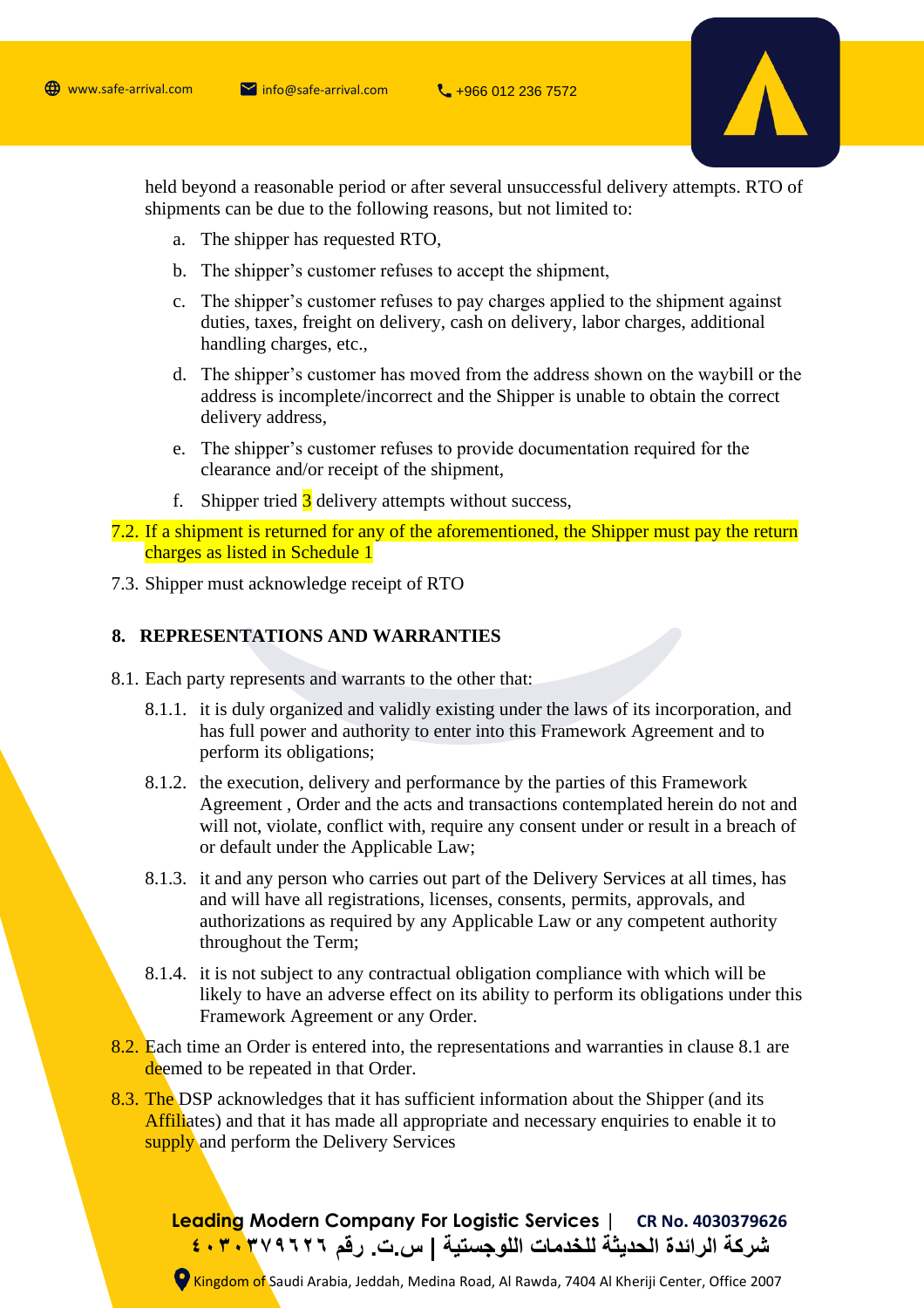

# **9. LICENSE GRANTS & RESTRICTIONS**

- 9.1. The DSP hereby grants the Shipper a non-exclusive, non-transferable, right to use the Software (The App) and delivery services, solely for the Shipper's company purposes, subject to the terms and conditions of this Framework Agreement. All rights not expressly granted to the Shipper are reserved by the DSP and its licensors.
- 9.2. The shipper shall not license, sublicense, sell, resell, transfer, assign, distribute or otherwise commercially exploit or make available to any third party the Software and delivery service in any way; modify or make derivative works to the Software; create internet "links" to the Service or "frame" or "mirror" the Software on any other wireless or internet-based device; reverse engineer or access the Software in order to build a competitive product or service or build a product using similar ideas, features, functions or graphics to the Software

# **10. INTELLECTUAL PROPERTY OWNERSHIP**

- 10.1. The DSP alone (and/or its licensors where applicable) shall own all right, title and interest, including all related intellectual property rights, in and to the Software (the App) and delivery service and any suggestions, ideas, enhancements, requests, feedback, recommendations or other information provided by the Shipper or any other party relating to the Software & delivery services.
- 10.2. This Framework Agreement is not a sale Agreement and does not convey to you any rights of ownership in or related to the Software & delivery services, or any intellectual property rights owned by the DSP. The DSP name, the DSP logo and the product names associated with the Software & delivery services are trademarks of the DSP or third parties, and no rights or license is granted to use them

# 11. **THIRD PARTY INTERACTIONS**

- 11.1. During the use of the Software & delivery services, the Shipper may enter into correspondence with, purchase goods and/or services from, or participate in promotions of third-party service providers, advertisers or sponsors showing their goods and./or services through the Software & delivery services. Any such activity, and any terms, conditions, warranties or representations associated with such activity, is solely between the Shipper and the applicable third party. The DSP and its licensors shall have no liability, obligation or responsibility for any such correspondence, purchase, transaction or promotion between the Shipper and any such third-party
- 11.2. The DSP does not endorse any sites on the Internet that are linked through the Service or Software & Delivery service, and in no event shall the DSP or its licensors be responsible for any content, products, services, or other materials on or available from such sites or third-party providers

# **12. LIABILITIES NOT ASSUMED**

- 12.1. The DSP will not be liable for any damages for loss, late delivery or damage as a result of misinformation by the Merchant.
- 12.2. The DSP will not be liable for any delays due to customs clearance or government authorities' procedure

**Leading Modern Company For Logistic Services | CR No. 4030379626 شركة الرائدة الحديثة للخدمات اللوجستية | س.ت. رقم ٤٠٣٠٣٧٩٦٢٦**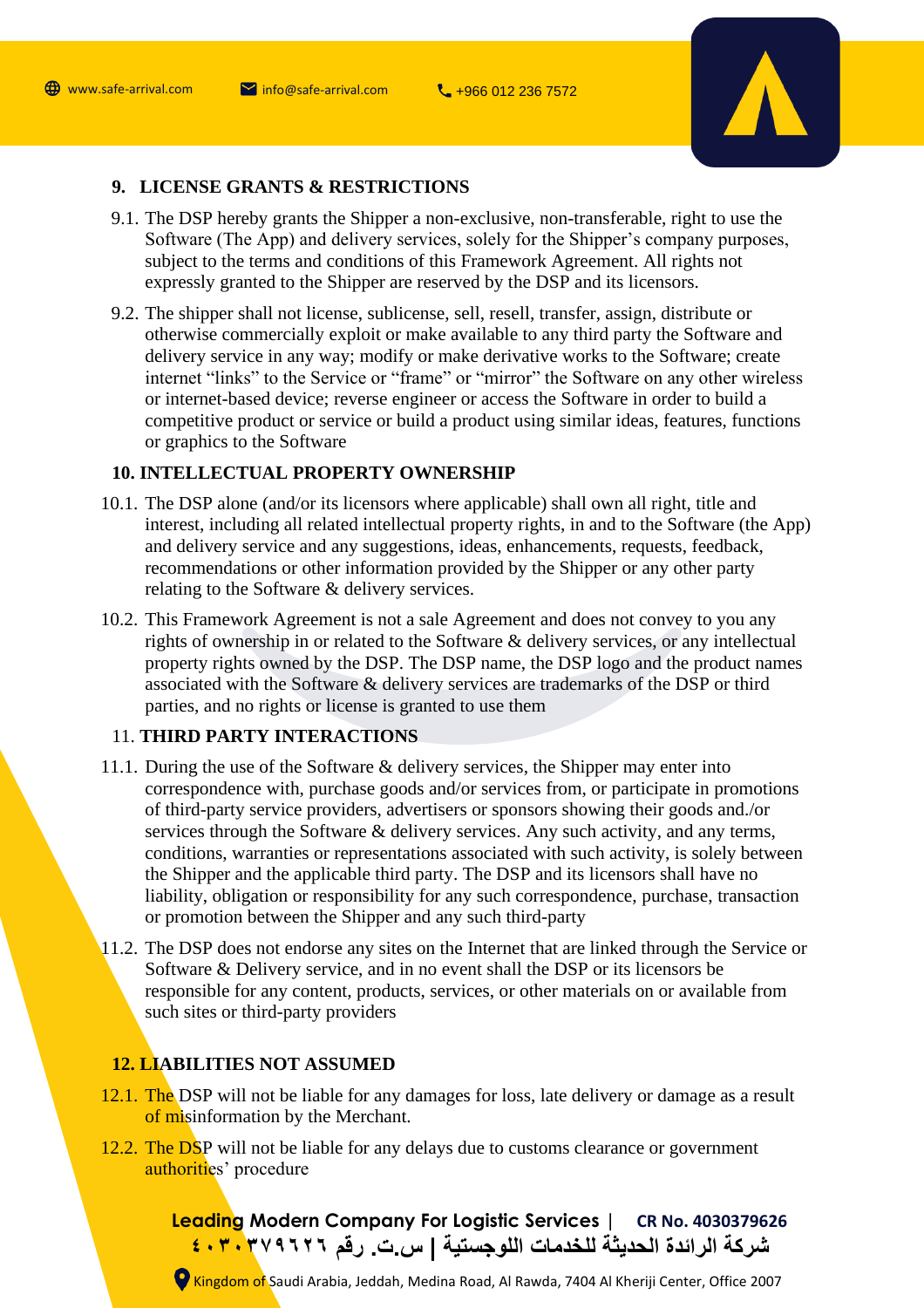

- 12.3. The DSP will not be held liable for any information that may be stored in magnetic tapes, files, or any other storage media when in government authority custody
- 12.4. The DSP will not be held liable for any damages caused by insufficient packaging. The shipper should be aware that fragile items such as florescent tubes, neon lights, neon sign boards, X-ray tubes, laser tubes, flat monitors and light bulbs should be packed properly before dispatch
- 12.5. The DSP should not be held accountable for its inability to reach the recipient due to incomplete or inaccurate addresses or lack of documentation
- 12.6. The DSP should not be held liable to release a shipment in case custom duties or taxes were not paid
- 12.7. The DSP should not be held responsible for shipments whose contents are perishable and liable to leak. If shipment was rejected by recipient because it is leaking or damaged, the shipment if possible, will be returned to the sender who shall pay the return charges
- 12.8. No damages will be paid by the DSP to the Shipper in any of the aforementioned events mentioned in clauses 12.1 to 12.7

#### **13. RELATIONSHIP BETWEEN THE SHIPPER AND THE DSP**

- 13.1. The Shipper acknowledges that it is an independent contractor and not an employee, owner, joint venture, partner or agent of the DSP and that there is no employment agreement between the Shipper and the DSP
- 13.2. In addition, the Shipper further understands and agrees that it has no authority to bind the DSP and it will not make any representations to any party that the Shipper has the authority to bind the DSP, as an employee, partner or otherwise

#### **14. CHARGES AND PAYMENTS**

- 14.1. The Charges for the Delivery Services will be the agreed rates as set out in Schedule 1. Subject to the DSP performing its obligations in accordance with the terms of the relevant Order, the Shipper will pay the Charges for the Delivery Services supplied under that Order in accordance with this clause 14.
- 14.2. The Charges shall be paid in one of the following methods:
	- 14.2.1. **For 'Cash On Delivery' (COD) orders;** in this case, the End Customer shall pay the total order value [Listed on the AWB] at the time of the Delivery. Upon receipt of the COD, the DSP shall send a receipt via the App regarding the Delivery. The DSP's delivery charge is deducted from the 'Total COD amount' upon transfer of that amount by the DSP to the Shipper as per the agreed upon COD payout cycle [weekly] mentioned in clause 14.3.1 below.
	- 14.2.2. **For prepaid orders/shipments:** and if such orders are mixed with COD orders, then the delivery charge is paid by deducting these fees from the total COD amount. If the orders are prepaid only (not mixed with COD orders), then the delivery service fees are transferred to the DSP's bank account on a weekly basis

**Leading Modern Company For Logistic Services | CR No. 4030379626 شركة الرائدة الحديثة للخدمات اللوجستية | س.ت. رقم ٤٠٣٠٣٧٩٦٢٦**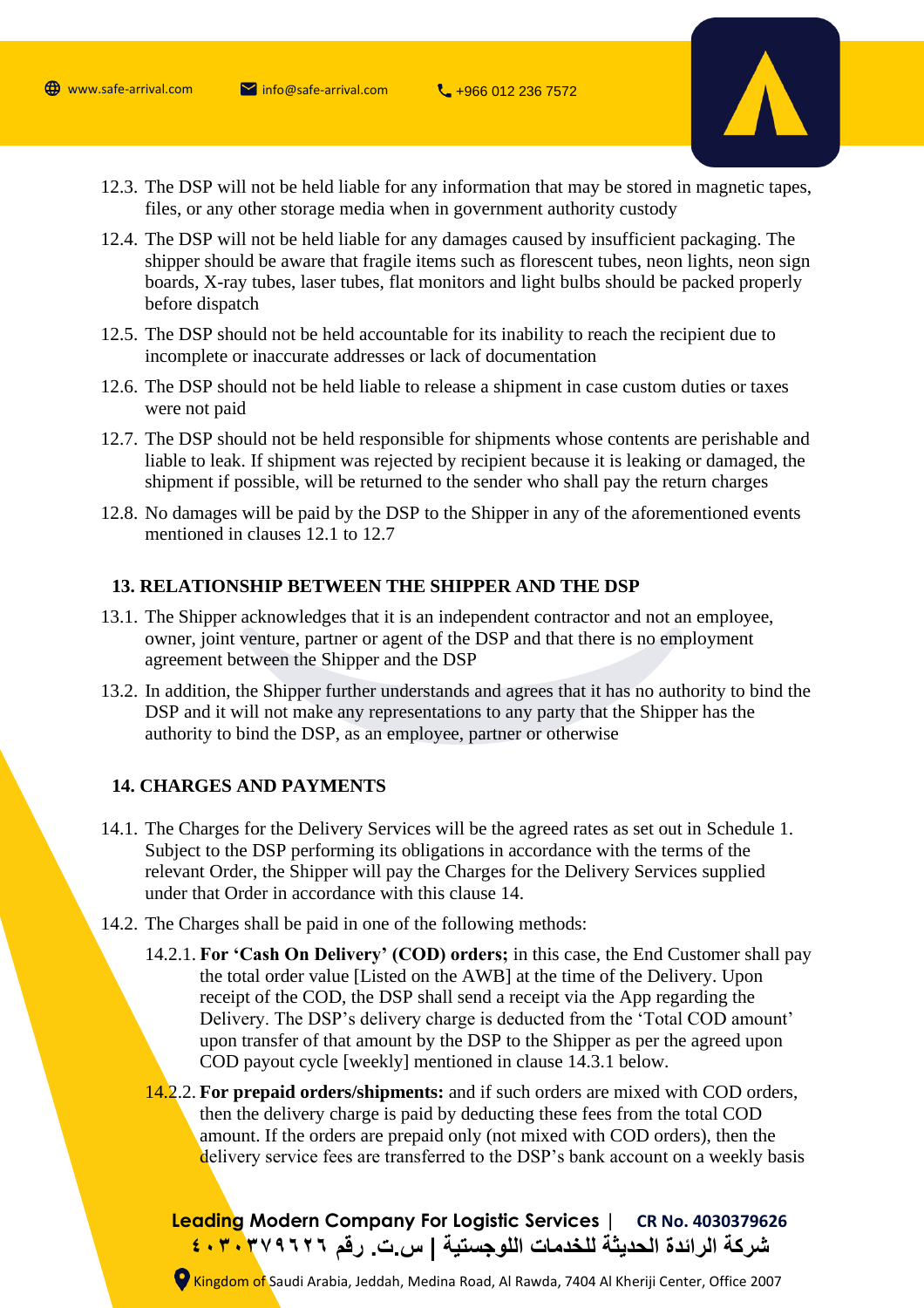

[as mentioned in clause 14.3.2 below], in which case the DSP provides bills to the charger [on the last day of each week] in arrears.

- 14.3. Payment terms:
	- 14.3.1. Payment of the charges is to be deducted weekly from the COD charges, and in this case the DSP will submit invoices to the Shipper [on the last day of each week] in arrears. The DSP will provide such supporting information with an invoice as may be reasonably required by the Shipper. Each invoice will be a valid VAT invoice and contain; the Order reference number, a description of the Delivery Services to which it relates; and a separate calculation of the VAT. The DSP will submit invoices to the Shipper [via the App]
	- 14.3.2. For prepaid orders/shipments which delivery fees exceed the full COD amount or in the absence of any COD balance, then the shipper must transfer those fees [or the balance remaining after deducting the amount of the COD that the DSP has] to the DSP's bank account weekly, during a period - not exceeding - a week from the date the DSP issues the invoices, in which case the delivery service provider submits those invoices to the shipper [on the last day of each week] in arrears. This delivery service provider provides supporting information with the invoice that the shipper may reasonably request. Add to each VAT invoice and contain: the order reference number; A description of the delivery services to which they relate; A separate VAT account. The delivery service provider provides bills to the shipper [via app]
	- 14.3.3. Any bank charges related to COD transfer or transfer to delivery service fees for prepaid orders will be borne by the shipper
	- 14.3.4. To clear certain shipments through customs, the DSP may be required to pay in advance on behalf of the Shipper as assessed by customs employees. Any Duty, Taxes or Government levy shall be billed to the Shipper within 15 days from the date the shipments were dispatched
- 14.4. If the Shipper, on bona fide grounds, disputes any part of an amount charged, invoiced or collected by the DSP (a "Disputed Sum"), the Shipper will, as soon as reasonably practicable, notify the DSPI in writing of such dispute giving details of the dispute and:
	- 14.4.1. the Shipper will, if applicable, pay that part of the invoice which is not the Disputed Sum;
	- 14.4.2. the Shipper and the DSP will negotiate in good faith to resolve the dispute, but if a resolution cannot be reached within fifteen (15) days of the Shipper giving notice under this clause, then clause 23 of the Framework Agreement will apply to the dispute;
	- 14.4.3. the DSP will provide all such information and evidence as may be reasonably necessary to verify the Disputed Sum; and
	- 14.4.4. following resolution of the dispute, the Shipper will, within [thirty (30)] days, pay to the DSP that part of the Disputed Sum (if any).
- 14.5. Notwithstanding any purported contrary appropriation by the DSP, the Shipper will be entitled, by giving written notice to the DSP, to appropriate any payment by the Shipper

**Leading Modern Company For Logistic Services | CR No. 4030379626 شركة الرائدة الحديثة للخدمات اللوجستية | س.ت. رقم ٤٠٣٠٣٧٩٦٢٦**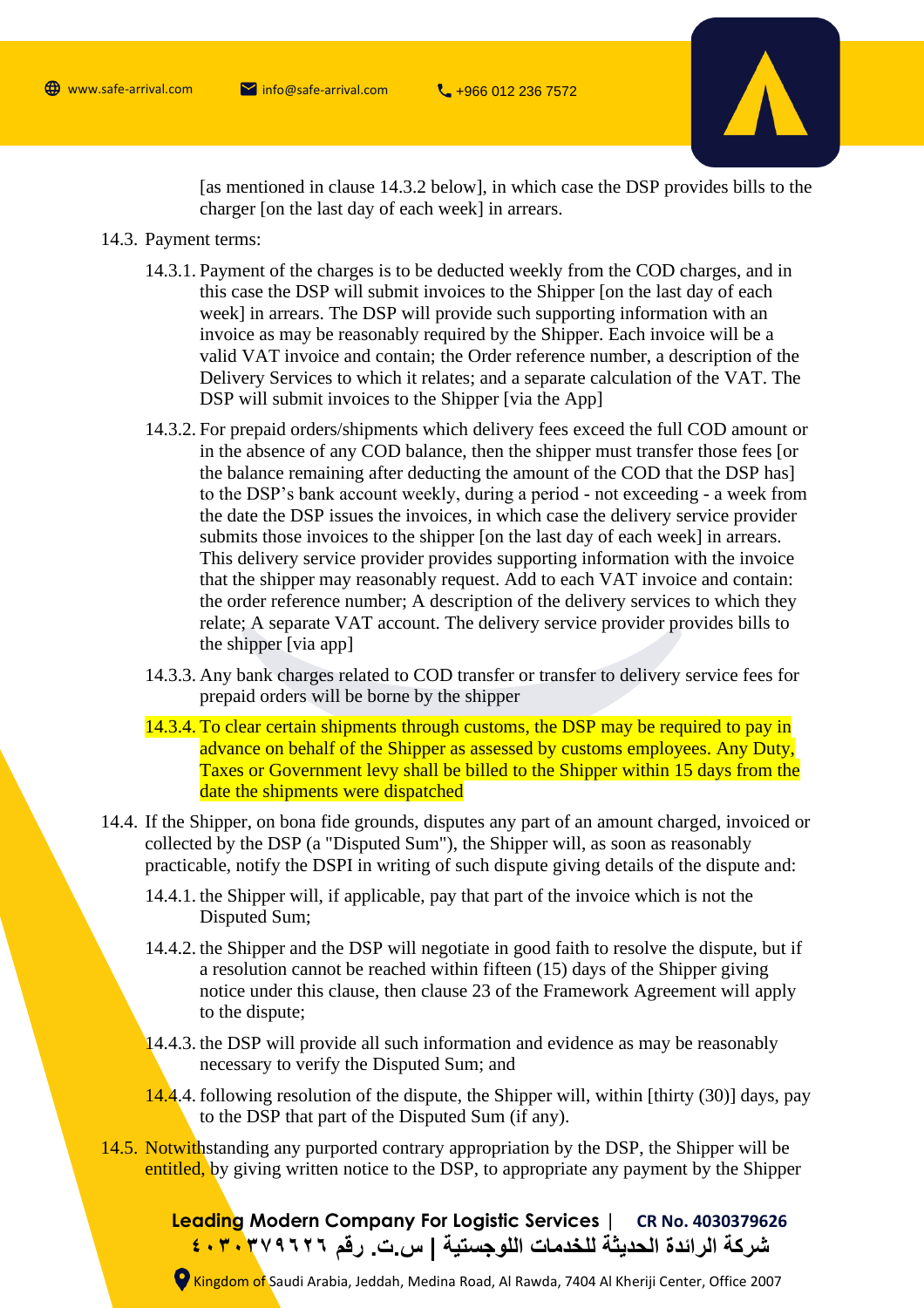

to any invoice issued by the DSP.

# **15. VALUE ADDED TAX**

15.1. Any sum payable under this Framework Agreement or any Order shall include the VAT (and any other similar or equivalent taxes, duties, fees and levies imposed from time to time by any government or other authority) which shall be paid in addition to that sum, in the manner and at the rate prescribed by law from time to time, subject to receipt by the paying party of a valid VAT invoice (where VAT is chargeable).

### **16. SET-OFF**

16.1. Save as otherwise expressly provided in this Framework Agreement, under any Order or required by law, all payments to be made under this Framework Agreement or under any Order by the DSP will be made in full and without any set-off or any deduction or withholding including on account of any counter-claim

# **17. FORCE MAJEUR**

- 17.1. Neither the DSP nor the Shipper (or any of its Affiliates) will be in breach of this Framework Agreement or an Order or otherwise be liable to the other for any failure to perform or delay in performing its obligations to the extent that such failure or delay is due to a Force Majeure Event affecting this Framework Agreement or that Order (as the case may be) provided that the affected party notifies the other party of the Force Majeure Event immediately together with its likely duration and uses all reasonable endeavors to limit the effect of the delay
- 17.2. Regardless of the terms of this clause, the DSP has effective contingency plans to ensure that the supply of delivery services is maintained if there is a break (including IT systems failure) in the DSP's operations and this interruption will not be considered a force majeure

# **18. CONFIDENTIALITY AND DATA EXCHANGE AND INTEGRATION**

- 18.1. Each party undertakes that it shall not at any time disclose to any person any Confidential Information, except:
	- 18.1.1. to its employees, officers, representatives or advisers who need to know such information for the purposes of exercising the party's rights or carrying out its obligations under or in connection with this Framework Agreement and/or Order and each party shall ensure that its employees, officers, representatives or advisers to whom it discloses the other party's Confidential Information comply with this clause 18;
	- 18.1.2. as may be required by law, a court of competent jurisdiction or any governmental or regulatory authority; and

**Leading Modern Company For Logistic Services | CR No. 4030379626 شركة الرائدة الحديثة للخدمات اللوجستية | س.ت. رقم ٤٠٣٠٣٧٩٦٢٦**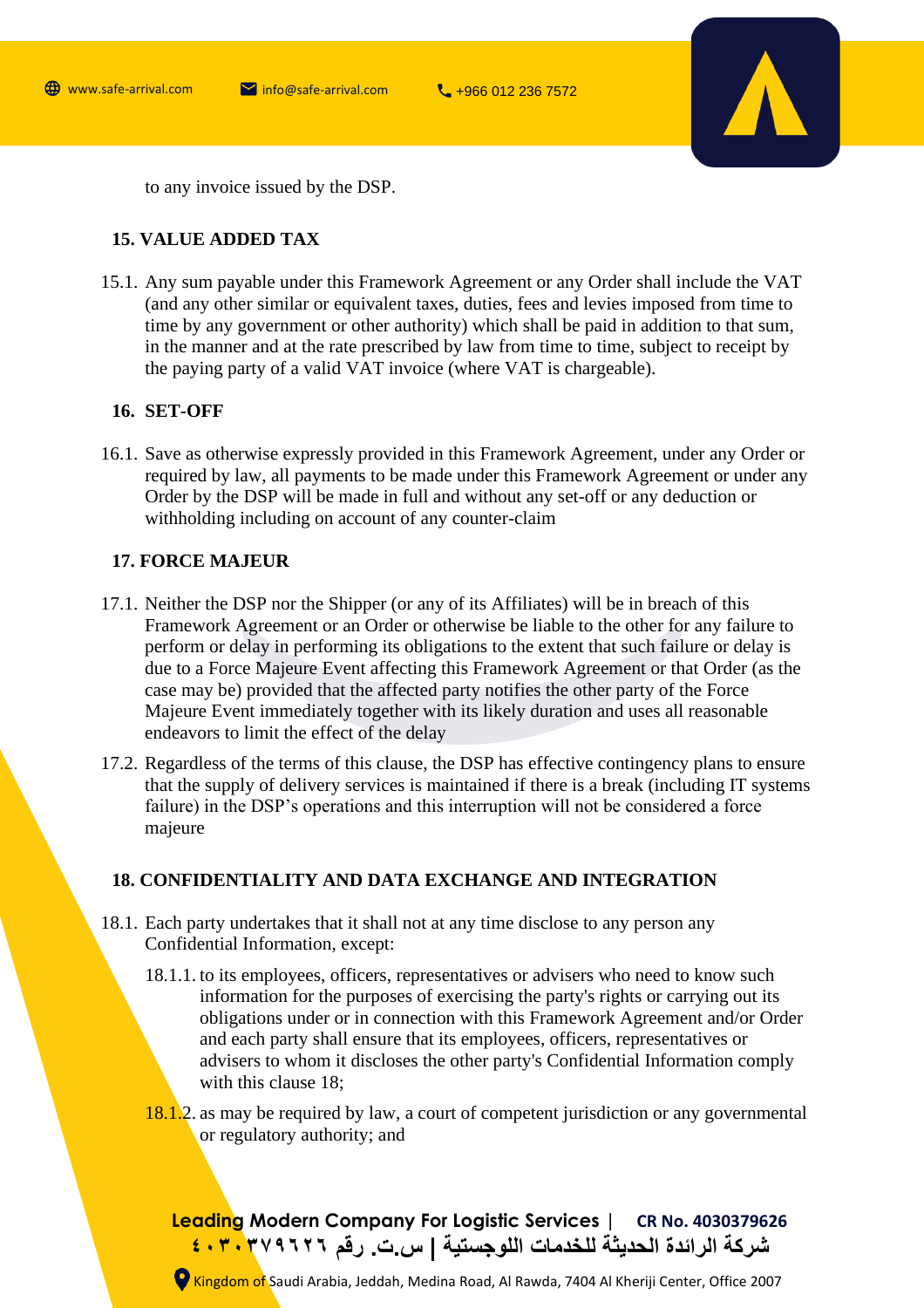

- 18.1.3. as may be required in order to comply with the terms and conditions governing the use of the App.
- 18.2. No party shall use the other party's Confidential Information for any purpose other than to exercise its rights and perform its obligations under or in connection with this Agreement.
- 18.3. Neither party will use the name, logo or trademark of the other party without the prior written consent of that party.
- 18.4. Each party will comply at all times with Data Protection Laws and shall use any data it receives under this Framework Agreement and/or Order only to the extent necessary to perform its obligations.
- 18.5. Shipper must integrate and use the App provided by DSP to create waybills, wherever applicable.
- 18.6. DSP reserves the right to provide Web tools to Shipper and update those at its discretion.
- 18.7. Each request for the delivery of an Item (and collection of COD amounts where relevant) shall be provided to DSP by the shipper through the App.
- 18.8. Any delivery request that is not properly integrated in the App might be subject to refusal
- 18.9. DSP shall provide training to Shipper on the usage of Web Tools, at no additional cost. Such training shall be restricted to a maximum number of [insert detail] of the Shipper's employees.
- 18.10. The shipper shall notify the delivery service provider in the event of any technical failure or the handling of a failure

#### **19. SERVICE LEVEL AGREEMENT**

- 19.1. DSP Shall use its best efforts to perform its delivery requests as per the service level agreement terms set out in Part (A) of Schedule 2
- 19.2. DSP shall promptly inform the Shipper should DSP be at risk of not performing the delivery requests within the agreements as set out in Part (A) of Schedule 2
- 19.3. The DSP does not provide delivery services in the list of Non-service cities listed in Part (B) of Schedule 2. The system (The App) will not accept any orders submitted to any of the non-service cities
- 19.4. The Shipper shall immediately inform DSP in the event of the occurrence of any technical failures in the App in order for DSP to address and remedy it.
- 19.5. The DSP shall provide complete call in-bound and out-bound call center support

# **20. CONTRACT MANAGEMENT**

20.1. Within [fourteen (14)] days from the Commencement Date each party will nominate a relationship manager for the purposes of this Framework Agreement and will give written notice to the other party of their identity and contact details. If a party replaces its relationship manager at any time, whether on a temporary or permanent basis, that party

**Leading Modern Company For Logistic Services | CR No. 4030379626 شركة الرائدة الحديثة للخدمات اللوجستية | س.ت. رقم ٤٠٣٠٣٧٩٦٢٦**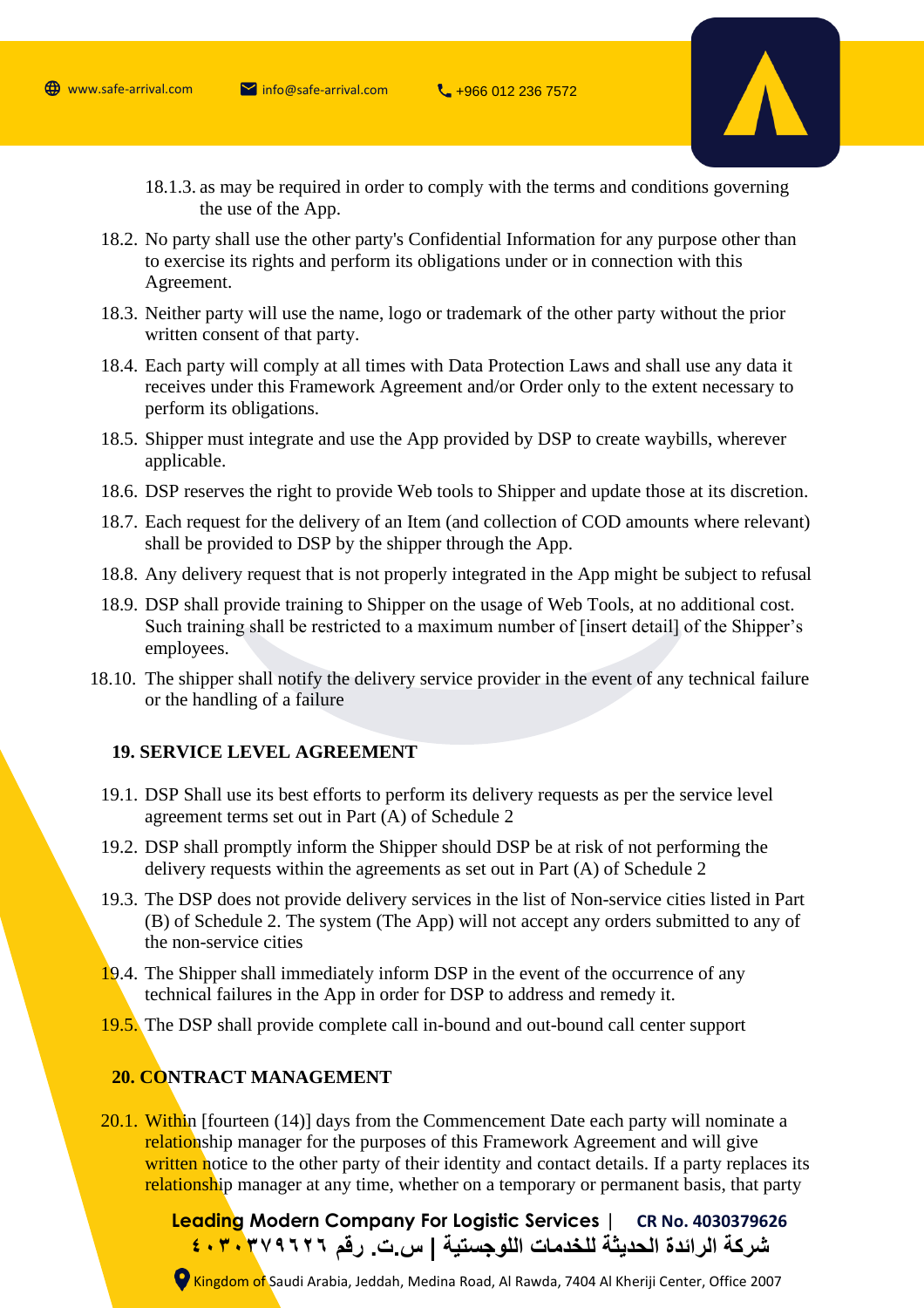

will promptly give written notice to the other party of the identity of and contact details of the replacement relationship manager. Each relationship manager will be responsible for liaising with the other relationship manager on the operational management of Orders, should this be necessary

## **21. TERMINATION**

- 21.1. Either party may terminate this Framework Agreement at any time by giving not less than  $[two (2)]$  months' written notice to the other party.
- 21.2. If a party commits a material breach of this Framework Agreement which cannot be remedied or which can be remedied but fails to remedy that breach within thirty (30) days, the other party may terminate this Framework Agreement immediately by giving notice to that effect to the party in breach
- 21.3. Either party may immediately terminate this framework agreement by sending written notice of this purpose to the other party if the other party becomes insolvent. With each party retaining its right in case of financial dues.
- 21.4. The expiry or termination for whatever reason:
	- 21.4.1. of this Framework Agreement will not affect the continuation of any Orders which are in existence at the time of such expiry or termination; and
	- 21.4.2. of an Order will not, in and of itself, give rise to an expiry or termination of any other Order or this Framework Agreement unless expressly provided for in this Framework Agreement or the relevant termination notice (if applicable) as such, the DSP will continue to perform any Orders until such time as the applicable Order is fully performed or is cancelled pursuant to any right of the Shipper to cancel the same.
- 21.5. If an Order extends beyond the Term, the provisions of this Framework Agreement will survive expiry or termination and continue to govern such Order.
- 21.6. Following the Termination Date of this Framework Agreement and/or Order those provisions which expressly or impliedly continue to have effect after expiry or termination will continue in force; and all other rights and obligations under this Framework Agreement will immediately cease without prejudice to any rights, obligations, claims (including claims for damages for breach) and liabilities which have accrued prior to the Termination Date.
- 21.7. The rights of termination set out in this clause 16 are without prejudice to that party's other rights or remedies under this Framework Agreement or otherwise.

## **22. GENERAL**

- 22.1. Neither party will make any announcement about or related to this Agreement or any **Order**, or permit any such announcement to be made, without the prior written consent of the other party.
- 22.2. Each party will only be entitled to assign transfer, charge, hold on trust for any person or deal in any other manner with any of its rights under this Framework Agreement or

**Leading Modern Company For Logistic Services | CR No. 4030379626 شركة الرائدة الحديثة للخدمات اللوجستية | س.ت. رقم ٤٠٣٠٣٧٩٦٢٦**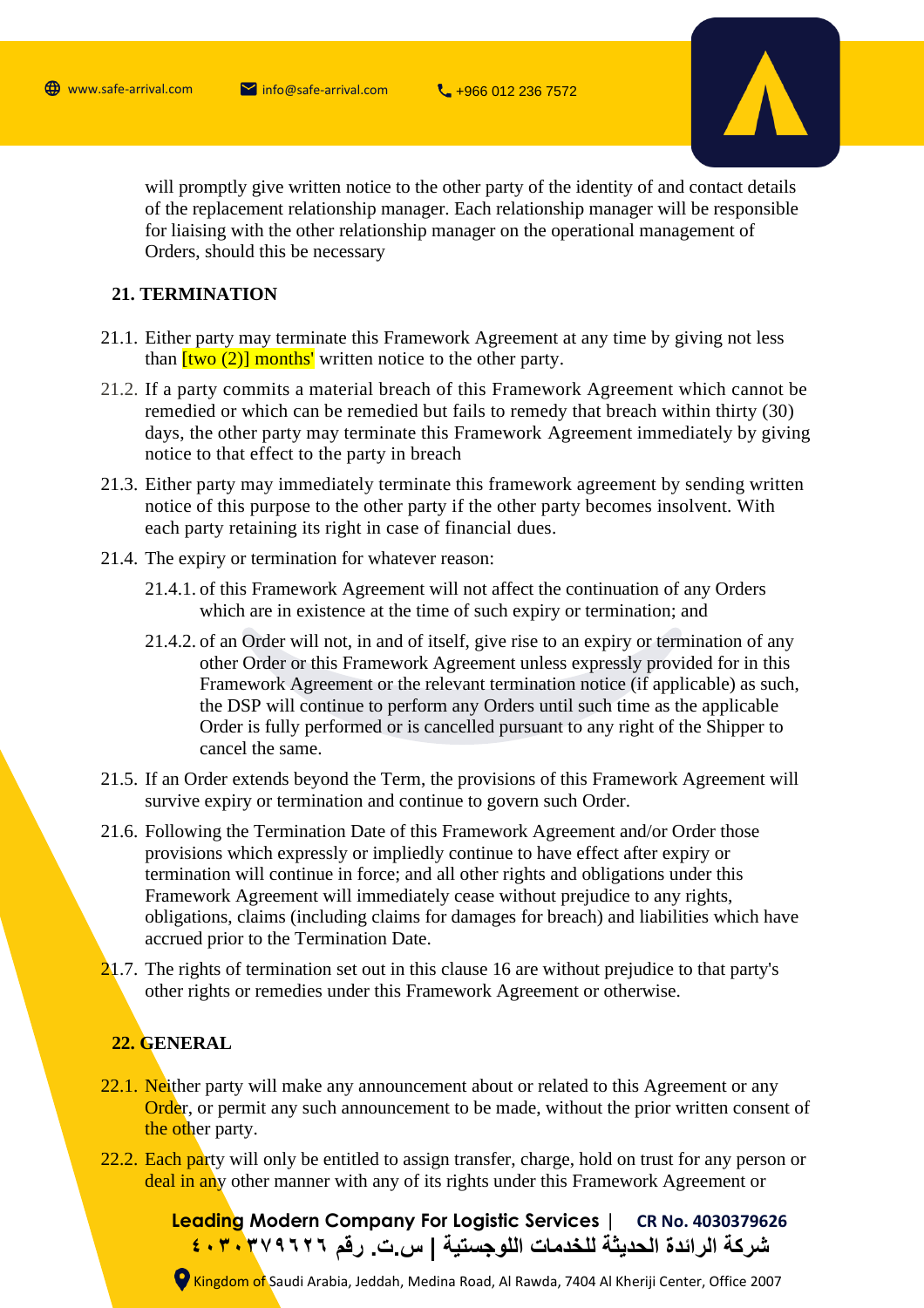

under any Order if it has obtained the prior written consent of the other party to do so (such consent not to be unreasonably withheld, delayed or made conditional).

- 22.3. Any notice given under this Framework Agreement must be properly addressed to the party to be notified and delivered to or left at that party's registered address by hand or by courier, or at such other address notified by that party to the other for such purposes. Any such notice delivered by hand or by courier shall be deemed delivered at the time of delivery, save that if any such delivery is outside normal business hours it shall be deemed to be served at 9.00am on the next business day.
- 22.4. This Framework Agreement and each Order constitute the entire agreement between the parties and supersede any prior agreement or arrangement in respect of their respective subject matter and neither party has entered into this Framework Agreement in reliance upon, and it shall have no remedy in respect of, any representation or statement (whether made by the other party or any other person) which is not expressly set out in this Framework Agreement. The only remedies available for breach of any representation or statement which was made prior to entry into this Framework Agreement and which is expressly set out in this Framework Agreement shall be for breach of contract. Nothing in this clause shall be interpreted or construed as limiting or excluding the liability of either party for fraud or fraudulent misrepresentation
- 22.5. A delay in exercising or failure to exercise a right or remedy under or in connection with this Framework Agreement or with any Order will not constitute a waiver of, or prevent or restrict future exercise of, that or any other right or remedy, nor will the single or partial exercise of a right or remedy prevent or restrict the further exercise of that or any other right or remedy. A waiver of any right, remedy, breach or default will only be valid if it is in writing and signed by the party giving it and only in the circumstances and for the purpose for which it was given and will not constitute a waiver of any other right, remedy, breach or default.
- 22.6. If any term of this Framework Agreement or of any Order is found by any court or body or authority of competent jurisdiction to be illegal, unlawful, void or unenforceable, such term will be deemed to be severed from this Framework Agreement and/or the affected Order and this will not affect the remainder of this Framework Agreement and/or Order which will, in each case, continue in full force and effect.
- 22.7. Nothing in this Framework Agreement or in any Order and no action taken by the parties in connection with either of them will create a partnership or joint venture or relationship of employer and employee between the parties or give either party to any of them authority to act as the agent of or in the name of or on behalf of the other party or to bind the other party or to hold itself out as being entitled to do so.
- 22.8. Each party agrees that it is an independent contractor and is entering into this Framework Agreement and into each Order as principal and not as agent for or for the benefit of any other person.This Framework Agreement may be executed in any number of counterparts, each of which will constitute an original, but which will together constitute one agreement
- 22.9. This framework agreement may be implemented in any number of identical copies, each of which will constitute an original, but together will constitute one agreement

**Leading Modern Company For Logistic Services | CR No. 4030379626 شركة الرائدة الحديثة للخدمات اللوجستية | س.ت. رقم ٤٠٣٠٣٧٩٦٢٦**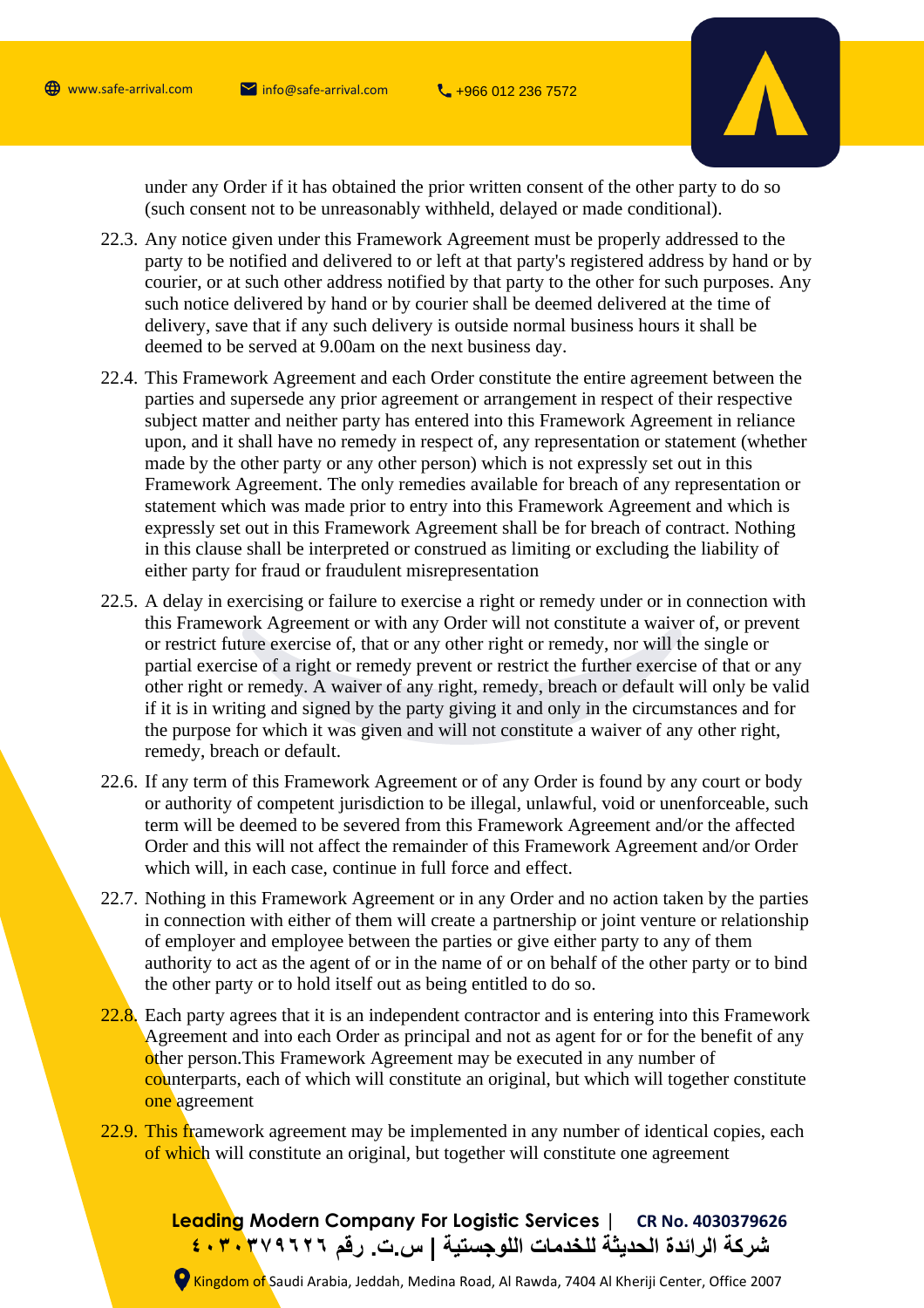

22.10. The shipper agrees to all the terms and conditions listed in the price card document attached to this contract and which the delivery service provider sent to the shipper via email along with this contract

# **23. GOVERNING LAW**

23.1. This Framework Agreement, each Order and any non-contractual obligations arising out of or in connection with any of them will be governed by the laws of the **Kingdom of** Saudi Arabia. The courts of the **[state the City]** shall have exclusive jurisdiction to determine any dispute arising out of or in connection with this Framework Agreement or any Order

**SIGNED BY** or on behalf of the parties the date stated at the beginning of this Framework Agreement

#### **SCHEDULE 1 – The Charges**

#### **Part A – Charges for Delivery Services**

The charges set out in this Schedule 1 are the maximum that the DSP may charge pursuant to any Order

| Service Type                                 | Up to $10$ Kg                                         | Above 10 Kg          |
|----------------------------------------------|-------------------------------------------------------|----------------------|
|                                              | Insert tiers/pan KSA                                  | Insert tiers/pan KSA |
| <b>KSA Domestic Last</b><br>Mile (per order) | 19 SAR                                                | 1 SAR/extra Kg       |
| <b>COD</b> Management<br>Fee (per order)     | Free                                                  | Free                 |
| <b>Return to Origin</b><br>RTO)              | 8 SAR per shipment / Free based on 85%<br>performance |                      |

- Chargeable weight will be actual or volumetric weight whichever is higher for parcels bigger than  $31 \text{cm} \times 31 \text{cm} \times 31 \text{cm}$ . Volumetric weight will be calculated as  $L$ ength × Width × Height  $\frac{W \text{tan} \times \text{rCigm}}{5000}$  =Volumetric weight in Kg
- **Exercise** Integration charges for User experience and status tracking
- **Credit term is deducted from COD before transfer**

**Leading Modern Company For Logistic Services | CR No. 4030379626 شركة الرائدة الحديثة للخدمات اللوجستية | س.ت. رقم ٤٠٣٠٣٧٩٦٢٦**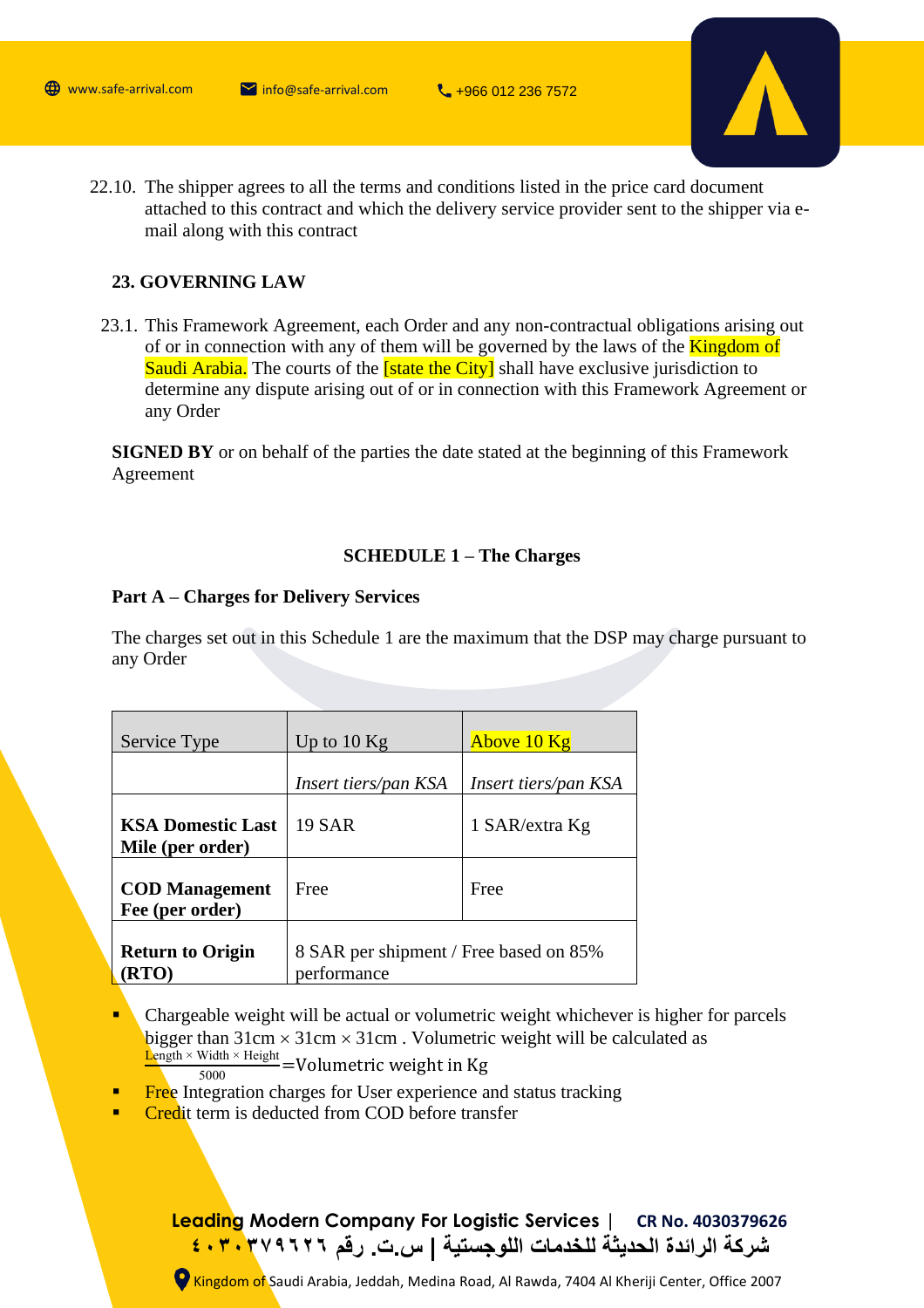

# **Part B - Provisions related to review and amendment**

No change or modification of fees will be made during the initial period. If this framework agreement period is extended after the end of the initial period, the two parties agree on whether any fee changes will take place at this extension

# **SCHEDULE 2 – Service Level Agreement**

# **Part (A) – Serviced cities**

| <b>Serving HUB</b> | <b>City</b>     | Zone/Neighborhood                | <b>Promise date</b><br>from receiving |
|--------------------|-----------------|----------------------------------|---------------------------------------|
| <b>ABHA</b>        | khamiss muchait | Khamiss muchait                  | second day                            |
| <b>ABHA</b>        | khamiss muchait | Al Diyafa                        | second day                            |
| <b>ABHA</b>        | khamiss muchait | Al Iskan                         | second day                            |
| <b>ABHA</b>        | khamiss muchait | Atoud                            | second day                            |
| <b>ABHA</b>        | khamiss muchait | Al Khalidiya                     | second day                            |
| <b>ABHA</b>        | khamiss muchait | Al Balad                         | second day                            |
| <b>ABHA</b>        | khamiss muchait | Al Hamilah Al Mountazah          | second day                            |
| <b>ABHA</b>        | khamiss muchait | Qambar                           | second day                            |
| <b>ABHA</b>        | khamiss muchait | Southern and Northern Al<br>Araq | second day                            |
| <b>ABHA</b>        | khamiss muchait | Husam                            | second day                            |
| <b>ABHA</b>        | khamiss muchait | Teib                             | second day                            |
| <b>ABHA</b>        | khamiss muchait | Al Tahliya                       | second day                            |
| <b>ABHA</b>        | khamiss muchait | Chiba'at                         | second day                            |
| <b>ABHA</b>        | khamiss muchait | Al Waha                          | second day                            |
| <b>ABHA</b>        | khamiss muchait | Al Settin Street                 | second day                            |
| <b>ABHA</b>        | khamiss muchait | Al Aamara                        | second day                            |
| <b>ABHA</b>        | khamiss muchait | <b>Oum Sarar</b>                 | second day                            |
| <b>ABHA</b>        | khamiss muchait | Al Aiziyat                       | second day                            |
| <b>ABHA</b>        | khamiss muchait | Al Sharafiyat                    | second day                            |
| <b>ABHA</b>        | khamiss muchait | As Sougour                       | second day                            |
| <b>ABHA</b>        | khamiss muchait | Al Bawadi                        | second day                            |
| <b>ABHA</b>        | khamiss muchait | Al Nassim                        | second day                            |
| <b>ABHA</b>        | khamiss muchait | Choukr                           | second day                            |
| <b>ABHA</b>        | khamiss muchait | <b>Badr</b>                      | second day                            |
| <b>ABHA</b>        | khamiss muchait | Heif                             | second day                            |
| <b>ABHA</b>        | khamiss muchait | Tandahat                         | second day                            |
| <b>ABHA</b>        | khamiss muchait | Al Moussa                        | second day                            |
| <b>ABHA</b>        | khamiss muchait | Al Raqi                          | second day                            |
| <b>ABHA</b>        | khamiss muchait | Al Fateh Street                  | second day                            |
| <b>ABHA</b>        | khamiss muchait | Al Thamanin                      | second day                            |

# **Leading Modern Company For Logistic Services | CR No. 4030379626 شركة الرائدة الحديثة للخدمات اللوجستية | س.ت. رقم ٤٠٣٠٣٧٩٦٢٦**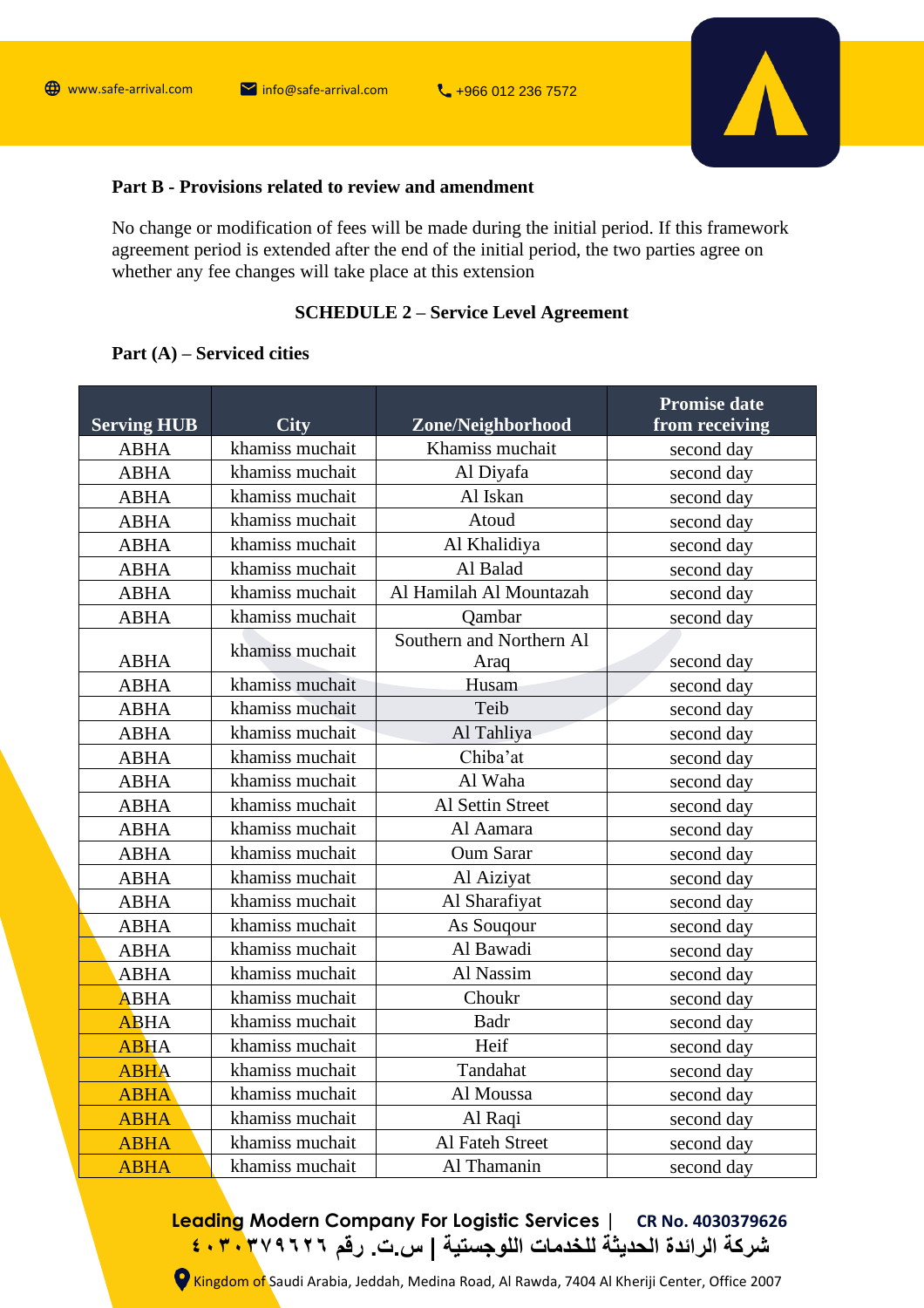

| <b>ABHA</b> | khamiss muchait | Al Jawazat               | second day |
|-------------|-----------------|--------------------------|------------|
| <b>ABHA</b> | khamiss muchait | Chafan                   | second day |
| <b>ABHA</b> | khamiss muchait | Al Miqtaa Al Salil       | second day |
| <b>ABHA</b> | khamiss muchait | Wadi Bin Hashbil         | second day |
| <b>ABHA</b> | khamiss muchait | <b>Industrial Road</b>   | second day |
| <b>ABHA</b> | khamiss muchait | Madina Road              | second day |
| <b>ABHA</b> | khamiss muchait | Al Askariyat             | second day |
| <b>ABHA</b> | khamiss muchait | Al Harir                 | second day |
| <b>ABHA</b> | khamiss muchait | Al Rasras                | second day |
| <b>ABHA</b> | khamiss muchait | Al Barid                 | second day |
| <b>ABHA</b> | khamiss muchait | La Hijr                  | second day |
| <b>ABHA</b> | khamiss muchait | Ahad Rafidah             | second day |
| <b>ABHA</b> | khamiss muchait | Al Runah                 | second day |
| <b>ABHA</b> | khamiss muchait | As Sawami                | second day |
| <b>ABHA</b> | khamiss muchait | Lazma                    | second day |
| <b>ABHA</b> | khamiss muchait | Al Wadeen                | second day |
| <b>ABHA</b> | khamiss muchait | Al Masgi                 | second day |
| <b>ABHA</b> | <b>ABHA</b>     | <b>ABHA</b>              | second day |
| <b>ABHA</b> | <b>ABHA</b>     | King Fahed Roiad         | second day |
| <b>ABHA</b> | <b>ABHA</b>     | Hijlah – German Hospital | second day |
| <b>ABHA</b> | <b>ABHA</b>     | As Sharaf                | second day |
| <b>ABHA</b> | <b>ABHA</b>     | Al Sarhan                | second day |
| <b>ABHA</b> | <b>ABHA</b>     | Al Yazeed                | second day |
| <b>ABHA</b> | <b>ABHA</b>     | King Abdallah Road       | second day |
| <b>ABHA</b> | <b>ABHA</b>     | Almahalah                | second day |
| <b>ABHA</b> | <b>ABHA</b>     | <b>Bani Malik</b>        | second day |
| <b>ABHA</b> | <b>ABHA</b>     | Al-Mozvin                | second day |
|             | <b>ABHA</b>     | Alguraigri King Khaled   |            |
| <b>ABHA</b> |                 | University               | second day |
| <b>ABHA</b> | ABHA            | Al Muruj                 | second day |
| <b>ABHA</b> | <b>ABHA</b>     | Al NAssim                | second day |
| <b>ABHA</b> | <b>ABHA</b>     | Al Namiss                | second day |
| <b>ABHA</b> | <b>ABHA</b>     | Mansak                   | second day |
| <b>ABHA</b> | <b>ABHA</b>     | Ar Rabwah                | second day |
| <b>ABHA</b> | <b>ABHA</b>     | Al Balad Abha            | second day |
| <b>ABHA</b> | <b>ABHA</b>     | Al Khalidiyah            | second day |
| <b>ABHA</b> | <b>ABHA</b>     | Al Yamaniyah             | second day |
| <b>ABHA</b> | <b>ABHA</b>     | Al Tabjiah               | second day |
| <b>ABHA</b> | <b>ABHA</b>     | Al Wardatain             | second day |
| <b>ABHA</b> | <b>ABHA</b>     | Al Muftaha               | second day |
| <b>ABHA</b> | <b>ABHA</b>     | Shamasan                 | second day |
| <b>ABHA</b> | <b>ABHA</b>     | Alarin                   | second day |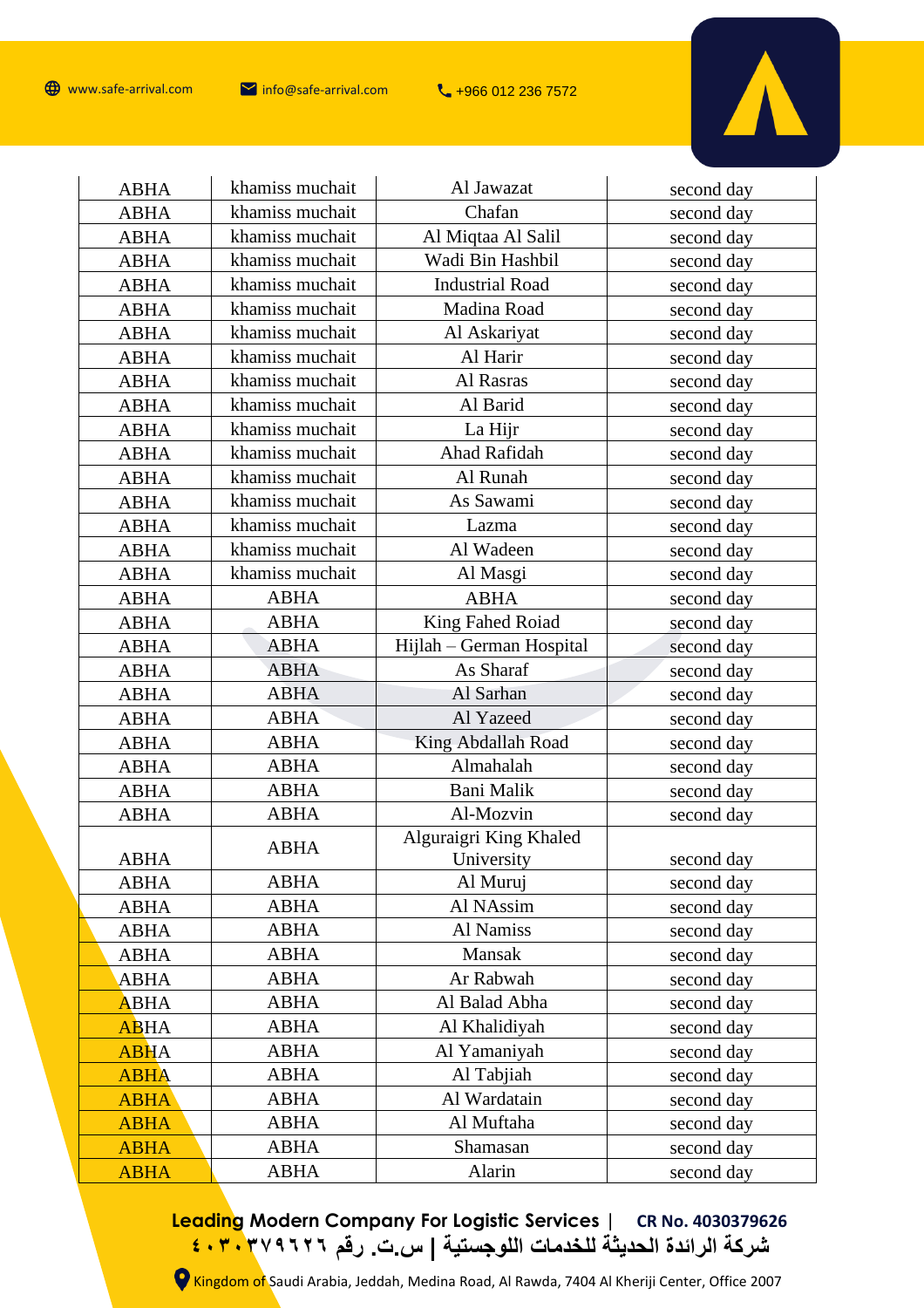

| <b>ABHA</b> | <b>ABHA</b>        | Al Hizam                                        | second day |
|-------------|--------------------|-------------------------------------------------|------------|
| <b>ABHA</b> | Mhayel Asir        | <b>MAHAYEL AL ASIR</b>                          | 2DD        |
| <b>ABHA</b> | <b>Mhayel Asir</b> | محايل عسير                                      | 2DD        |
| <b>ABHA</b> | <b>Mhayel Asir</b> | الضرس                                           | 2DD        |
| <b>ABHA</b> | Mhayel Asir        | الشهيد                                          | 2DD        |
| <b>ABHA</b> | <b>Mhayel Asir</b> | النز هي                                         | 2DD        |
| <b>ABHA</b> | <b>Mhayel Asir</b> | الحيلة الشرقي -                                 | 2DD        |
| <b>ABHA</b> | <b>Mhayel Asir</b> | Alhaylah Al Gharbi                              | 2DD        |
| <b>ABHA</b> | Mhayel Asir        | AS Sinaah                                       | 2DD        |
| <b>ABHA</b> | <b>Mhayel Asir</b> | Turgech                                         | 2DD        |
| <b>ABHA</b> | <b>Mhayel Asir</b> | Aram Mall                                       | 2DD        |
| <b>ABHA</b> | <b>Mhayel Asir</b> | Jeddah Road                                     | 2DD        |
| <b>ABHA</b> | Mhayel Asir        | Khamis Mutair                                   | 2DD        |
| <b>ABHA</b> | <b>Mhayel Asir</b> | Al Hamatah                                      | 2DD        |
| <b>ABHA</b> | Mhayel Asir        | Ar Raich                                        | 2DD        |
| <b>ABHA</b> | <b>Mhayel Asir</b> | Khamis Bahr                                     | 2DD        |
| <b>ABHA</b> | Mhayel Asir        | Bahr Abou Sukaynah                              | 2DD        |
| <b>ABHA</b> | <b>Mhayel Asir</b> | Qana                                            | 2DD        |
| <b>ABHA</b> | <b>Mhayel Asir</b> | Bareq                                           | 2DD        |
| <b>ABHA</b> | <b>Mhayel Asir</b> | Almajaridah                                     | 2DD        |
| <b>ABHA</b> | <b>Mhayel Asir</b> | Ragal Almaa                                     | 2DD        |
| <b>ABHA</b> | <b>Mhayel Asir</b> | Al Shabain                                      | 2DD        |
| <b>ABHA</b> | <b>Mhayel Asir</b> | Almarai                                         | 2DD        |
| <b>ABHA</b> | AL namass          | al namas                                        | 2DD        |
| <b>ABHA</b> | AL namass          | AL Mintaqah                                     | 2DD        |
| <b>ABHA</b> | AL namass          | Tanomah                                         | 2DD        |
| <b>ABHA</b> | AL namass          | <b>Bilahmar</b>                                 | 2DD        |
| <b>ABHA</b> | AL namass          | <b>Bilasmar</b>                                 | 2DD        |
| <b>ABHA</b> | AL namass          | Sabah                                           | 2DD        |
| ABHA        | Dahran Al janoud   | DAHRAN AL JANOUB                                | 2DD        |
| <b>ABHA</b> | Dahran Al janoud   | Dhahran Al Janub                                | 2DD        |
| <b>ABHA</b> | Dahran Al janoud   | Al Mintaqah                                     | 2DD        |
| ABHA        | Dahran Al janoud   | Alfaraaein                                      | 2DD        |
| <b>ABHA</b> | Dahran Al janoud   | Al Murabba                                      | 2DD        |
| <b>ABHA</b> | Dahran Al janoud   | Sarat Abidah                                    | 2DD        |
| <b>ABHA</b> | Dahran Al janoud   | Al Harajah - South Dhahran                      | 2DD        |
| <b>ABHA</b> | BiCha              | Bichah                                          | 2DD        |
| <b>ABHA</b> | BiCha              | Al Mintaqah                                     | 2DD        |
| <b>ABHA</b> | BiCha              | Samgh                                           | 2DD        |
| <b>ABHA</b> | BiCha              | Khabir Al Janub                                 | 2DD        |
| <b>ABHA</b> | BiCha              | Bichah - Al Ataf - Al<br>Junaynah - Al Negea'ah | 2DD        |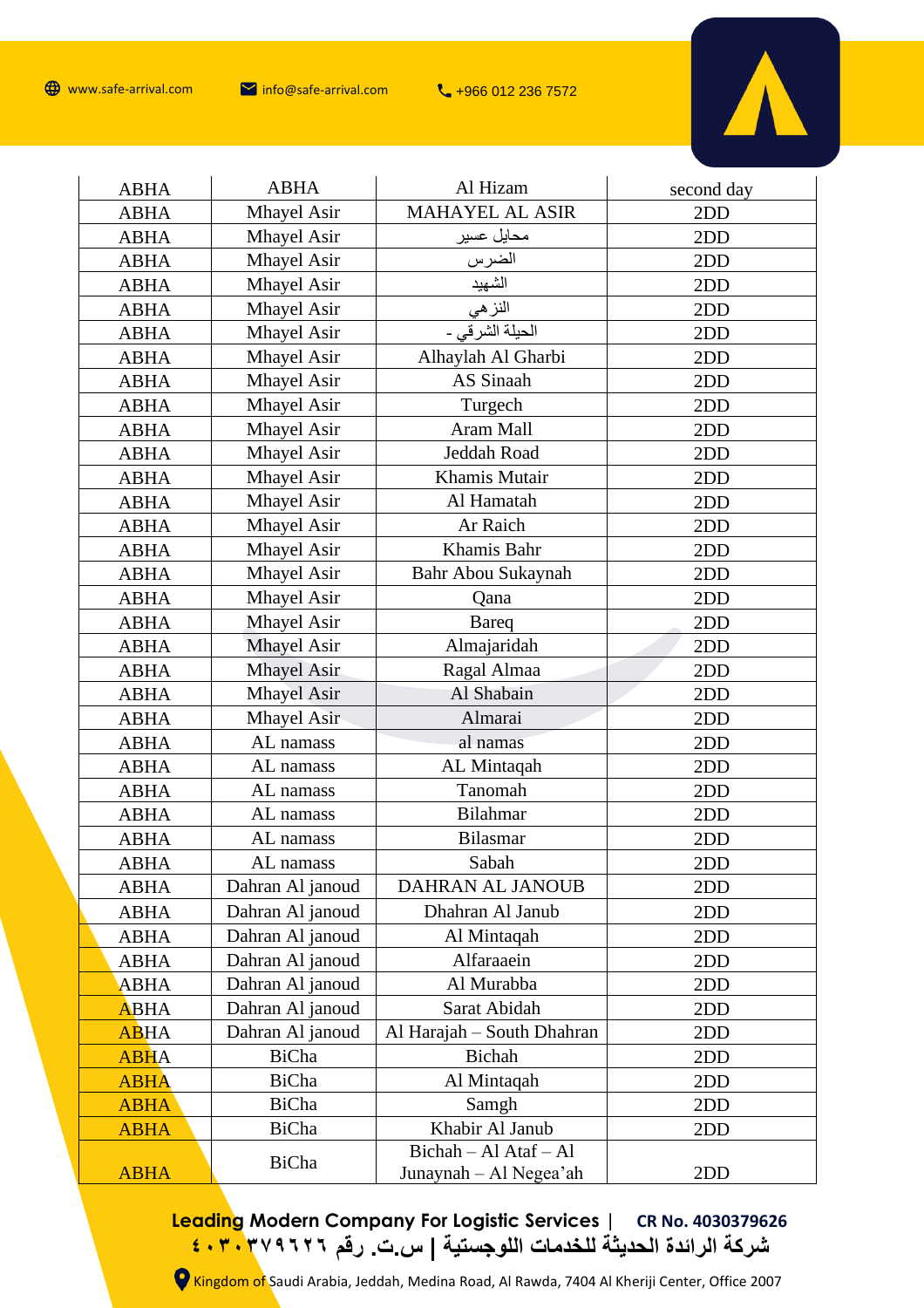

| <b>ABHA</b>   | <b>Tathliss</b>   | <b>TATHLIS</b>           | 3DD        |
|---------------|-------------------|--------------------------|------------|
| <b>ABHA</b>   | <b>Tathliss</b>   | Al Mintaqah              | 3DD        |
| <b>ABHA</b>   | <b>Tathliss</b>   | Tereeb                   | 3DD        |
| <b>ABHA</b>   | <b>Tathliss</b>   | Al Madha                 | 3DD        |
| <b>ABHA</b>   | <b>Tathliss</b>   | Al Amuah                 | 3DD        |
| <b>ABHA</b>   | <b>Tathliss</b>   | Al Subaykhah - Tathlis   | 3DD        |
| <b>ABHA</b>   | Ahad Rafidah      | Ahad Rafidah             | 3DD        |
| <b>ABHA</b>   | Al-Amoah          | Al-Amoah                 | 3DD        |
| <b>ABHA</b>   | Al-Hadba          | Al-Hadba                 | 3DD        |
| <b>ABHA</b>   | Al Qasab          | Al Qasab                 | 3DD        |
| <b>ABHA</b>   | Al Subaykhah      | Al Subaykhah             | 3DD        |
| <b>ABHA</b>   | Al Wadeen         | Al Wadeen                | 3DD        |
| <b>ABHA</b>   | Ayn Qahtan        | Ayn Qahtan               | 3DD        |
| <b>ABHA</b>   | <b>Balasmar</b>   | Balasmar                 | 3DD        |
| <b>ABHA</b>   | <b>Bareq</b>      | <b>Bareq</b>             | 3DD        |
| <b>ABHA</b>   | Jash              | Jash                     | 3DD        |
| <b>ABHA</b>   | Jouf al Alshoat   | Jouf al Alshoat          | 3DD        |
| <b>ABHA</b>   | Khaiber Al-Janoub | Khaiber Al-Janoub        | 3DD        |
| <b>ABHA</b>   | Rejal Alma'a      | Rejal Alma'a             | 3DD        |
| Najran        | najran            | Hay fahed                | second day |
| Najran        | najran            | Hay al athayba           | second day |
| Najran        | najran            | Hay al moukhayam         | second day |
| Najran        | najran            | Hay al amir mecheel      | second day |
| Najran        | najran            | Hay al faysaliya         | second day |
| Najran        | najran            | Hay al khaldiya          | second day |
| Najran        | najran            | Hay al doubat            | second day |
| Najran        | najran            | Hay al amlah             | second day |
| Najran        | najran            | Hay dahda                | second day |
| Najran        | najran            | Hay al hodon             | second day |
| Najran        | najran            | Hay al kabel             | second day |
| Najran        | najran            | Hay al balad             | second day |
| Najran        | najran            | Hay al arisa             | second day |
| Najran        | najran            | Al chamalya              | second day |
| Najran        | najran            | Hay al arisa (janoubya)  | second day |
| <b>Najran</b> | najran            | Hay al markab            | second day |
| <b>Najran</b> | najran            | Hay al chorfa            | second day |
| <b>Najran</b> | najran            | Hay al matar& univercity | second day |
| Najran        | najran            | Madinat al mecheelya     | second day |
| Najran        | najran            | Madinat al hasayniya     | second day |
| Najran        | najran            | madinat taslal           | second day |
| Najran        | najran            | Madinat al kharaa        | second day |
| Najran        | sharoura          | Madinat chouroura        | 3dd        |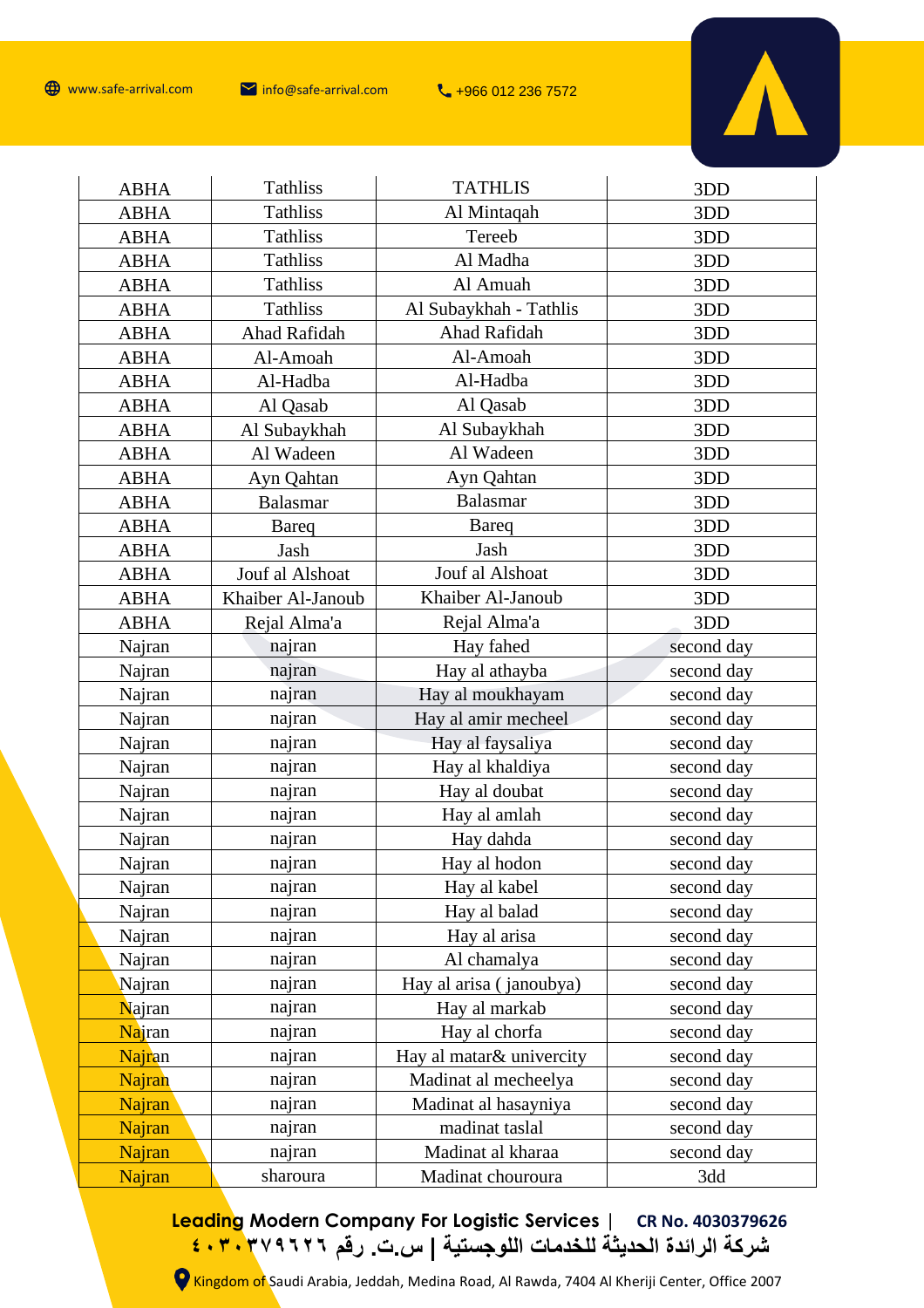

| Najran         | Hubana            | Madinat habouna        | 3dd        |
|----------------|-------------------|------------------------|------------|
| Najran         | thar              | Madinat thaar          | 3dd        |
| Najran         | Mountacher        | Madinat al mountacher  | 3dd        |
| Najran         | Khbash            | Khbash                 | 3dd        |
| Najran         | AL wadiah         | AL wadiah              | 3dd        |
| Najran         | Dhahran Al Janoob | Dhahran Al Janoob      | 3dd        |
| Najran         | Al-Mishaliah      | Al-Mishaliah           | 3dd        |
| Najran         | Al Mundfin        | Al Mundfin             | 3dd        |
| Najran         | Thajir            | Thajir                 | 3dd        |
| Najran         | Yadamah           | Yadamah                | 3dd        |
| Jeddah         | jeddah            | Obhur Al-Shamaliyah    | second day |
| Jeddah         | jeddah            | Taiba                  | second day |
| Jeddah         | jeddah            | Obhur Al-Janubiyah     | second day |
| Jeddah         | jeddah            | Al Basatin             | second day |
| Jeddah         | jeddah            | Al Murjan              | second day |
| Jeddah         | jeddah            | Ash Shati              | second day |
| Jeddah         | jeddah            | Al Mohammadiyah        | second day |
| Jeddah         | jeddah            | Al Naeem               | second day |
| Jeddah         | jeddah            | Al Nahdah              | second day |
| Jeddah         | jeddah            | Al Zahra               | second day |
| Jeddah         | jeddah            | Al Salamah             | second day |
| Jeddah         | jeddah            | Al Khalidiyah          | second day |
| Jeddah         | jeddah            | Ar Rawdah              | second day |
| Jeddah         | jeddah            | Al Hamadaniyyah        | second day |
| Jeddah         | jeddah            | Asfan                  | second day |
| Jeddah         | jeddah            | Khulais                | second day |
| Jeddah         | jeddah            | Al Rahmanyah           | second day |
| Jeddah         | jeddah            | Ghran                  | second day |
| Jeddah         | jeddah            | An Nuzhah              | second day |
| Jeddah         | jeddah            | Al Bawadi              | second day |
| Jeddah         | jeddah            | Al Faysaliyah          | second day |
| Jeddah         | jeddah            | Mishrifah              | second day |
| Jeddah         | jeddah            | Bani Malik             | second day |
| Jeddah         | jeddah            | Al Khomrah             | second day |
| <b>Jeddah</b>  | jeddah            | Al Qryniah             | second day |
| <b>Jed</b> dah | jeddah            | Machrouh Al Amir Fawaz | second day |
| <b>Jeddah</b>  | jeddah            | Al Sanabel             | second day |
| <b>Jeddah</b>  | jeddah            | Alajaweed              | second day |
| Jeddah         | jeddah            | As Sarawat             | second day |
| Jeddah         | jeddah            | Al Sabeel              | second day |
| Jeddah         | jeddah            | Ghalil                 | second day |
| Jeddah         | jeddah            | Al Mahjar              | second day |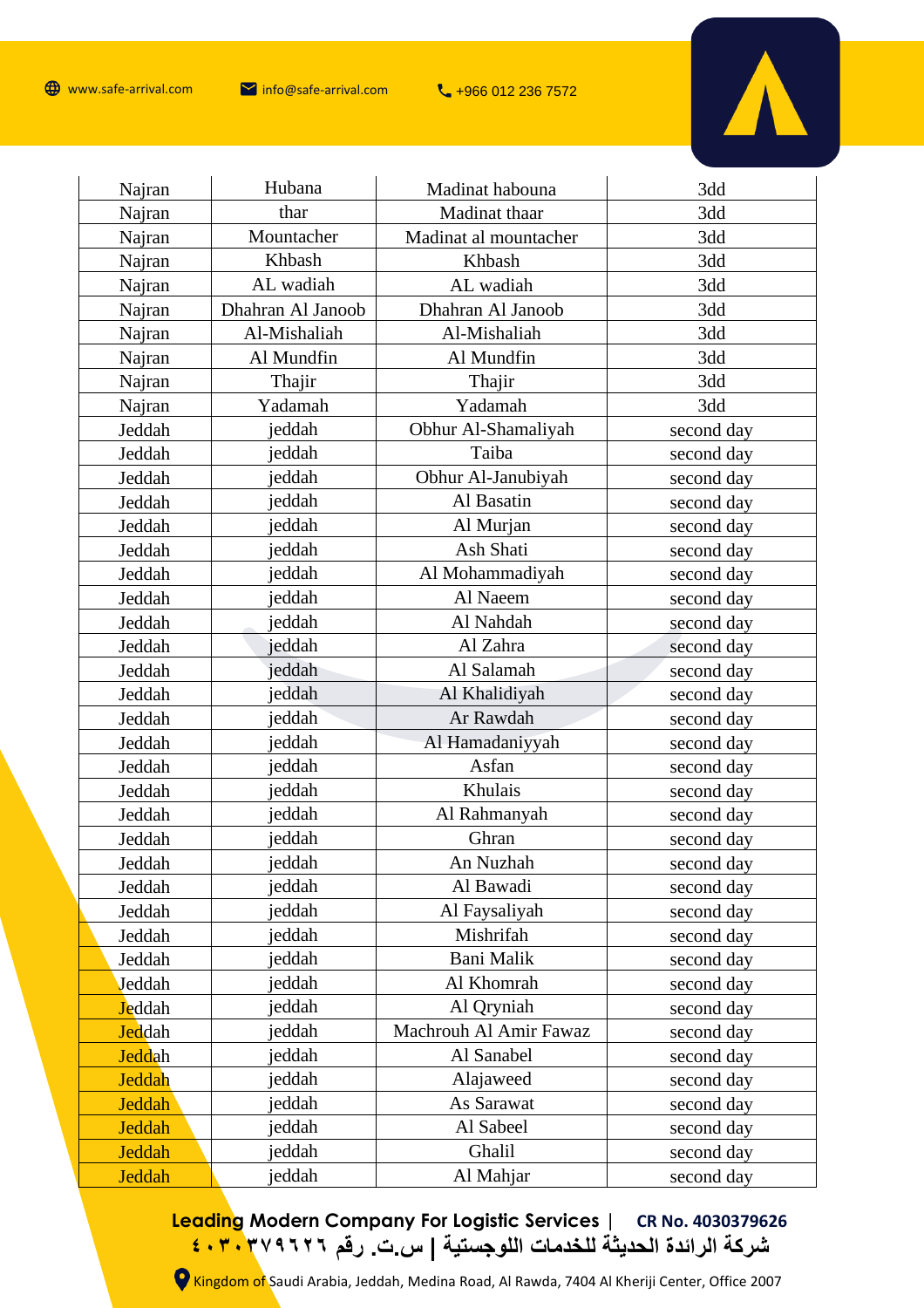

| Jeddah        | jeddah | Pteromin                       | second day |
|---------------|--------|--------------------------------|------------|
| Jeddah        | jeddah | Al-Wazeeriyah                  | second day |
| Jeddah        | jeddah | Jeddah Islamic Seaport         | second day |
| Jeddah        | jeddah | AL Thaqr                       | second day |
| Jeddah        | jeddah | Madain Al Fahed                | second day |
| Jeddah        | jeddah | Al-Hamra'a                     | second day |
| Jeddah        | jeddah | Al-Ruwais                      | second day |
| Jeddah        | jeddah | البغدادية الغربيه              | second day |
| Jeddah        | jeddah | البغدادية االشرقية             | second day |
| Jeddah        | jeddah | الشرفية                        | second day |
| Jeddah        | jeddah | البلد                          | second day |
| Jeddah        | jeddah | الثعالبه                       | second day |
| Jeddah        | jeddah | الكندرة                        | second day |
| Jeddah        | jeddah | الهنداوية                      | second day |
| Jeddah        | jeddah | صفا                            | second day |
| Jeddah        | jeddah | مروه                           | second day |
| Jeddah        | jeddah | ربوه                           | second day |
| Jeddah        | jeddah | الرحاب                         | second day |
| Jeddah        | jeddah | سامر                           | second day |
| Jeddah        | jeddah | اجواد                          | second day |
| Jeddah        | jeddah | النخيل                         | second day |
| Jeddah        | jeddah | بريمان                         | second day |
| Jeddah        | jeddah | الواحة                         | second day |
| Jeddah        | jeddah | المنار                         | second day |
| Jeddah        | jeddah | الروابي                        | second day |
| Jeddah        | jeddah | المنتز هات                     | second day |
| Jeddah        | jeddah | ابرق الرغامة                   | second day |
| Jeddah        | jeddah | بحرة                           | second day |
| Jeddah        | jeddah | مدينة الملك عبدالله الطبية     | second day |
| Jeddah        | jeddah | المحاميد                       | second day |
| Jeddah        | jeddah | حدة                            | second day |
| Jeddah        | jeddah | ام السلم                       | second day |
| Jeddah        | jeddah | الجامعة                        | second day |
| Jeddah        | jeddah | الفيحاء                        | second day |
| <b>Jeddah</b> | jeddah | السليمانية                     | second day |
| <b>Jeddah</b> | jeddah | النسيم                         | second day |
| <b>Jeddah</b> | jeddah | الورود                         | second day |
| Jeddah        | rabegh | رابغ                           | 2DD        |
| Jeddah        | rabegh | مدينة الملك عبدالله الاقتصادية | 2DD        |
| Jeddah        | rabegh | جامعه الملك عبدالله الاقتصادية | 2DD        |
| Jeddah        | Toual  | ثول                            | 2DD        |
| Jeddah        | dahban | ذهبان                          | 2DD        |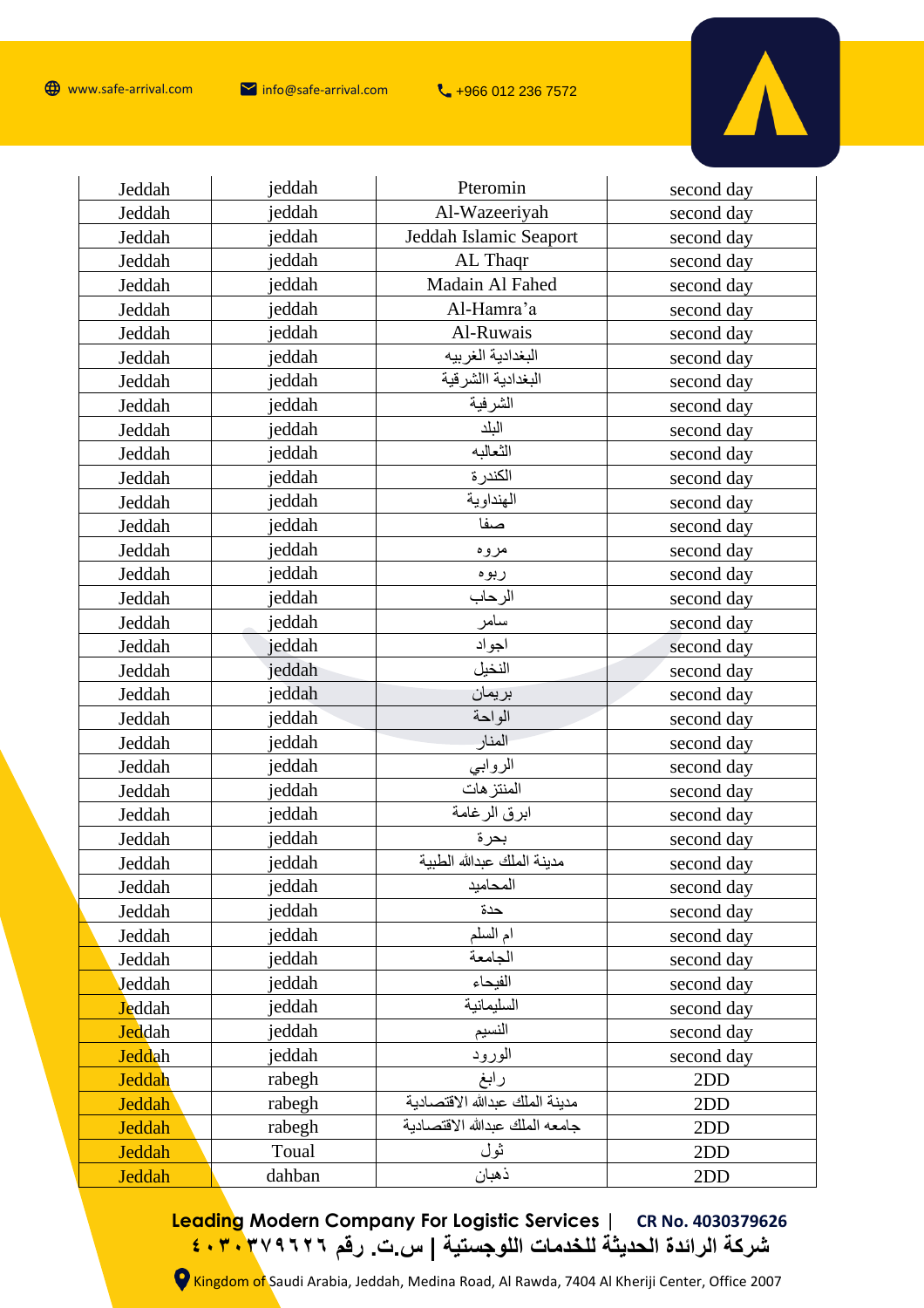

| Jeddah | Mastoura | مستورة                    | 2DD        |
|--------|----------|---------------------------|------------|
| Jeddah | Al Laith | Al Laith                  | 2DD        |
| Jeddah | Bahra    | bahra                     | 2DD        |
| Mecca  | mecca    | الشميسى                   | second Day |
| Mecca  | mecca    | الزايدي                   | second Day |
| Mecca  | mecca    | الزاهر                    | second Day |
| Mecca  | mecca    | الحمراء                   | second Day |
| Mecca  | mecca    | Oum Al Jood               | second Day |
| Mecca  | mecca    | Al Utaybiyyah             | second Day |
| Mecca  | mecca    | An Nuzhah - Sahat Islam   | second Day |
| Mecca  | mecca    | Ash Shuhada               | second Day |
| Mecca  | mecca    | As Settin                 | second Day |
| Mecca  | mecca    | Al Mansour - Al Hindawiya | second Day |
| Mecca  | mecca    | Misfalah                  | second Day |
| Mecca  | mecca    | Jarwal                    | second Day |
| Mecca  | mecca    | Jabal Amr                 | second Day |
| Mecca  | mecca    | Al Haram                  | second Day |
| Mecca  | mecca    | Al Nakasa - Jarham        | second Day |
| Mecca  | mecca    | Az Zahra                  | second Day |
| Mecca  | mecca    | At Taqwa - Al Hijlah      | second Day |
| Mecca  | mecca    | Al Kakiyyah               | second Day |
| Mecca  | mecca    | Zahrat Kuday              | second Day |
| Mecca  | mecca    | Kuday                     | second Day |
| Mecca  | mecca    | <b>Batha Quraish</b>      | second Day |
| Mecca  | mecca    | Al Ukayshiyyah            | second Day |
| Mecca  | mecca    | Ajyad                     | second Day |
| Mecca  | mecca    | Ar Rawabi                 | second Day |
| Mecca  | mecca    | Reea Baksh                | second Day |
| Mecca  | mecca    | Al Hijrah                 | second Day |
| Mecca  | mecca    | Al Hajj Street            | second Day |
| Mecca  | mecca    | Wadi Jalil - Al Khansa    | second Day |
|        | mecca    | Jabal Al Nour - Al        |            |
| Mecca  |          | Maabdah                   | second Day |
| Mecca  | mecca    | Al Muawysim - Al-usaylah  | second Day |
| Mecca  | mecca    | Al Malawi, Al Jummayzah   | second Day |
| Mecca  | mecca    | Al Maqrah                 | second Day |
| Mecca  | mecca    | Al Qararah                | second Day |
| Mecca  | mecca    | Al Sulaymaniyah           | second Day |
| Mecca  | mecca    | Ray'zakhir                | second Day |
| Mecca  | mecca    | Ar Rawdah                 | second Day |
| Mecca  | mecca    | Al Chachah                | second Day |
| Mecca  | mecca    | Aziziyah                  | second Day |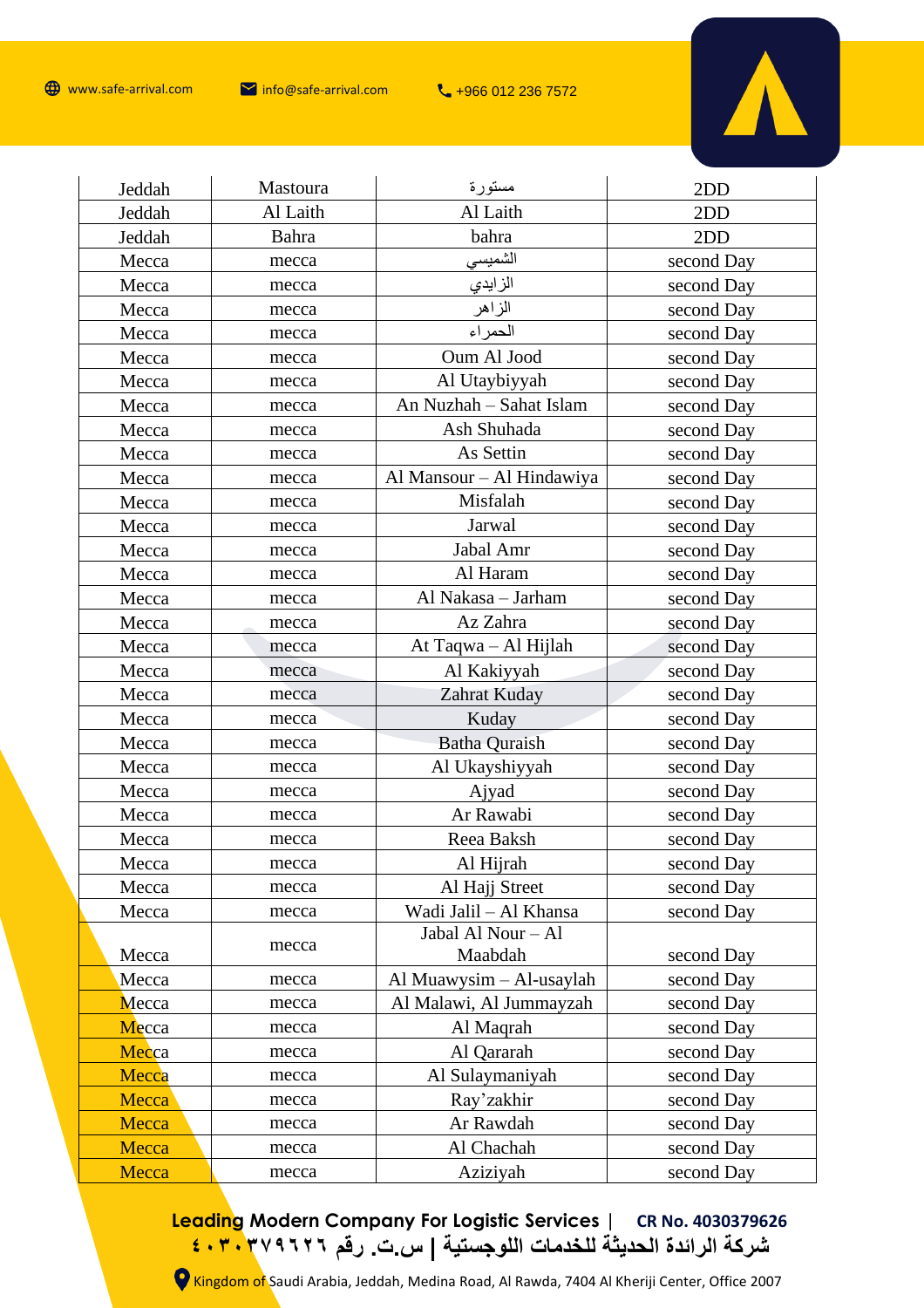

| Mecca | mecca      | Alalawi             | second Day |
|-------|------------|---------------------|------------|
| Mecca | mecca      | Al Nassim           | second Day |
| Mecca | mecca      | Malakan             | second Day |
| Mecca | mecca      | Malakan             | second Day |
| Mecca | wadi naman | Wadi Naaman         | second Day |
| Mecca | al joumoum | Al Joumoum          | second Day |
| Mecca | Ain shams  | Ain Shams           | second Day |
| Mecca | At Taniem  | At Taniem           | second Day |
| Mecca | Ja'araneh  | Ja'araneh           | second Day |
| Mecca | mecca      | An Nawwariyah       | second Day |
| Mecca | mecca      | Zahrat Al Umrah     | second Day |
| Mecca | mecca      | Abou Mrag           | second Day |
| Mecca | mecca      | Al Umrah            | second Day |
| Mecca | mecca      | Al Buhayrat         | second Day |
| Mecca | mecca      | Faiha               | second Day |
| Mecca | mecca      | Ash Shara'i         | second Day |
| Mecca | mecca      | Shara'I Al Nakheel  | second Day |
| Mecca | mecca      | Al Ju'ranah         | second Day |
| Mecca | mecca      | Al Mujahidin        | second Day |
| Mecca | mecca      | Ar Rashidiyyah      | second Day |
| Mecca | mecca      | Al Khadra           | second Day |
| Mecca | mecca      | Al Shoqiyah         | second Day |
| Mecca | mecca      | Wali Al A'hd        | second Day |
| Mecca | mecca      | Al Salwli           | second Day |
| Mecca | mecca      | El Shafei           | second Day |
| Mecca | mecca      | Al Iskan            | second Day |
| Mecca | mecca      | Al Khalidiyah       | second Day |
| Mecca | mecca      | Ar Russeifah        | second Day |
| Mecca | mecca      | Al Ra'fah           | second Day |
| Mecca | mecca      | Al Hadah            | second Day |
| Mecca | mecca      | <b>OMQ</b>          | second Day |
| Araar | Araar      | Al jawhara          | second Day |
| Araar | Araar      | Al moubaraya        | second Day |
| Araar | Araar      | Mochref             | second Day |
| Araar | Araar      | Al salhya           | second Day |
| Araar | Araar      | Hay al rabwa        | second Day |
| Araar | Araar      | Al mansourya        | second Day |
| Araar | Araar      | Chamal al mansourya | second Day |
| Araar | Araar      | Hay al matar        | second Day |
| Araar | Araar      | Hay badna           | second Day |
| Araar | Araar      | Al azizya           | second Day |
| Araar | Araar      | Al nasirya          | second Day |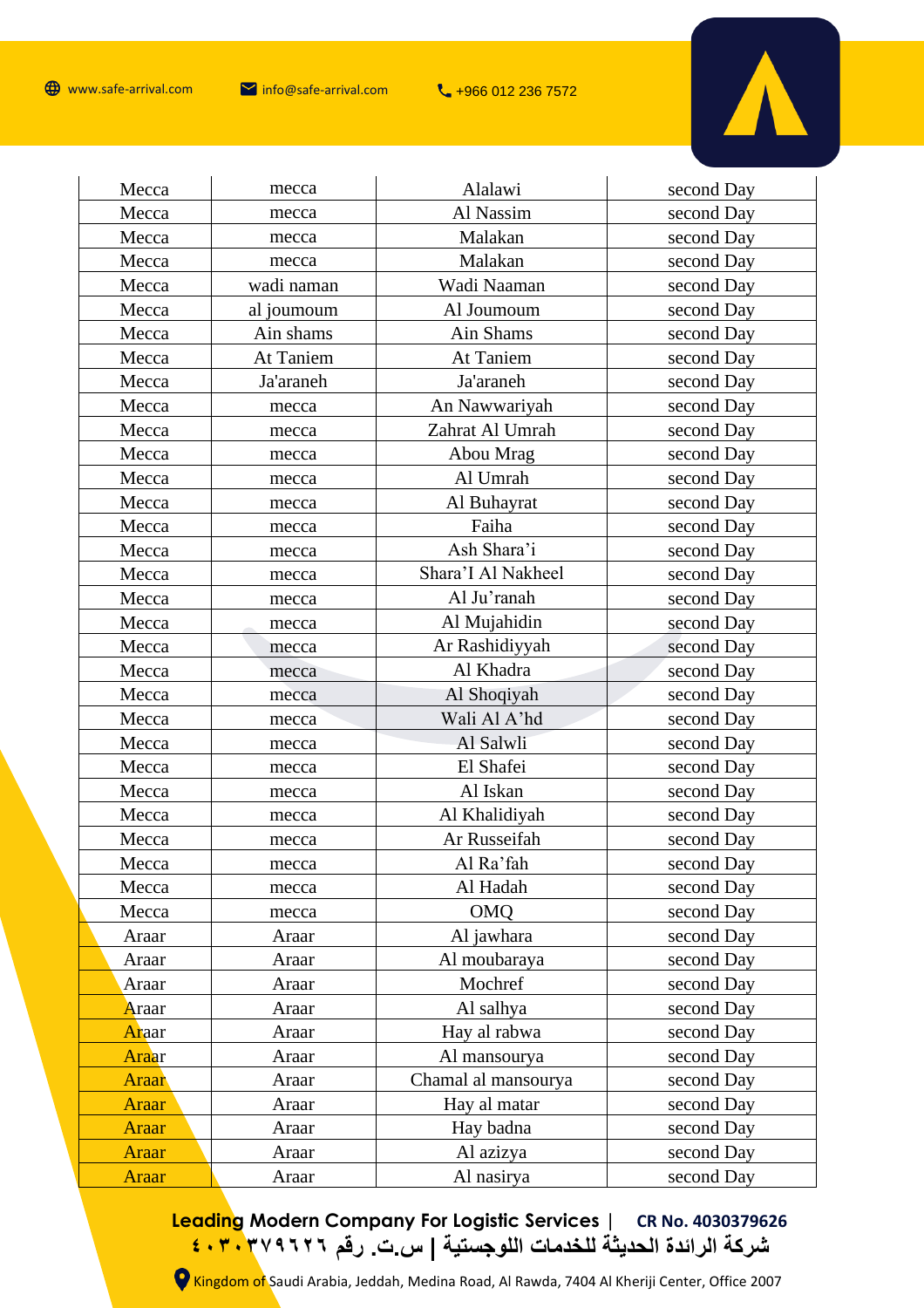

 $\mathbf{r}$ 

| Araar  | Araar        | Hay al rayan           | second Day |
|--------|--------------|------------------------|------------|
| Araar  | Araar        | Al nasim               | second Day |
| Araar  | Araar        | Al dahya               | second Day |
| Araar  | Araar        | Al mahmadya            | second Day |
| Araar  | Araar        | Hay al rawda           | second Day |
| Araar  | Araar        | Al masaadiya           | second Day |
| Araar  | Araar        | Al khalidiya           | second Day |
| Araar  | Araar        | Chargiya               | second Day |
| Araar  | Araar        | Garbiya                | second Day |
|        | Al hudoud al |                        |            |
| Araar  | shamaliya    | Al hudoud al shamaliya | 2DD        |
| Araar  | Turaif       | Turaif                 | 2DD        |
| Medina | medina       | king fahd              | second Day |
| Medina | medina       | al aqoul               | second Day |
| Medina | medina       | airport                | second Day |
| Medina | medina       | wairah                 | second Day |
| Medina | medina       | Ad dar                 | second Day |
| Medina | medina       | al khaldiyah           | second Day |
| Medina | medina       | mahzur                 | second Day |
| Medina | medina       | hathm                  | second Day |
| Medina | medina       | ash shuraybat          | second Day |
| Medina | medina       | ayn al khif            | second Day |
| Medina | medina       | muthainib              | second Day |
| Medina | medina       | al iskan               | second Day |
| Medina | medina       | Al Areid               | second Day |
| Medina | medina       | Al Rabwa               | second Day |
| Medina | medina       | Bani muawiyah          | second Day |
| Medina | medina       | Al mabuth              | second Day |
| Medina | medina       | Shizat                 | second Day |
| Medina | medina       | Ad Duwaiklah           | second Day |
| Medina | medina       | Al talaa               | second Day |
| Medina | medina       | sultanah               | second Day |
| Medina | medina       | Al fateh               | second Day |
| Medina | medina       | Az Zahidiah            | second Day |
| Medina | medina       | Bir uthman             | second Day |
| Medina | medina       | Al Qiblatayin          | second Day |
| Medina | medina       | Al Anabis              | second Day |
| Medina | medina       | Al manakhah            | second Day |
| Medina | medina       | As Seih                | second Day |
| Medina | medina       | Ar Rayah               | second Day |
| Medina | medina       | As Salam               | second Day |
| Medina | medina       | Al Wabra               | second Day |

**Leading Modern Company For Logistic Services | CR No. 4030379626 شركة الرائدة الحديثة للخدمات اللوجستية | س.ت. رقم ٤٠٣٠٣٧٩٦٢٦**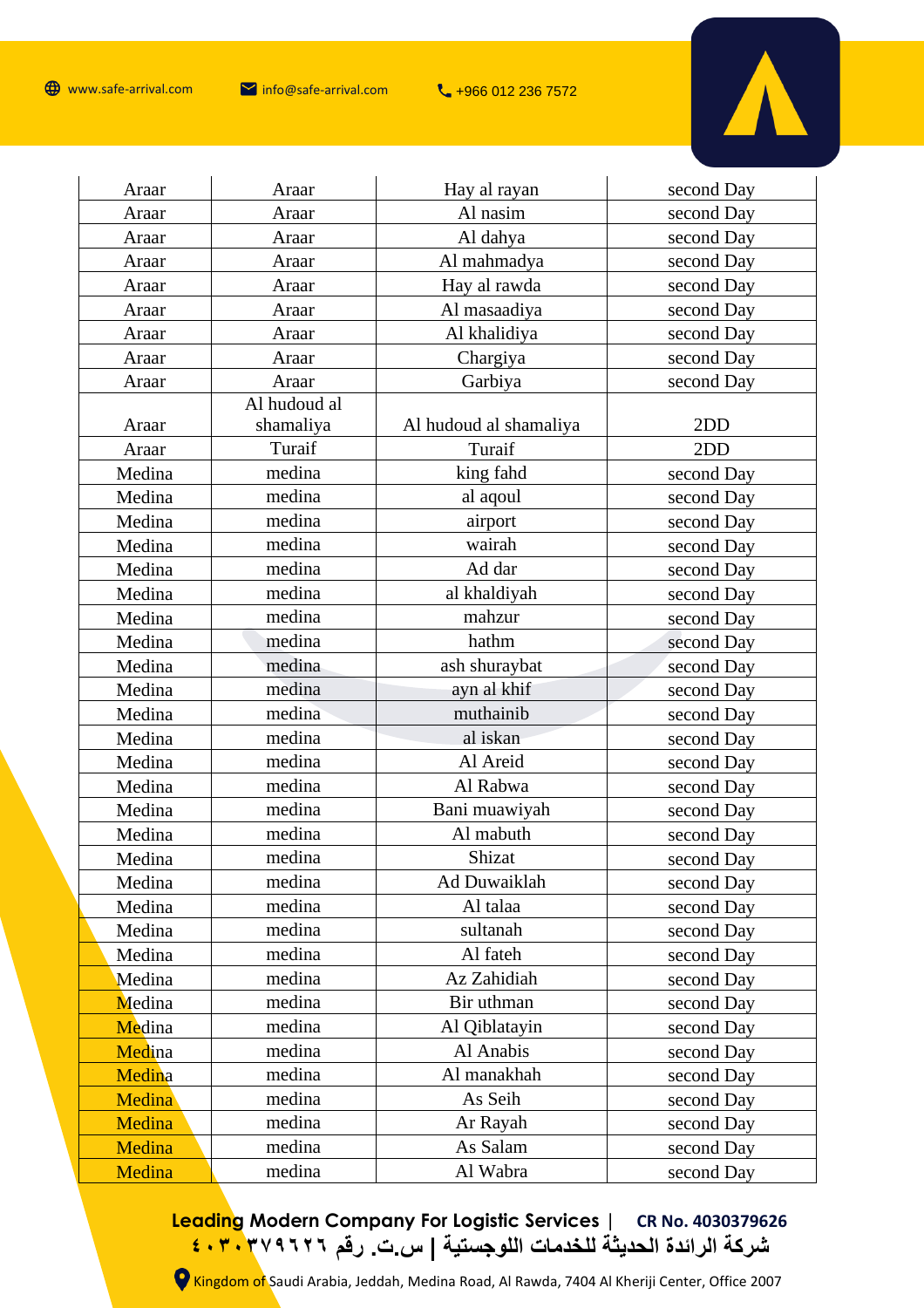

| Medina | medina | urwah                | second Day |
|--------|--------|----------------------|------------|
| Medina | medina | Al Usayfirein        | second Day |
| Medina | medina | Al jamawat           | second Day |
| Medina | medina | Bani Bayadan         | second Day |
| Medina | medina | kittanah             | second Day |
| Medina | medina | Qalat makhit         | second Day |
| Medina | medina | Al Aziziyah          | second Day |
| Medina | medina | Ad Diafa             | second Day |
| Medina | medina | Al Sikkah Al hadidia | second Day |
| Medina | medina | Warqan               | second Day |
| Medina | medina | abu Burayga          | second Day |
| Medina | medina | jabal Ayr            | second Day |
| Medina | medina | Al Hijrah            | second Day |
| Medina | medina | Abyar"Ali            | second Day |
| Medina | medina | Dhul Hulaifah        | second Day |
| Medina | medina | abu kabir            | second Day |
| Medina | medina | shuran               | second Day |
| Medina | medina | Al rawabi            | second Day |
| Medina | medina | Al ranuna            | second Day |
| Medina | medina | Bani Bayadah         | second Day |
| Medina | medina | As Sad               | second Day |
| Medina | medina | Al Qaswa             | second Day |
| Medina | medina | Al Hadiqah           | second Day |
| Medina | medina | Al jabiriah          | second Day |
| Medina | medina | Al Gharra            | second Day |
| Medina | medina | Nubala               | second Day |
| Medina | medina | Al Sakab             | second Day |
| Medina | medina | khakh                | second Day |
| Medina | medina | Rahat                | second Day |
| Medina | medina | Al Nakhil            | second Day |
| Medina | medina | Al Hafya             | second Day |
| Medina | medina | Al Berkah            | second Day |
| Medina | medina | Taibah               | second Day |
| Medina | medina | Al Sadiqiyyah        | second Day |
| Medina | medina | Az Zahra             | second Day |
| Medina | medina | Al Ghabh             | second Day |
| Medina | medina | Al masani            | second Day |
| Medina | medina | Bani Abdul Ashhl     | second Day |
| Medina | medina | Sayed Al Shuhada     | second Day |
| Medina | medina | Masjid Ad Dar        | second Day |
| Medina | medina | Jabal Uhud           | second Day |
| Medina | medina | Bani Harithah        | second Day |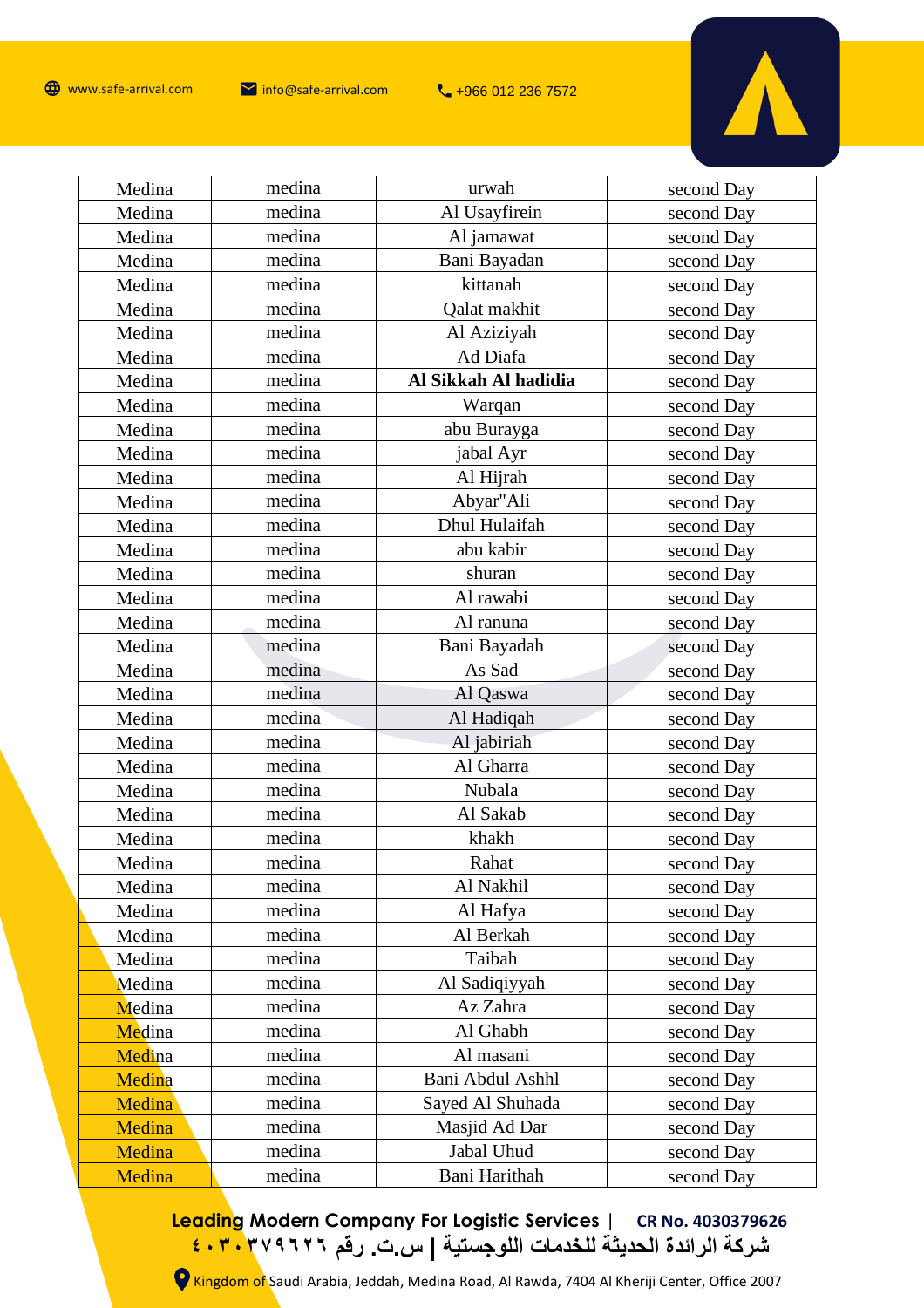

| Medina           | medina             | Al uyun            | second Day |
|------------------|--------------------|--------------------|------------|
| Medina           | medina             | Qurban             | second Day |
| Medina           | medina             | Adh Dahirah        | second Day |
| Medina           | medina             | As Suqya           | second Day |
| Medina           | medina             | Bani Khidrah       | second Day |
| Medina           | medina             | Al Jumah           | second Day |
| Medina           | medina             | Bani Zafar         | second Day |
| Medina           | medina             | Al haram           | second Day |
| Medina           | medina             | Al Mughaisilah     | second Day |
| Medina           | medina             | Al Ihn             | second Day |
| Medina           | medina             | Al Khatim          | second Day |
| Medina           | medina             | Al Usbah           | second Day |
| Medina           | medina             | Ad Duwaimah        | second Day |
| Medina           | Khaybar            | khaybae            | 2DD        |
| Medina           | al Hanakia         | al Hanakia         | 2DD        |
| Medina           | Mahdi el dahab     | Mahdi el dahab     | 2DD        |
| Medina           | Al Yutama          | Al Yutama          | 2DD        |
| Medina           | Abyar Al machi     | Abyar Al machi     | 2DD        |
| Medina           | Al akhal           | Al akhal           | 2DD        |
| Medina           | wadi el rim        | wadi el rim        | 2DD        |
|                  | wadi el farah      | wadi el farah      | 2DD        |
| Medina           |                    |                    |            |
| Yunbou           | <b>Badr</b>        | Badr               | 2DD        |
| Yunbou           | AL Rayes           | AL Rayes           | 2DD        |
| Yunbou           | Al husaynia        | Al husaynia        | 2DD        |
| Yunbou           | AL somaid          | AL somaid          | 2DD        |
| Yunbou           | AL baraka          | AL baraka          | 2DD        |
| Yunbou           | al Foroh           | al Foroh           | 2DD        |
| Yunbou           | AL mojez           | AL mojez           | 2DD        |
| Yunbou           | Yunbou             | Yunbou             | 2DD        |
| Yunbou           | AL Ayss            | AL Ayss            | 2DD        |
| Yunbou           | AL Ahmar           | AL Ahmar           | 2DD        |
| Yunbou           | AL faqali          | AL faqali          | 2DD        |
| Yunbou           | Talat Nazha        | Talat Nazha        | 2DD        |
| Yunbou           | Al morabaa         | Al morabaa         | 2DD        |
| Yunbou           | al mutalat         | al mutalat         | 2DD        |
| Yunbou           | Rakhou             | Rakhou             | 2DD        |
| Yunbou           | Al souweikah       | Al souweikah       | 2DD        |
| Yunbou           | AL achich          | AL achich          | 2DD        |
| Yunbou           | Al farah           | Al farah           | 2DD        |
| Yunbou           | AL Qarrassa        | AL Qarrassa        | 2DD        |
| Yunbou<br>Yunbou | Al Qaress<br>OMLOJ | Al Qaress<br>OMLOJ | 2DD<br>2DD |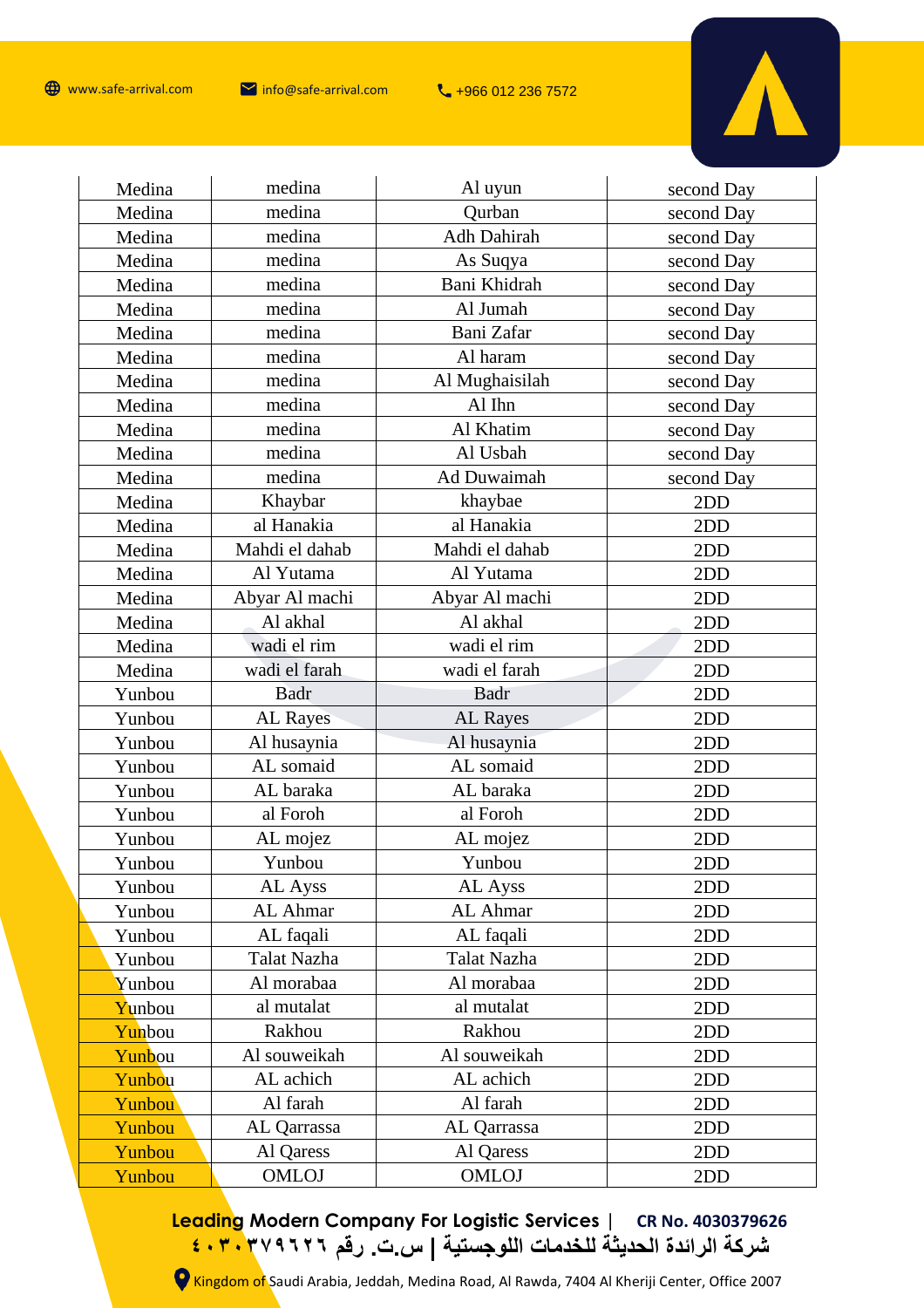

| Yunbou | Abou shajra | Abou shajra        | 2DD        |
|--------|-------------|--------------------|------------|
| Yunbou | abou shakir | abou shakir        | 2DD        |
| Yunbou | AL nabaha   | AL nabaha          | 2DD        |
| Yunbou | AL maqrah   | AL maqrah          | 2DD        |
| Yunbou | Nabat       | Nabat              | second Day |
| Yunbou | Najaf       | Najaf              | second Day |
| Yunbou | Yonbou      | Sharikat Al Ismant | second Day |
| Yunbou | Yonbou      | Sharikat Al Jibs   | second Day |
| Yunbou | Yonbou      | Royal Commission   | second Day |
| Yunbou | Yonbou      | Al-Mehan           | second Day |
| Yunbou | Yonbou      | Kilo/ 50           | second Day |
| Yunbou | Yonbou      | Sakan Al Tahliyah  | second Day |
| Yunbou | Yonbou      | Al Taakhi          | second Day |
| Yunbou | Yonbou      | Al Asalah          | second Day |
| Yunbou | Yonbou      | Arab University    | second Day |
| Yunbou | Yonbou      | Al Waha            | second Day |
| Yunbou | Yonbou      | Radwaan Naqadi     | second Day |
| Yunbou | Yonbou      | Al Shuruq          | second Day |
| Yunbou | Yonbou      | Al Buhayrah        | second Day |
| Yunbou | Yonbou      | Al Majd            | second Day |
| Yunbou | Yonbou      | Al Sawari          | second Day |
| Yunbou | Yonbou      | Al Murjan          | second Day |
| Yunbou | Yonbou      | Alyaqut            | second Day |
| Yunbou | Yonbou      | Allu'lu'           | second Day |
| Yunbou | Yonbou      | Almaharah          | second Day |
| Yunbou | Yonbou      | Al Nakheel         | second Day |
| Yunbou | Yonbou      | Al Muntazah        | second Day |
| Yunbou | Yonbou      | Al Laqifah         | second Day |
| Yunbou | Yonbou      | Al-Semairi         | second Day |
| Yunbou | Yonbou      | Ar Rabwah          | second Day |
| Yunbou | Yonbou      | Al Usaylai         | second Day |
| Yunbou | Yonbou      | Al Diyar           | second Day |
| Yunbou | Yonbou      | Al Jabriyah        | second Day |
| Yunbou | Yonbou      | Mishrifah          | second Day |
| Yunbou | Yonbou      | Al Mashhad         | second Day |
| Yunbou | Yonbou      | Al Saharij         | second Day |
| Yunbou | Yonbou      | Al Nassim          | second Day |
| Yunbou | Yonbou      | Old Airport        | second Day |
| Yunbou | Yonbou      | Al Hadaiq          | second Day |
| Yunbou | Yonbou      | Al Bandar          | second Day |
| Yunbou | Yonbou      | Al Nahdah          | second Day |
| Yunbou | Yonbou      | Al Hawra           | second Day |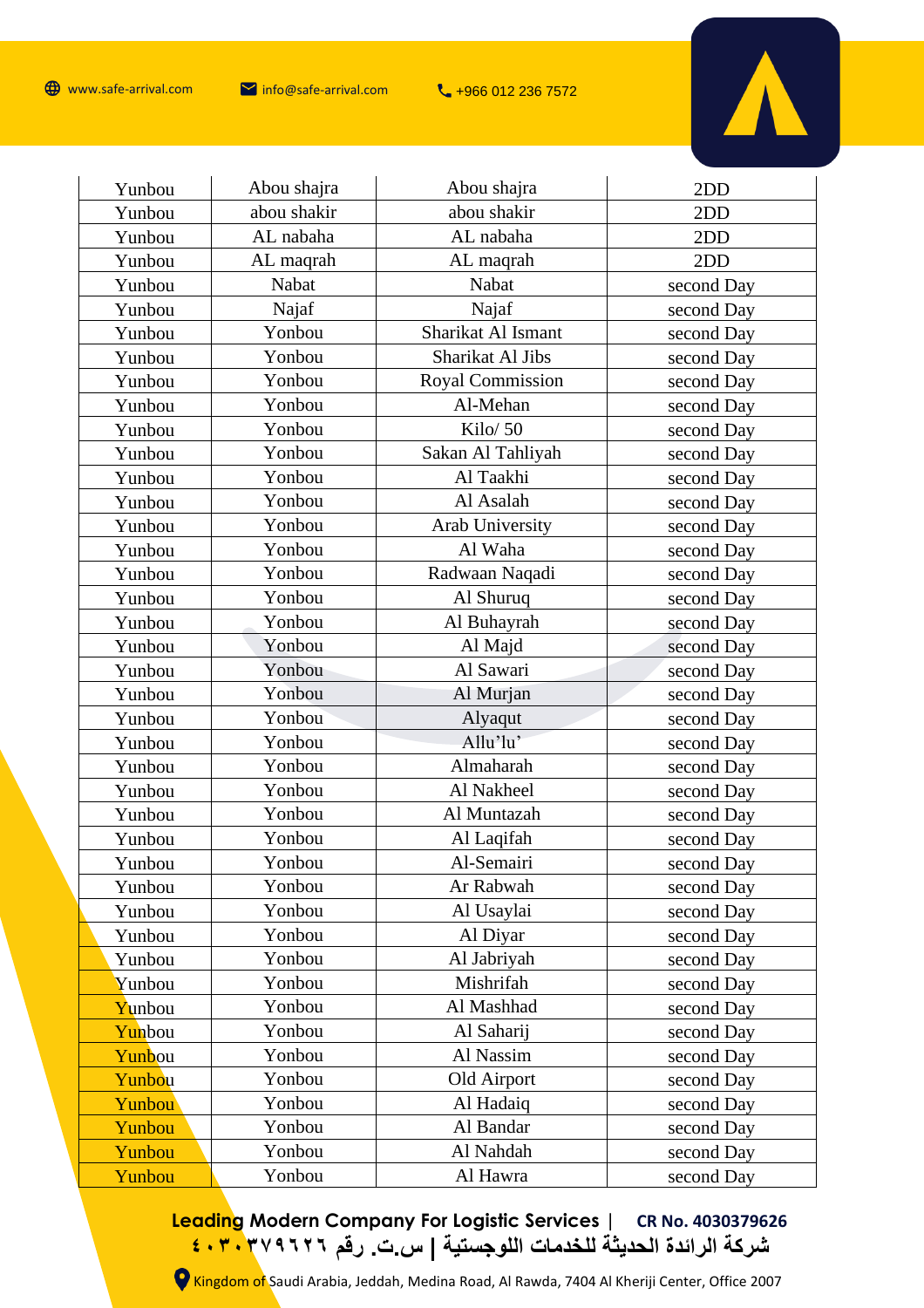

 $\mathbf{r}$ 

| Yunbou        | Yonbou        | Al Sharbatli            | second Day |
|---------------|---------------|-------------------------|------------|
| Yunbou        | Yonbou        | Al Amarah               | second Day |
| Yunbou        | Yonbou        | Al Zuhur                | second Day |
| Yunbou        | Yonbou        | Al Shati                | second Day |
| Yunbou        | Yonbou        | Al Qad                  | second Day |
| Yunbou        | Yonbou        | Al Sur                  | second Day |
| Yunbou        | Yonbou        | AL Suraif               | second Day |
| Yunbou        | Yonbou        | Al Kerak                | second Day |
| Tabouk        | Al Ola        | al Ola                  | 3DD        |
| Tabouk        | Tabouk        | Al Rayan                | second Day |
| Tabouk        | Tabouk        | Al rabya                | second Day |
| <b>Tabouk</b> | Tabouk        | Tarik al madina         | second Day |
| Tabouk        | Tabouk        | Al nada                 | second Day |
| Tabouk        | <b>Tabouk</b> | Al masyf 1              | second Day |
| Tabouk        | Tabouk        | Al masyf 2              | second Day |
| Tabouk        | Tabouk        | Al masyf 3              | second Day |
| <b>Tabouk</b> | Tabouk        | Al masyf 4              | second Day |
| Tabouk        | Tabouk        | Al mourouj 1            | second Day |
| Tabouk        | Tabouk        | Al mourouj 2            | second Day |
| Tabouk        | Tabouk        | Al wouroud              | second Day |
| Tabouk        | Tabouk        | Al salimanya            | second Day |
| Tabouk        | Tabouk        | Al achrafiya            | second Day |
| Tabouk        | <b>Tabouk</b> | Seltana                 | second Day |
| <b>Tabouk</b> | <b>Tabouk</b> | Al salam                | second Day |
| Tabouk        | Tabouk        | Kartabah                | second Day |
| Tabouk        | Tabouk        | Al rabwa                | second Day |
| <b>Tabouk</b> | Tabouk        | Al mahrajan A           | second Day |
| Tabouk        | Tabouk        | Al mahrajan B           | second Day |
| Tabouk        | Tabouk        | Al faysalya al chamalya | second Day |
| Tabouk        | Tabouk        | Al faysalya al janoubya | second Day |
| Tabouk        | Tabouk        | Al salihya              | second Day |
| Tabouk        | Tabouk        | Al oulaya 1             | second Day |
| Tabouk        | Tabouk        | Al oulaya 2             | second Day |
| Tabouk        | Tabouk        | Al salman               | second Day |
| Tabouk        | Tabouk        | Al kadisya 1            | second Day |
| Tabouk        | Tabouk        | Al kadisya 2            | second Day |
| Tabouk        | Tabouk        | Al rawda                | second Day |
| Tabouk        | Tabouk        | Al nahda                | second Day |
| <b>Tabouk</b> | Tabouk        | Al saadat               | second Day |
| <b>Tabouk</b> | Tabouk        | Al khaldiya             | second Day |
| <b>Tabouk</b> | Tabouk        | Al manchya              | second Day |
| <b>Tabouk</b> | Tabouk        | Al nazim                | second Day |
|               |               |                         |            |

**Leading Modern Company For Logistic Services | CR No. 4030379626 شركة الرائدة الحديثة للخدمات اللوجستية | س.ت. رقم ٤٠٣٠٣٧٩٦٢٦**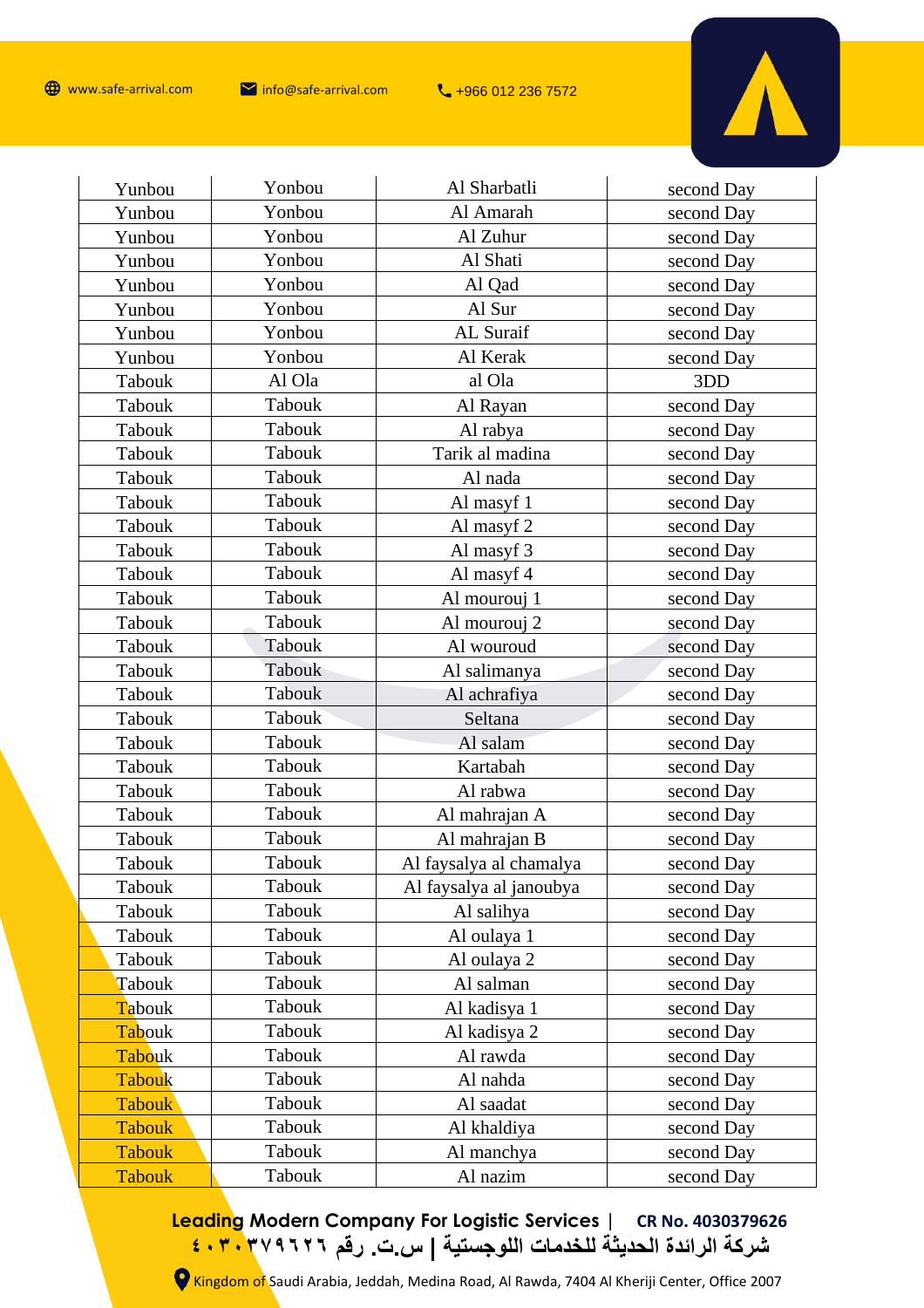

| Tabouk         | <b>Tabouk</b>      | Al andalos           | second Day |
|----------------|--------------------|----------------------|------------|
| Tabouk         | Tabouk             | Al cheikh rhayil     | second Day |
| Tabouk         | Tabouk             | Al chekh krayim      | second Day |
| Tabouk         | Tabouk             | Al rouwayaat         | second Day |
| Tabouk         | Tabouk             | Al hamraa            | second Day |
| Tabouk         | Tabouk             | Al raki              | second Day |
| Tabouk         | Tabouk             | Al zahraa            | second Day |
| Tabouk         | Tabouk             | Al bawadi            | second Day |
| Tabouk         | Tabouk             | Al yarmouk           | second Day |
| Tabouk         | Tabouk             | Al akhdar            | second Day |
| Tabouk         | Tabouk             | Rayees               | second Day |
| Tabouk         | Tabouk             | Al safaa             | second Day |
| Tabouk         | Tabouk             | Al chifa             | second Day |
| Tabouk         | Tabouk             | Al nakhil            | second Day |
| Tabouk         | Tabouk             | Al taawon            | second Day |
| Tabouk         | Tabouk             | Girnata              | second Day |
| Tabouk         | Tabouk             | Al kodos             | second Day |
| Tabouk         | Tabouk             | Tayba                | second Day |
| Tabouk         | Tabouk             | Al madina al askarya | second Day |
| Tabouk         | Tabouk             | Silah al moudaraat   | second Day |
| Tabouk         | Tabouk             | Al kaeda al jawiya   | second Day |
| Tabouk         | Tabouk             | Iskan kouwa al amen  | second Day |
| Tabouk         | <b>Tabouk</b>      | Bikir bin hirmas     | second Day |
| Tabouk         | <b>Halat Ammar</b> | Halat amar           | second Day |
| Tabouk         | AL mizaliah        | Al mizaliah          | second Day |
| Tabouk         | Haql               | Haql                 | 2DD        |
| Tabouk         | Duba               | Duba                 | 2DD        |
| <b>Tabouk</b>  | Sharma             | Sharma               | 2DD        |
| Tabouk         | Al wajh            | Al wajh              | 2DD        |
| Tabouk         | Taymaa             | Taymaa               | 2DD        |
| Tabouk         | Al bada            | Al bada              | 2DD        |
| Tabouk         | AL Bada 2          | AL Bada 2            | 2DD        |
| Tabouk         | Al Khreba          | Al Khreba            | 2DD        |
| <b>D</b> ammam | Dammam             | Al Adamah            | second Day |
| Dammam         | Dammam             | Al Badiyah           | second Day |
| Dammam         | Dammam             | Al Qazaz             | second Day |
| Dammam         | Dammam             | Al Soug              | second Day |
| Dammam         | Dammam             | Ar Rabi              | second Day |
| Dammam         | Dammam             | Al Khalij            | second Day |
|                |                    |                      |            |
| Dammam         | Dammam             | Az Zuhur             | second Day |
| Dammam         | Dammam             | Al Dabab             | second Day |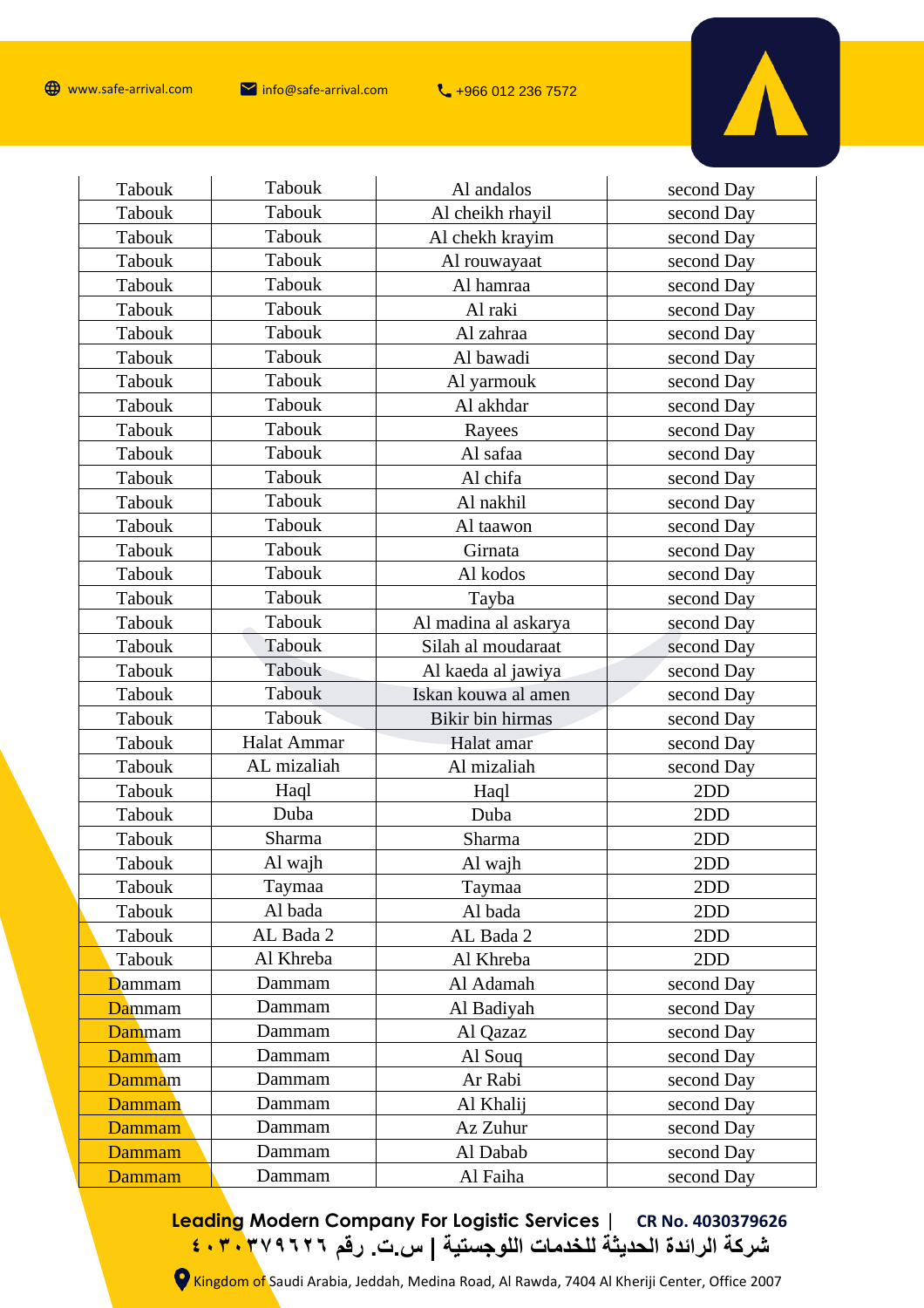

| Dammam         | Dammam     | An Nur                         | second Day |
|----------------|------------|--------------------------------|------------|
| Dammam         | Dammam     | Bade                           | second Day |
| Dammam         | Dammam     | Uhud                           | second Day |
| Dammam         | Dammam     | Al Fursan                      | second Day |
| Dammam         | Dammam     | Al Matar                       | second Day |
| Dammam         | Dammam     | Industrial Area No 1           | second Day |
| Dammam         | Dammam     | Al Hussam                      | second Day |
| Dammam         | Dammam     | Al Mina                        | second Day |
| Dammam         | Dammam     | Al Safa                        | second Day |
| Dammam         | Dammam     | Al Nawras                      | second Day |
| Dammam         | Dammam     | Al Khalidiyah North +<br>South | second Day |
| Dammam         | Dammam     | Industrial Area No 2           | second Day |
| Dammam         | Dammam     | Al Amal                        | second Day |
| Dammam         | Dammam     | Al Jalawiyah                   | second Day |
| Dammam         | Dammam     | Al Anud                        | second Day |
| Dammam         | Dammam     | Al Aziziyah                    | second Day |
| Dammam         | Dammam     | Ghirnatah                      | second Day |
| Dammam         | Dammam     | Al Qadisiyah                   | second Day |
| Dammam         | Dammam     | Almubarakiyah                  | second Day |
| Dammam         | Dammam     | Al Athir                       | second Day |
| Dammam         | Dammam     | Al Khodaryah                   | second Day |
| Dammam         | Dammam     | Al Rawdah                      | second Day |
| Dammam         | Dammam     | Al Jamiyin                     | second Day |
| Dammam         | Dammam     | Al Andalus                     | second Day |
| Dammam         | Dammam     | Al Firdaws                     | second Day |
| Dammam         | Dammam     | Ibn Khaldun                    | second Day |
| Dammam         | Dammam     | Al Muraikabat                  | second Day |
| Dammam         | Dammam     | Abdullah Fouad                 | second Day |
| Dammam         | Al Khoubar | Al Aqrabiyah                   | second Day |
| Dammam         | Al Khoubar | Al Olaya                       | second Day |
| Dammam         | Al Khoubar | Madinat Al Umal                | second Day |
| Dammam         | Al Khoubar | Al Khobar Al Shamalia          | second Day |
| <b>D</b> ammam | Al Khoubar | AL Bandariyah                  | second Day |
| Dammam         | Al Khoubar | Alkurnaish                     | second Day |
| Dammam         | Al Khoubar | Al Hizam                       | second Day |
| Dammam         | Al Khoubar | Al Rawabi                      | second Day |
| Dammam         | Al Khoubar | Al Jawharah                    | second Day |
| Dammam         | Al Khoubar | Qurtoba                        | second Day |
| Dammam         | Al Khoubar | <b>AL</b> Andalus              | second Day |
| Dammam         | Al Khoubar | Al Yarmouk                     | second Day |
| Dammam         | Al Khoubar | Al Hada                        | second Day |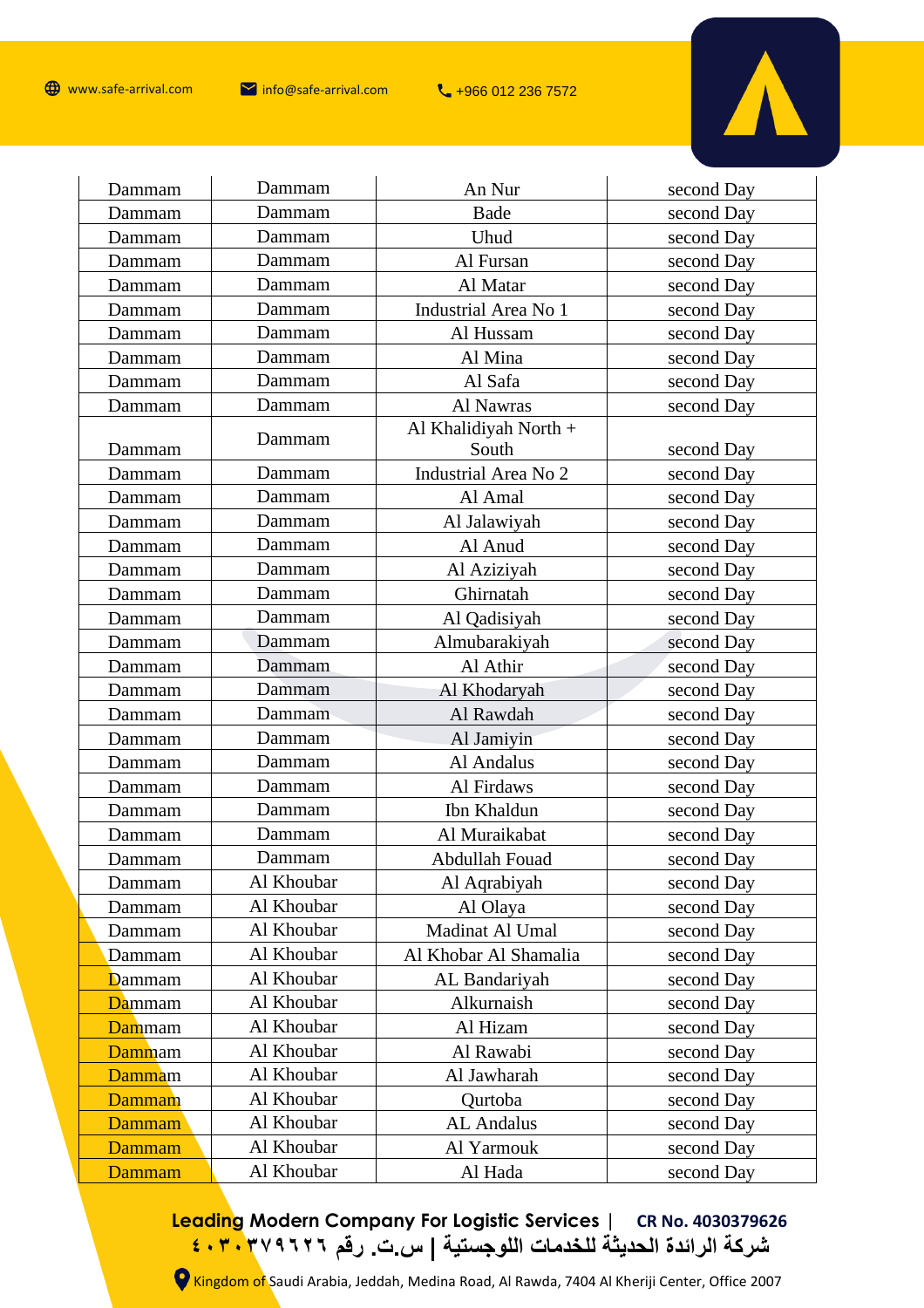

| Dammam        | Al Khoubar   | Al Bustan               | second Day |
|---------------|--------------|-------------------------|------------|
| Dammam        | Al Khoubar   | Al Khobar South         | second Day |
| Dammam        | Al Khoubar   | AL-Thuqbah              | second Day |
| Dammam        | Al Khoubar   | Al Iskan                | second Day |
| Dammam        | Al Khoubar   | Sinayiat Al Thuqba      | second Day |
| Dammam        | Al Khoubar   | Al Rakah Ash Shamaliyah | second Day |
| Dammam        | Al Khoubar   | Al Rakah Al Janubiyah   | second Day |
| Dammam        | Al Khoubar   | <b>Sports City</b>      | second Day |
| Dammam        | Al Khoubar   | Al Aziziyah             | second Day |
| Dammam        | Al Khoubar   | Al Shera'a              | second Day |
| Dammam        | Al Khoubar   | Al Sawari               | second Day |
| Dammam        | Al Khoubar   | Al Jisr                 | second Day |
| Dammam        | Al Khoubar   | Al Khuzama              | second Day |
| Dammam        | Al Khoubar   | Al Buhairah             | second Day |
| Dammam        | Al Khoubar   | Al Tahliyah             | second Day |
| Dammam        | Al Khoubar   | Al Amwaj                | second Day |
| Dammam        | Al Khoubar   | Ibn Sina                | second Day |
| Dammam        | AL Khafji    | al khafji               | second Day |
| Dammam        | Al Jubeil    | Jubail Al Balad         | second Day |
| Dammam        | Al Jubeil    | Jubail Industrial       | second Day |
| Dammam        | Al Dahran    | Al Doha Northern        | second Day |
| Dammam        | Mubaraz      | Mubaraz                 | 2DD        |
| Dammam        | Mulaija      | Mulaija                 | 2DD        |
| Dammam        | Nairyah      | Nairyah                 | 2DD        |
| Dammam        | Qatif        | Qatif                   | 2DD        |
| Dammam        | Ras Al Kheir | Ras Al Kheir            | 2DD        |
| Dammam        | Ras Tanura   | Ras Tanura              | 2DD        |
| Dammam        | Safanyah     | Safanyah                | 2DD        |
| Dammam        | Safwa        | Safwa                   | 2DD        |
| Dammam        | Saihat       | Saihat                  | 2DD        |
| Dammam        | Sarar        | Sarar                   | 2DD        |
| Dammam        | Tarut        | Tarut                   | 2DD        |
| Dammam        | Al Awjam     | Al Awjam                | 2DD        |
| Dammam        | Anak         | Anak                    | 2DD        |
| Dammam        | An Nabiyah   | An Nabiyah              | 2DD        |
| Skaka/Qurayat | skaka        | Al Rahmaniyah           | second Day |
| Skaka/Qurayat | skaka        | Almuhmmadiyah           | second Day |
| Skaka/Qurayat | skaka        | Alaziziyyah             | second Day |
| Skaka/Qurayat | skaka        | Al Zuhur                | second Day |
| Skaka/Qurayat | skaka        | Al Liqyat               | second Day |
|               |              |                         |            |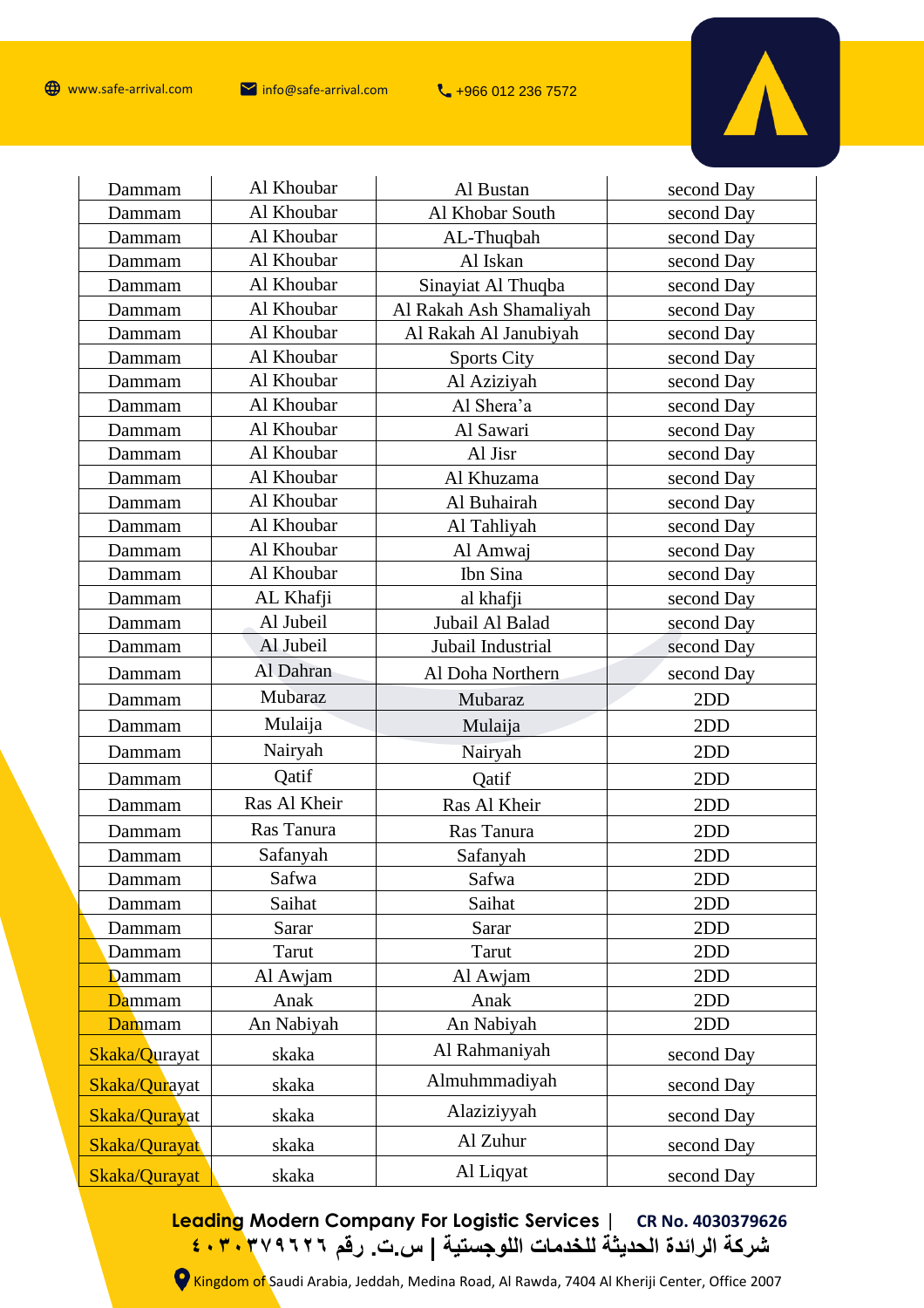

| Skaka/Qurayat | skaka                | Al Rabwah         | second Day       |
|---------------|----------------------|-------------------|------------------|
| Skaka/Qurayat | skaka                | Al Sulymaniyah    | second Day       |
| Skaka/Qurayat | skaka                | Al Mukhatat       | second Day       |
| Skaka/Qurayat | skaka                | Qara              | second Day       |
| Skaka/Qurayat | skaka                | Al Tuwair         | second Day       |
| Skaka/Qurayat | skaka                | Al Faysaliyah     | second Day       |
| Skaka/Qurayat | skaka                | Hadban            | second Day       |
| Skaka/Qurayat | skaka                | Al Sinaiyah       | second Day       |
| Skaka/Qurayat | skaka                | Zalom             | second Day       |
| Skaka/Qurayat | skaka                | Suwayr            | second Day       |
| Skaka/Qurayat | Dumah Al jandal      | Dumah Al Jandal   | second Day       |
| Skaka/Qurayat | Maykouu              | Meegowa           | second Day       |
| Skaka/Qurayat | abou ajram           | Abu Ajram         | second Day       |
| Skaka/Qurayat | Tubarjal             | Tubarjal          | second Day       |
| Skaka/Qurayat | haditha              | haditha           | second Day       |
| Skaka/Qurayat | ghoti                | ghoti             | second Day       |
| Skaka/Qurayat | Isawiya              | Isawiya           | second Day       |
| Skaka/Qurayat | Al qurayat           | Al qurayat        | second Day       |
| Skaka/Qurayat | Al jawf              | Al jawf           | 3DD              |
| Riyadh        | Al Aflaj             | Al Aflaj          | 3DD              |
| Riyadh        | Al Duwadimi          | Al Duwadimi       | 4 <sub>D</sub> D |
| Riyadh        | Al Kharj             | Al Kharj          | 3DD              |
| Riyadh        | Al Muzahimiyah       | Al Muzahimiyah    | 3DD              |
| Riyadh        | As Sulayyil          | As Sulayyil       | 4D <sub>D</sub>  |
| Riyadh        | Dhurma               | Dhurma            | 3DD              |
| Riyadh        | Dilam                | Dilam             | 3DD              |
| Riyadh        | Dirab                | Dirab             | 3DD              |
| Riyadh        | Hareeq               | Hareeq            | 3DD              |
| Riyadh        | Howtat Bani<br>Tamim | Howtat Bani Tamim | 3DD              |
| Riyadh        | Huraymila            | Huraymila         | 3DD              |
| Riyadh        | Marat                | Marat             | 3DD              |
| Riyadh        | Oyaynah              | Oyaynah           | 3DD              |
| Riyadh        | Remah                | Remah             | 3DD              |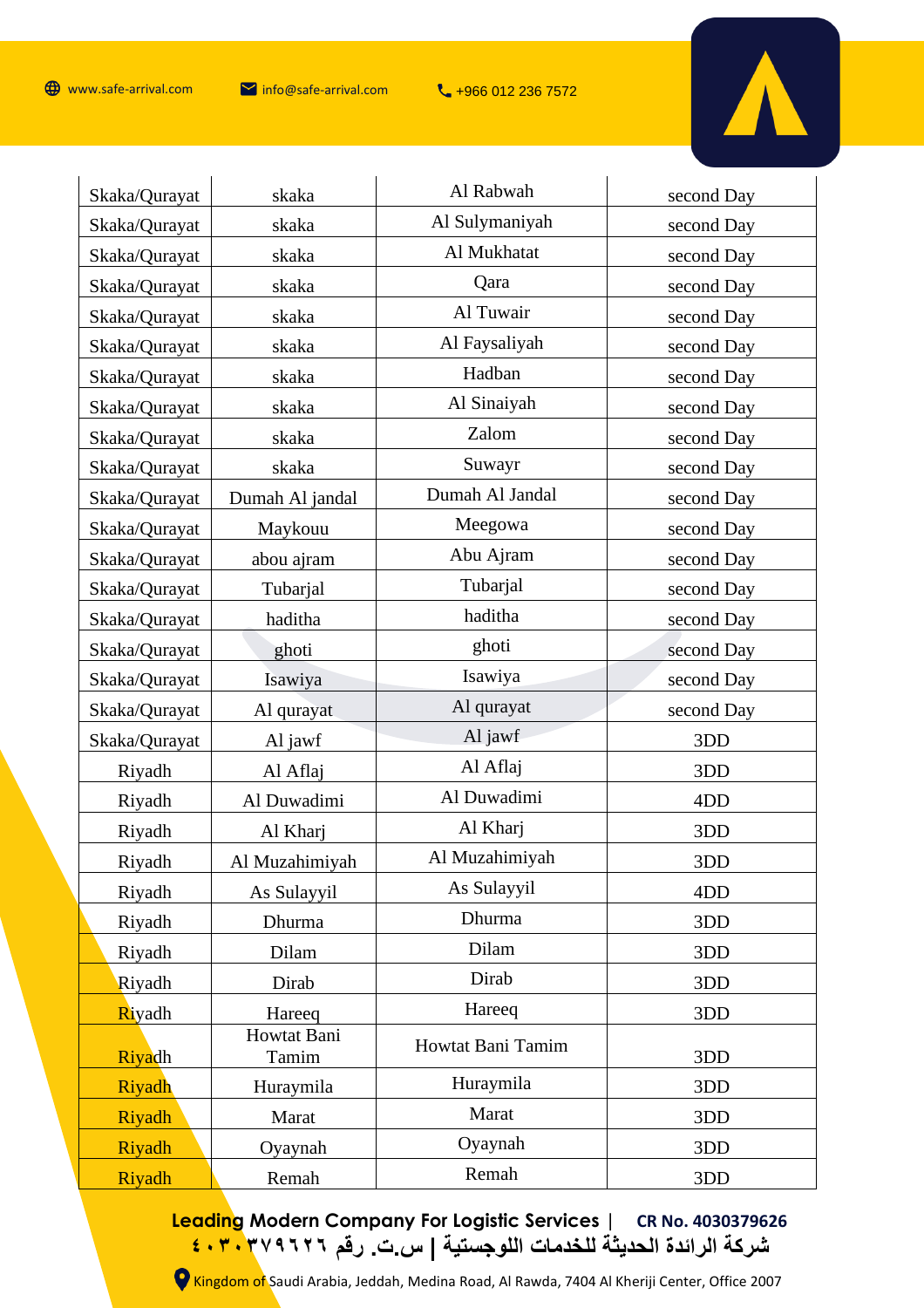

| Riyadh        | Salbookh               | Salbookh                      | 3DD        |
|---------------|------------------------|-------------------------------|------------|
| Riyadh        | Thadek                 | Thadek                        | 3DD        |
| Riyadh        | Tibrak                 | Tibrak                        | 3DD        |
| Riyadh        | Tumair                 | Tumair                        | 3DD        |
| Riyadh        | <b>Wadi Ad Dawasir</b> | Wadi Ad Dawasir               | 3DD        |
| Riyadh        | Riyadh                 | Banban                        | second Day |
| Riyadh        | Riyadh                 | Al Khayr                      | second Day |
| Riyadh        | Riyadh                 | Al Aarid                      | second Day |
|               |                        | <b>Imam Muhammad Ibn Saud</b> |            |
| Riyadh        | Riyadh                 | Islamic University            | second Day |
| Riyadh        | Riyadh                 | An Nada                       | second Day |
|               |                        | King Khalid International     |            |
| Riyadh        | Riyadh                 | Airport                       | second Day |
| Riyadh        | Riyadh                 | An Narjis                     | second Day |
| Riyadh        | Riyadh                 | Ar Rimayah                    | second Day |
| Riyadh        | Riyadh                 | An Nadim                      | second Day |
| Riyadh        | Riyadh                 | Al Janadriyyah                | second Day |
| Riyadh        | Riyadh                 | Ash Sharq                     | second Day |
| Riyadh        | Riyadh                 | Ar Rimal                      | second Day |
| Riyadh        | Riyadh                 | Al Munsiyah                   | second Day |
| Riyadh        | Riyadh                 | Al Qadisiyyah                 | second Day |
| Riyadh        | Riyadh                 | Al Maizilah                   | second Day |
| Riyadh        | Riyadh                 | Al Yarmuk                     | second Day |
| Riyadh        | Riyadh                 | Ishbiliyah                    | second Day |
| Riyadh        | Riyadh                 | Al Hamra                      | second Day |
| Riyadh        | Riyadh                 | Ash Shuhada                   | second Day |
| Riyadh        | Riyadh                 | Ghirnatah                     | second Day |
| Riyadh        | Riyadh                 | Qurtubah                      | second Day |
| Riyadh        | Riyadh                 | Al Wadi                       | second Day |
| Riyadh        | Riyadh                 | Ar Rabi                       | second Day |
| Riyadh        | Riyadh                 | An Nafal                      | second Day |
| Riyadh        | Riyadh                 | Al Ghadir                     | second Day |
| Riyadh        | Riyadh                 | Al Falah                      | second Day |
| Riyadh        | Riyadh                 | At Taawun                     | second Day |
| <b>Riyadh</b> | Riyadh                 | Al Izdihar                    | second Day |
| Riyadh        | Riyadh                 | Al Mughrizat                  | second Day |
| Riyadh        | Riyadh                 | Al Qirawan                    | second Day |
| Riyadh        | Riyadh                 | Al Malqa                      | second Day |
| Riyadh        | Riyadh                 | Al Yasmin                     | second Day |
| Riyadh        | Riyadh                 | As Sahafah                    | second Day |
| Riyadh        | Riyadh                 | Hittin                        | second Day |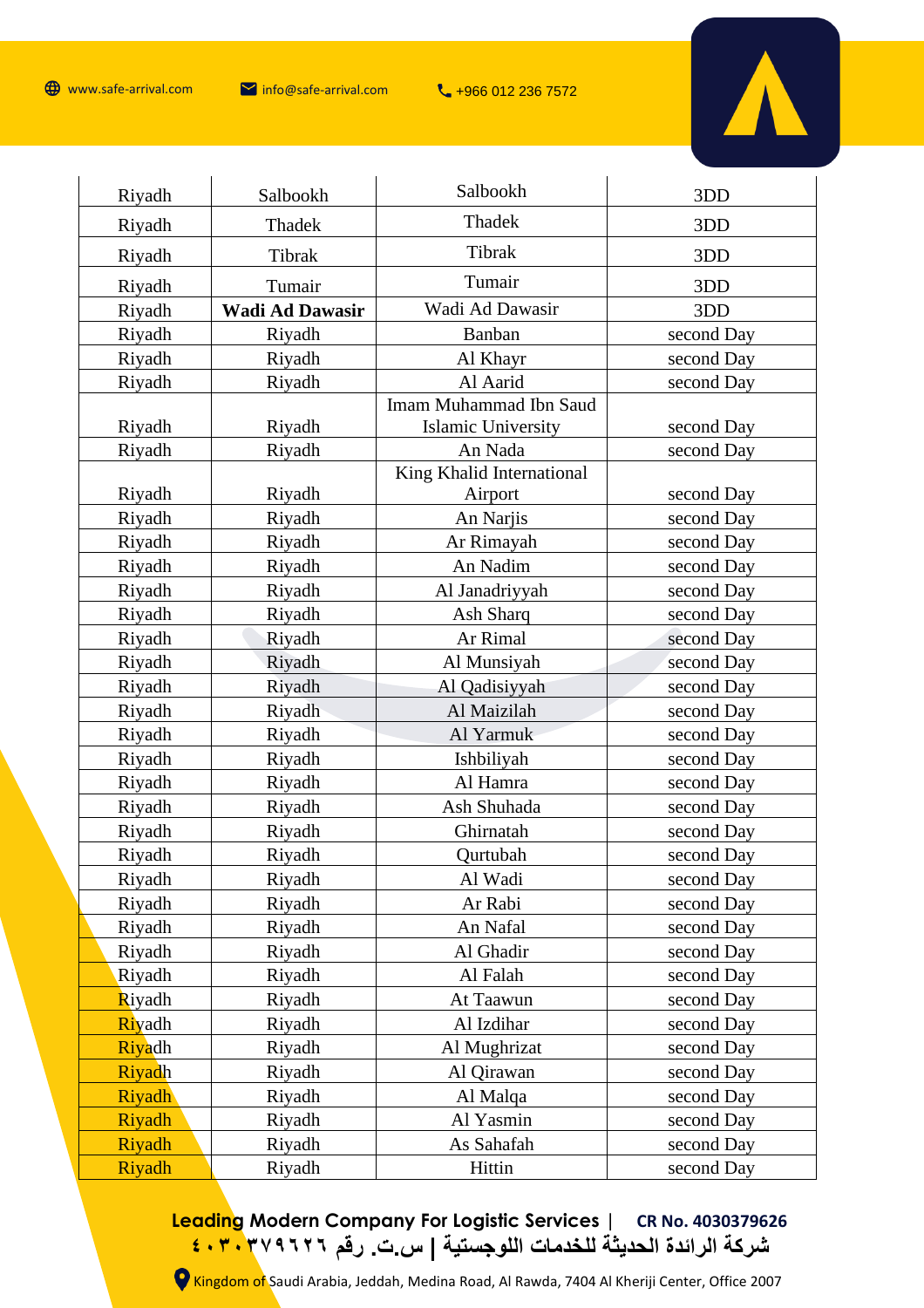

| Riyadh         | Riyadh | Al Aqiq              | second Day |
|----------------|--------|----------------------|------------|
| Riyadh         | Riyadh | An Nahdah            | second Day |
| Riyadh         | Riyadh | Al Khaleej           | second Day |
| Riyadh         | Riyadh | <b>King Faisal</b>   | second Day |
| Riyadh         | Riyadh | Al Andalus           | second Day |
| Riyadh         | Riyadh | Ar Rawdah            | second Day |
| Riyadh         | Riyadh | Al Quds              | second Day |
| Riyadh         | Riyadh | King Abdullah        | second Day |
| Riyadh         | Riyadh | Al Wahah             | second Day |
| Riyadh         | Riyadh | An Nuzhah            | second Day |
| Riyadh         | Riyadh | Al Mursalat          | second Day |
| Riyadh         | Riyadh | Al Wurud             | second Day |
| Riyadh         | Riyadh | Al Muruj             | second Day |
| Riyadh         | Riyadh | Al Maseef            | second Day |
| Riyadh         | Riyadh | King Fahd            | second Day |
| Riyadh         | Riyadh | King Saud University | second Day |
| Riyadh         | Riyadh | An Nakheel           | second Day |
| Riyadh         | Riyadh | Al Mohammadiyyah     | second Day |
| Riyadh         | Riyadh | Ar Rahmaniyyah       | second Day |
| Riyadh         | Riyadh | Al Matar Ash Shamali | second Day |
| Riyadh         | Riyadh | Al Olaya             | second Day |
| Riyadh         | Riyadh | As Sulimaniyah       | second Day |
| Riyadh         | Riyadh | King Abdul Aziz      | second Day |
| Riyadh         | Riyadh | Salahuddin           | second Day |
| Riyadh         | Riyadh | An Nasim Ash Sharqi  | second Day |
| Riyadh         | Riyadh | An Nasim Al Gharbi   | second Day |
| Riyadh         | Riyadh | As Salam             | second Day |
| Riyadh         | Riyadh | Al Manar             | second Day |
| Riyadh         | Riyadh | As Saadah            | second Day |
| Riyadh         | Riyadh | Al Fayha             | second Day |
| Riyadh         | Riyadh | Al Jazirah           | second Day |
| Riyadh         | Riyadh | An Noor              | second Day |
| Riyadh         | Riyadh | Ar Rawabi            | second Day |
| Riyadh         | Riyadh | Ar Rayyan            | second Day |
| <b>R</b> iyadh | Riyadh | Ar Rabwah            | second Day |
| Rivadh         | Riyadh | Jarir                | second Day |
| <b>Riyadh</b>  | Riyadh | As Safa              | second Day |
| Riyadh         | Riyadh | Al Malaz             | second Day |
| <b>Riyadh</b>  | Riyadh | Ad Dhubbat           | second Day |
| Riyadh         | Riyadh | Az Zahra             | second Day |
| Riyadh         | Riyadh | Ad Diriyah           | second Day |
| Riyadh         | Riyadh | Irqah                | second Day |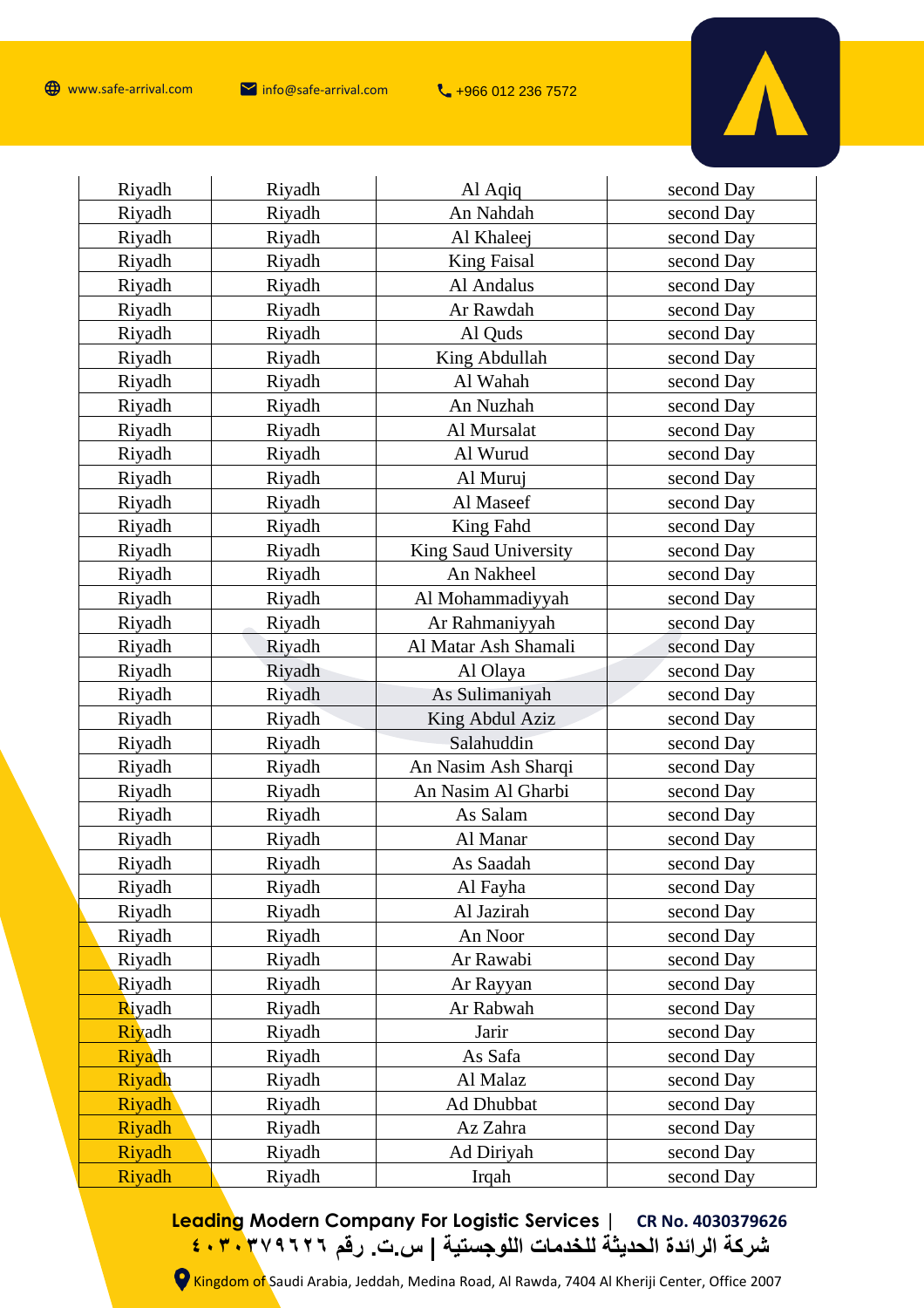

 $\mathbf{r}$ 

| Riyadh        | Riyadh | Al Khuzama             | second Day |
|---------------|--------|------------------------|------------|
| Riyadh        | Riyadh | Al Safarat             | second Day |
| Riyadh        | Riyadh | Al Hada                | second Day |
| Riyadh        | Riyadh | Ar Rafiah              | second Day |
| Riyadh        | Riyadh | Ash Sharafiyah         | second Day |
| Riyadh        | Riyadh | Al Nasiriyyah          | second Day |
| Riyadh        | Riyadh | Al Fakhiriyyah         | second Day |
| Riyadh        | Riyadh | Ulaishah               | second Day |
| Riyadh        | Riyadh | Al Wisham              | second Day |
| Riyadh        | Riyadh | An Namudhajiyah        | second Day |
| Riyadh        | Riyadh | Al Mutamarat           | second Day |
| Riyadh        | Riyadh | Al Maazer              | second Day |
| Riyadh        | Riyadh | Umm Al Hamam Al Sharqi | second Day |
| Riyadh        | Riyadh | Umm Al Hamam Al Gharbi | second Day |
| Riyadh        | Riyadh | AL Wizarat             | second Day |
| Riyadh        | Riyadh | Al Murabba             | second Day |
| Riyadh        | Riyadh | Al Futah               | second Day |
| Riyadh        | Riyadh | Al Amal                | second Day |
| Riyadh        | Riyadh | Thulaim                | second Day |
| Riyadh        | Riyadh | Al Marqab              | second Day |
| Riyadh        | Riyadh | Ad Dirah               | second Day |
| Riyadh        | Riyadh | <b>Umm Salim</b>       | second Day |
| Riyadh        | Riyadh | As Salhiyah            | second Day |
| Riyadh        | Riyadh | Al Oud                 | second Day |
| Riyadh        | Riyadh | Ghubairah              | second Day |
| Riyadh        | Riyadh | Ad Difa                | second Day |
| Riyadh        | Riyadh | Al Iskan               | second Day |
| Riyadh        | Riyadh | Al Manakh              | second Day |
| Riyadh        | Riyadh | Al Faisaliyyah         | second Day |
| Riyadh        | Riyadh | Al Khalidiyyah         | second Day |
| Riyadh        | Riyadh | As Sinaiyah            | second Day |
| Riyadh        | Riyadh | Al Faruq               | second Day |
| Riyadh        | Riyadh | AL Wusaita             | second Day |
| Riyadh        | Riyadh | Mikal                  | second Day |
| Riyadh        | Riyadh | Ad Dubiyah             | second Day |
| Riyadh        | Riyadh | Salam                  | second Day |
| Riyadh        | Riyadh | Ash Shimaisi           | second Day |
| Riyadh        | Riyadh | Al Jaradiyah           | second Day |
| <b>Riyadh</b> | Riyadh | Siyah                  | second Day |
| Riyadh        | Riyadh | Sultanah               | second Day |
| Riyadh        | Riyadh | Utaiqah                | second Day |
| Riyadh        | Riyadh | Al Yamamah             | second Day |

**Leading Modern Company For Logistic Services | CR No. 4030379626 شركة الرائدة الحديثة للخدمات اللوجستية | س.ت. رقم ٤٠٣٠٣٧٩٦٢٦**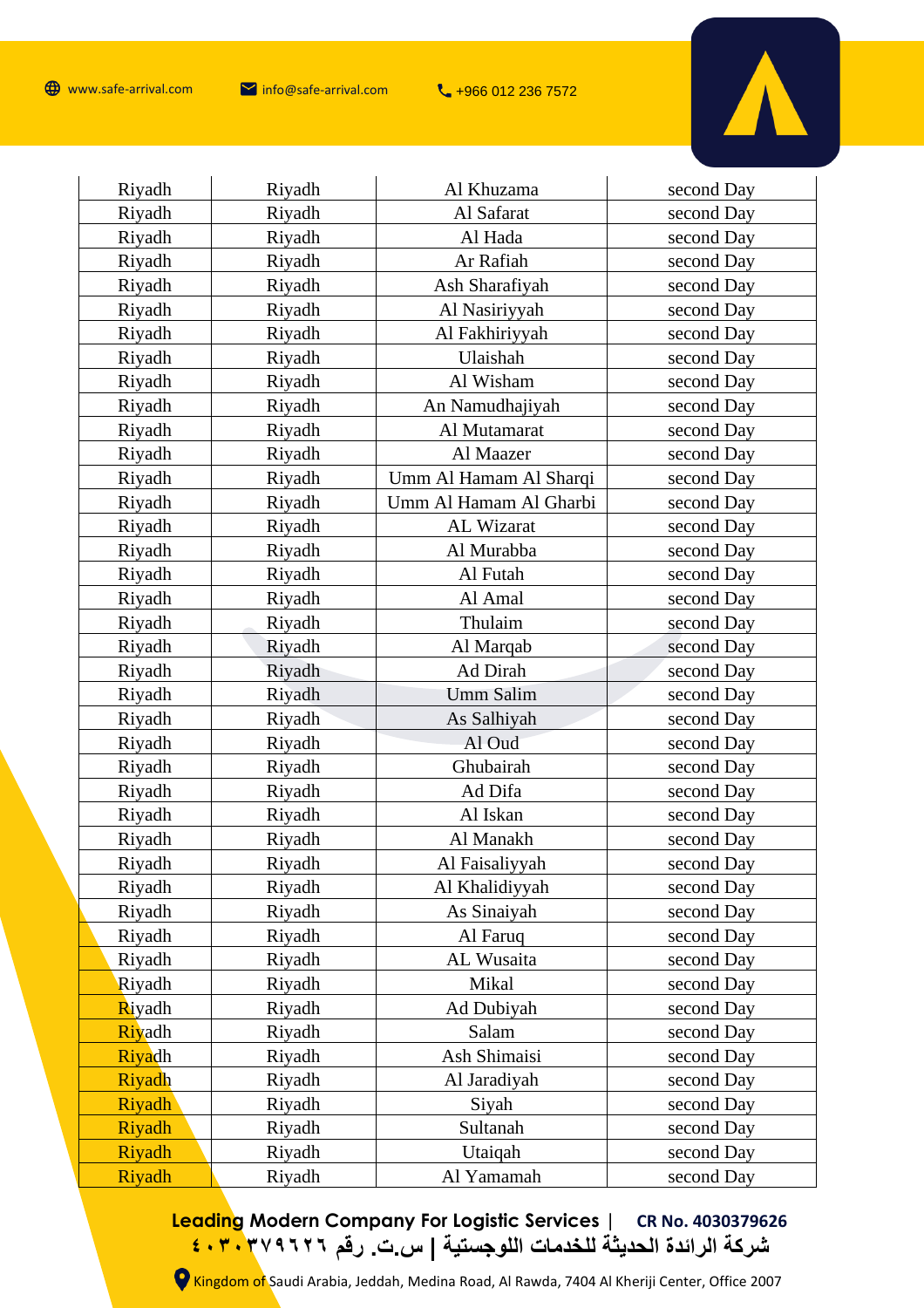

 $\mathbf{r}$ 

| Riyadh        | Riyadh | Manfuhah               | second Day |
|---------------|--------|------------------------|------------|
| Riyadh        | Riyadh | Al Mansourah           | second Day |
| Riyadh        | Riyadh | Manfuha Al-Jadidah     | second Day |
| Riyadh        | Riyadh | Jabrah                 | second Day |
| Riyadh        | Riyadh | Skirinah               | second Day |
| Riyadh        | Riyadh | New Industrial Area    | second Day |
| Riyadh        | Riyadh | Hyt                    | second Day |
| Riyadh        | Riyadh | Al Haeer               | second Day |
| Riyadh        | Riyadh | Al Misfat              | second Day |
| Riyadh        | Riyadh | Mansuriyah             | second Day |
| Riyadh        | Riyadh | Taybah                 | second Day |
| Riyadh        | Riyadh | Ad Dar Al Baida        | second Day |
| Riyadh        | Riyadh | Al Masani              | second Day |
| Riyadh        | Riyadh | Al Aziziyah            | second Day |
| Riyadh        | Riyadh | Ash Shifa              | second Day |
| Riyadh        | Riyadh | Al Marwah              | second Day |
| Riyadh        | Riyadh | <b>Bader</b>           | second Day |
| Riyadh        | Riyadh | Okaz                   | second Day |
| Riyadh        | Riyadh | Uraidh                 | second Day |
| Riyadh        | Riyadh | Ad Duraihimiyah        | second Day |
| Riyadh        | Riyadh | Namar                  | second Day |
| Riyadh        | Riyadh | Al Hazm                | second Day |
| Riyadh        | Riyadh | Dirab                  | second Day |
| Riyadh        | Riyadh | Dahiat Namar           | second Day |
| Riyadh        | Riyadh | Al Qarinah             | second Day |
| Riyadh        | Riyadh | Faihiq                 | second Day |
| Riyadh        | Riyadh | Al Bawathil            | second Day |
| Riyadh        | Riyadh | As Suwaidi             | second Day |
| Riyadh        | Riyadh | Shubra                 | second Day |
| Riyadh        | Riyadh | Tuwaiq                 | second Day |
| Riyadh        | Riyadh | Al Uraija AL Gharbiyah | second Day |
| Riyadh        | Riyadh | AL Uraija Al Wusta     | second Day |
| Riyadh        | Riyadh | Al Uraija              | second Day |
| Riyadh        | Riyadh | Al Badi'ah             | second Day |
| Riyadh        | Riyadh | Dhahrat Al Badiah      | second Day |
| Riyadh        | Riyadh | Az Zahrah              | second Day |
| Riyadh        | Riyadh | Alawali                | second Day |
| Riyadh        | Riyadh | As Suwaidi Al Gharabi  | second Day |
| <b>Riyadh</b> | Riyadh | Laban                  | second Day |
| Riyadh        | Riyadh | Dhahrat Laban          | second Day |
| Riyadh        | Riyadh | Al Mahdiyah            | second Day |
| Riyadh        | Riyadh | Khashm Al An           | second Day |

**Leading Modern Company For Logistic Services | CR No. 4030379626 شركة الرائدة الحديثة للخدمات اللوجستية | س.ت. رقم ٤٠٣٠٣٧٩٦٢٦**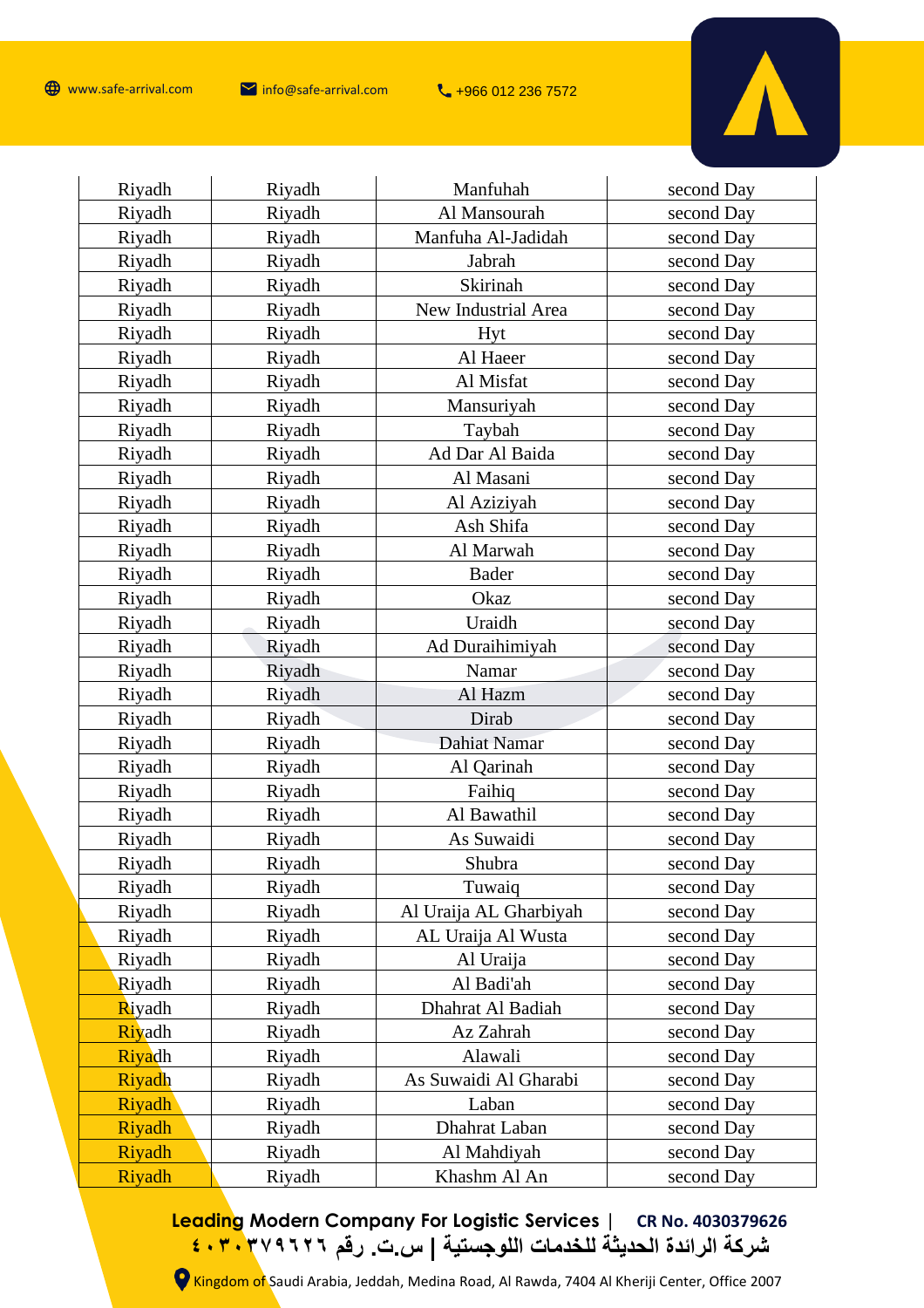

| Riyadh        | Riyadh          | As Sulay        | second Day      |
|---------------|-----------------|-----------------|-----------------|
| Riyadh        | Riyadh          | Al Mishal       | second Day      |
| Taef          | Alhada          | Alhada          | second Day      |
| Taef          | Alhada 2        | Alhada 2        | second Day      |
| Taef          | Al Khurma       | Al Khurma       | second Day      |
| Taef          | Hawaya          | Hawaya          | second Day      |
| Taef          | Nimran          | Nimran          | 2DD             |
| Taef          | Rania           | Rania           | 4D <sub>D</sub> |
| Taef          | Taif            | Taif            | second Day      |
| Taef          | Turba           | Turba           | 3DD             |
| Ahsa          | Abqaiq 2        | Abqaiq 2        | second Day      |
| Ahsa          | Ain Dar         | Ain Dar         | second Day      |
| Ahsa          | Al Ahsa         | Al Ahsa         | second Day      |
| Ahsa          | Al Hofuf        | Al Hofuf        | second Day      |
| Ahsa          | Al Rabiyah      | Al Rabiyah      | second Day      |
| Ahsa          | <b>Buqayq</b>   | <b>Buqayq</b>   | second Day      |
| Ahsa          | Harad           | Harad           | second Day      |
| Ahsa          | Haweyah         | Haweyah         | second Day      |
| Ahsa          | New Ain Dar     | New Ain Dar     | second Day      |
| Ahsa          | Othmanyah       | Othmanyah       | second Day      |
| Ahsa          | Salwa           | Salwa           | 2DD             |
| Ahsa          | Udhaliyah       | Udhaliyah       | second Day      |
| Ahsa          | Uyun            | Uyun            | second Day      |
| <b>BAHA</b>   | Al Aqiq         | Al Aqiq         | second Day      |
| <b>BAHA</b>   | Al Bahah        | Al Bahah        | second Day      |
| <b>BAHA</b>   | Al Makhwah      | Al Makhwah      | second Day      |
| <b>BAHA</b>   | Al Qunfudhah    | Al Qunfudhah    | second Day      |
| <b>BAHA</b>   | Baljurashi      | Baljurashi      | 2DD             |
| <b>BAHA</b>   | Doos            | Doos            | second Day      |
| <b>BAHA</b>   | Jarab           | Jarab           | second Day      |
| <b>BAHA</b>   | Qilwah          | Qilwah          | second Day      |
| <b>BAHA</b>   | Sabt Al Alayah  | Sabt Al Alayah  | 3DD             |
| <b>BAHA</b>   | Tatleeth        | Tatleeth        | 3DD             |
| Hafr El baten | Hafer Al Batin  | Hafer Al Batin  | second Day      |
| Hafr El baten | Qariya Al Olaya | Qariya Al Olaya | second Day      |
| Hafr El baten | Qaysoomah       | Qaysoomah       | second Day      |
| Hafr El baten | Rafha           | Rafha           | 2DD             |
| Hael          | Al Jafr         | Al Jafr         | second Day      |
| Hael          | Ash Shuqayq     | Ash Shuqayq     | second Day      |
| Hael          | Hail            | Hail            | second Day      |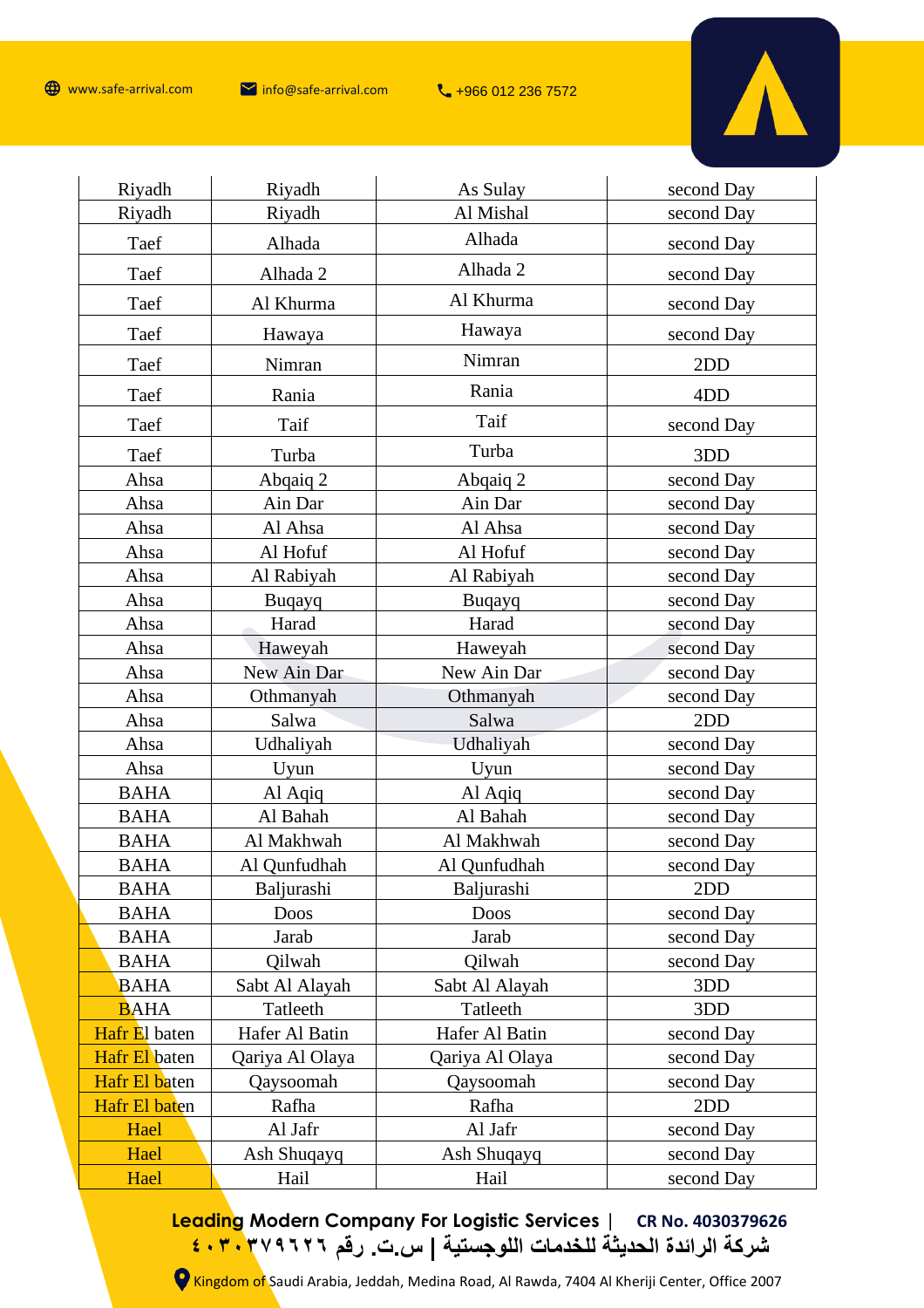

| Hael          | Shari             | Shari                 | 3DD        |
|---------------|-------------------|-----------------------|------------|
| Jizan         | Al Qahma          | Al Qahma              | 2DD        |
| Jizan         | Al Qahma 2        | Al Qahma 2            | 2DD        |
| Jizan         | Al-Shuqaiq        | Al-Shuqaiq            | 3DD        |
| Jizan         | <b>Birk</b>       | <b>Birk</b>           | 3DD        |
|               | Abu Arish         |                       |            |
| Jizan         | Governorate       | Abu Arish Governorate | second Day |
| Jizan         | Ad Darb           | Ad Darb               | second Day |
| Jizan         | Addayer           | Addayer               | second Day |
| Jizan         | Ahad Al Masarihah | Ahad Al Masarihah     | second Day |
| Jizan         | Al Araq           | Al Araq               | second Day |
| Jizan         | Al Ardah          | Al Ardah              | second Day |
| Jizan         | Al Ardah 2        | Al Ardah 2            | second Day |
| Jizan         | Al-Khobh          | Al-Khobh              | second Day |
| Jizan         | Al-Reeth          | Al-Reeth              | second Day |
| Jizan         | Amaq              | Amaq                  | second Day |
| Jizan         | Amaq 2            | Amaq 2                | second Day |
| Jizan         | <b>Baish</b>      | <b>Baish</b>          | second Day |
| Jizan         | Damad             | Damad                 | second Day |
| Jizan         | Farasan Island    | Farasan Island        | second Day |
| Jizan         | Fayfa             | Fayfa                 | second Day |
| Jizan         | Gizan             | Gizan                 | second Day |
| Jizan         | Jizan             | Jizan                 | second Day |
| Jizan         | Muwassam          | Muwassam              | second Day |
| Jizan         | Sabya             | Sabya                 | second Day |
| Jizan         | Samtah            | Samtah                | second Day |
| Qassim        | Al Artawiyah      | Al Artawiyah          | 2DD        |
| Qassim        | Al Badayea        | Al Badayea            | 2DD        |
| Qassim        | Al Bukayriyah     | Al Bukayriyah         | 2DD        |
| Qassim        | Al Dulaymiyah     | Al Dulaymiyah         | 2DD        |
| Qassim        | Al Ghat           | Al Ghat               | 2DD        |
| Qassim        | Al Majmaah        | Al Majmaah            | 2DD        |
| Qassim        | Al Malida         | Al Malida             | 2DD        |
| Qassim        | Al Mithnab        | Al Mithnab            | 2DD        |
| Qassim        | Al Qassim         | Al Qassim             | 2DD        |
| <b>Qassim</b> | Al Butayn         | Al Butayn             | 2DD        |
| Qassim        | Al Qaraa          | Al Qaraa              | 2DD        |
| Qassim        | Al Quwarah        | Al Quwarah            | 2DD        |
| Qassim        | Ar Rass           | Ar Rass               | 2DD        |
| Qassim        | Ash Shimasiyah    | Ash Shimasiyah        | 2DD        |
| Qassim        | At Tiraq          | At Tiraq              | 2DD        |
| Qassim        | Ayn Fuhayd        | Ayn Fuhayd            | 2DD        |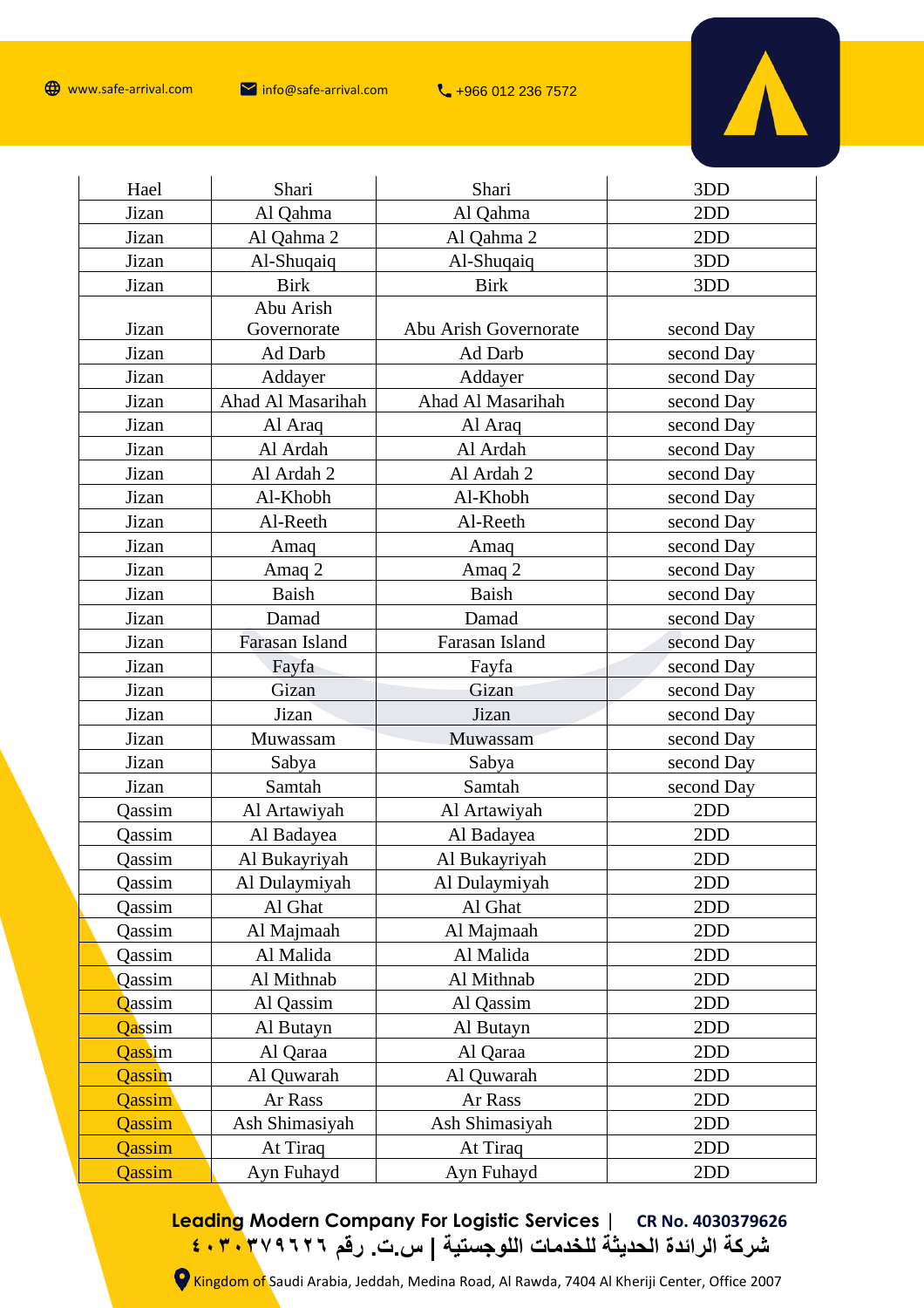

| Oassim        | Ayn Ibn Fuhayd       | Ayn Ibn Fuhayd       | 2DD |
|---------------|----------------------|----------------------|-----|
| Oassim        | Az Zulfi             | Az Zulfi             | 2DD |
| Oassim        | Buraydah             | Buraydah             | 2DD |
| Oassim        | Hautat Sudair        | Hautat Sudair        | 2DD |
| Oassim        | Jalajil              | Jalajil              | 2DD |
| Oassim        | Qusaiba              | Qusaiba              | 2DD |
| Qassim        | Raudat Sudair        | Raudat Sudair        | 2DD |
| Oassim        | Riyadh Al Khabra     | Riyadh Al Khabra     | 2DD |
| <b>Qassim</b> | <b>Uglat Asugour</b> | <b>Uglat Asugour</b> | 2DD |
| Qassim        | Umm Al Jamajm        | Umm Al Jamajm        | 2DD |
| Qassim        | Unayzah              | Unayzah              | 2DD |
| <b>Qassim</b> | Uthal                | Uthal                | 2DD |
| Qassim        | Uyun Al Jawa         | Uyun Al Jawa         | 2DD |

# **Part (B) – Non-serviced cities**

| <b>Serving Hub</b> | <b>City</b>  |
|--------------------|--------------|
| Riyadh             | Afif         |
| Baha               | Al Ashamiyah |
| Abha               | Al Khaledah  |
|                    | Anabqiyyah   |
| Riyadh             | Ar Ruwaidhah |
| Riyadh             | As Sahna     |
| Jeddah             | Assiyah      |
| Riyadh             | At Tarafiyah |
| Abha               | <b>Bareq</b> |
| Qassim             | Dariyah      |
| Qassim             | Qbah         |
| Riyadh             | Quwei'ieh    |
| Qassim             | Sajir        |
| Abha               | Samakh       |
| Qassim             | Shaqra       |
| Ahsa               | Shaybah      |
| Abha               | Tanomah      |

# **Leading Modern Company For Logistic Services | CR No. 4030379626 شركة الرائدة الحديثة للخدمات اللوجستية | س.ت. رقم ٤٠٣٠٣٧٩٦٢٦**